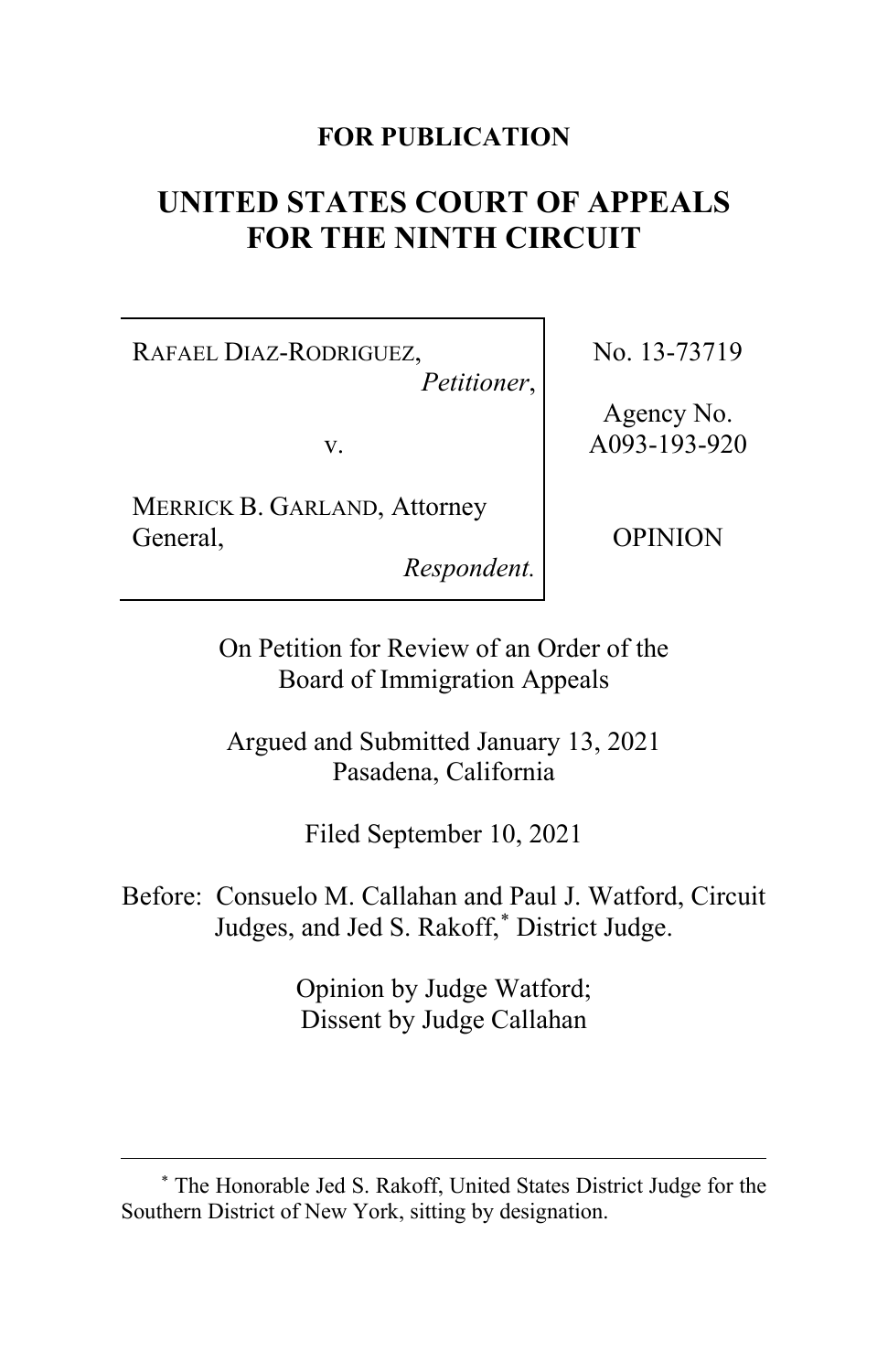## **SUMMARY**[\\*\\*](#page-1-0)

### **Immigration**

Granting Rafael Diaz-Rodriguez's petition for review of a decision of the Board of Immigration Appeals, the panel held that child endangerment, in violation of California Penal Code § 273a(a), does not constitute "a crime of child abuse, child neglect, or child abandonment" within the meaning of 8 U.S.C. § 1227(a)(2)(E)(i).

In *Martinez-Cedillo v. Sessions*, 896 F.3d 979 (9th Cir. 2018), a divided panel held to the contrary, and a majority of the non-recused active judges voted to rehear the case en banc. However, after the petitioner passed away, the en banc court dismissed the appeal as moot and vacated the panel decision. The panel here observed that *Martinez-Cedillo* is no longer binding precedent, but explained that between its issuance and the decision to rehear the case en banc, two published opinions relied on it: *Menendez v. Whitaker*, 908 F.3d 467 (9th Cir. 2018), and *Alvarez-Cerriteno v. Sessions*, 899 F.3d 774 (9th Cir. 2018).

The panel concluded that the unusual circumstance here led it to conclude that this case falls outside the scope of the general rule that three-judge panels are bound to follow published decisions of prior panels. The panel explained that both *Alvarez-Cerriteno* and *Menendez* simply followed *Martinez-Cedillo* as then-binding precedent without engaging in independent analysis of the deference issue, and

<span id="page-1-0"></span><sup>\*\*</sup> This summary constitutes no part of the opinion of the court. It has been prepared by court staff for the convenience of the reader.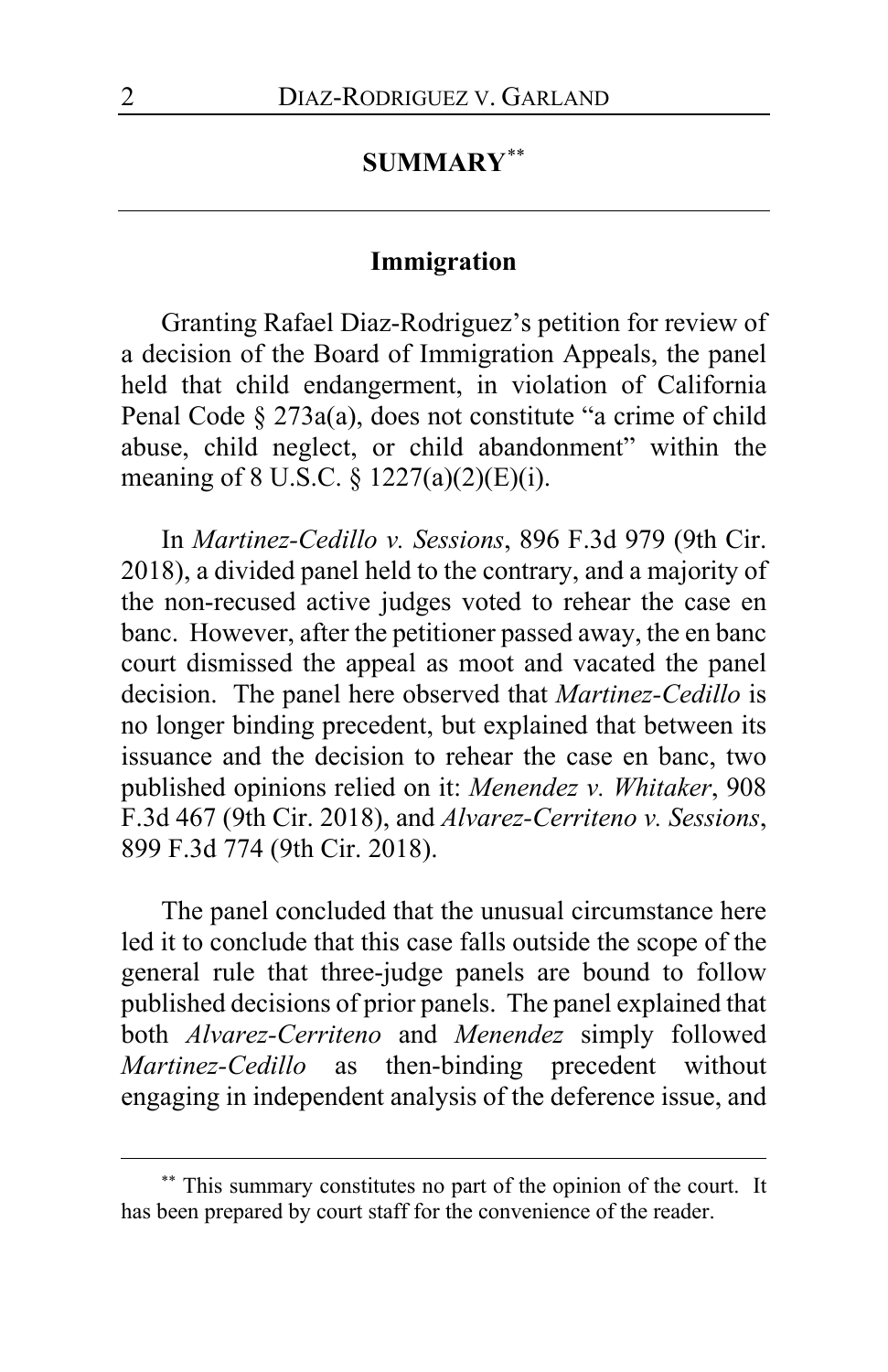both decisions were effectively insulated from en banc review on that issue. The panel explained that both decisions are irreconcilable with a subsequent decision of the court sitting en banc because their reliance on *Martinez-Cedillo* is in conflict with the en banc court's decision to designate that decision as non-precedential.

Applying the categorical approach, the panel identified the elements of California Penal Code § 273a(a): causing or permitting a child "to be placed in a situation where his or her person or health is endangered," committed with a *mens rea* of criminal negligence. As to the federal offense, the panel explained that Congress enacted the ground of removability at 8 U.S.C.  $\overline{\S}$  1227(a)(2)(E)(i) as part of the Illegal Immigration Reform and Immigrant Responsibility Act of 1996 (IIRIRA) and did not define the phrase "a crime of child abuse, child neglect, or child abandonment." In *Matter of Soram*, 25 I. & N. Dec. 378 (BIA 2010), however, the BIA held that the phrase encompassed child endangerment offenses committed with a *mens rea* of at least criminal negligence. In considering whether *Soram* was entitled to deference, the panel was guided by the Supreme Court's decision in *Esquivel-Quintana v. Sessions*, 137 S. Ct. 1562 (2017), where the Court observed that the term "sexual abuse of a minor" was undefined and then looked to normal tools of statutory interpretation in concluding that the statute unambiguously forecloses the BIA's interpretation of it.

Applying this approach, the panel concluded that deference was precluded at *Chevron* step one because the text of §  $1227(a)(2)(E)(i)$  unambiguously forecloses the BIA's interpretation as encompassing negligent child endangerment offenses. First, the panel explained that contemporary legal dictionaries from the time of IIRIRA's enactment indicate that child abuse, child neglect, and child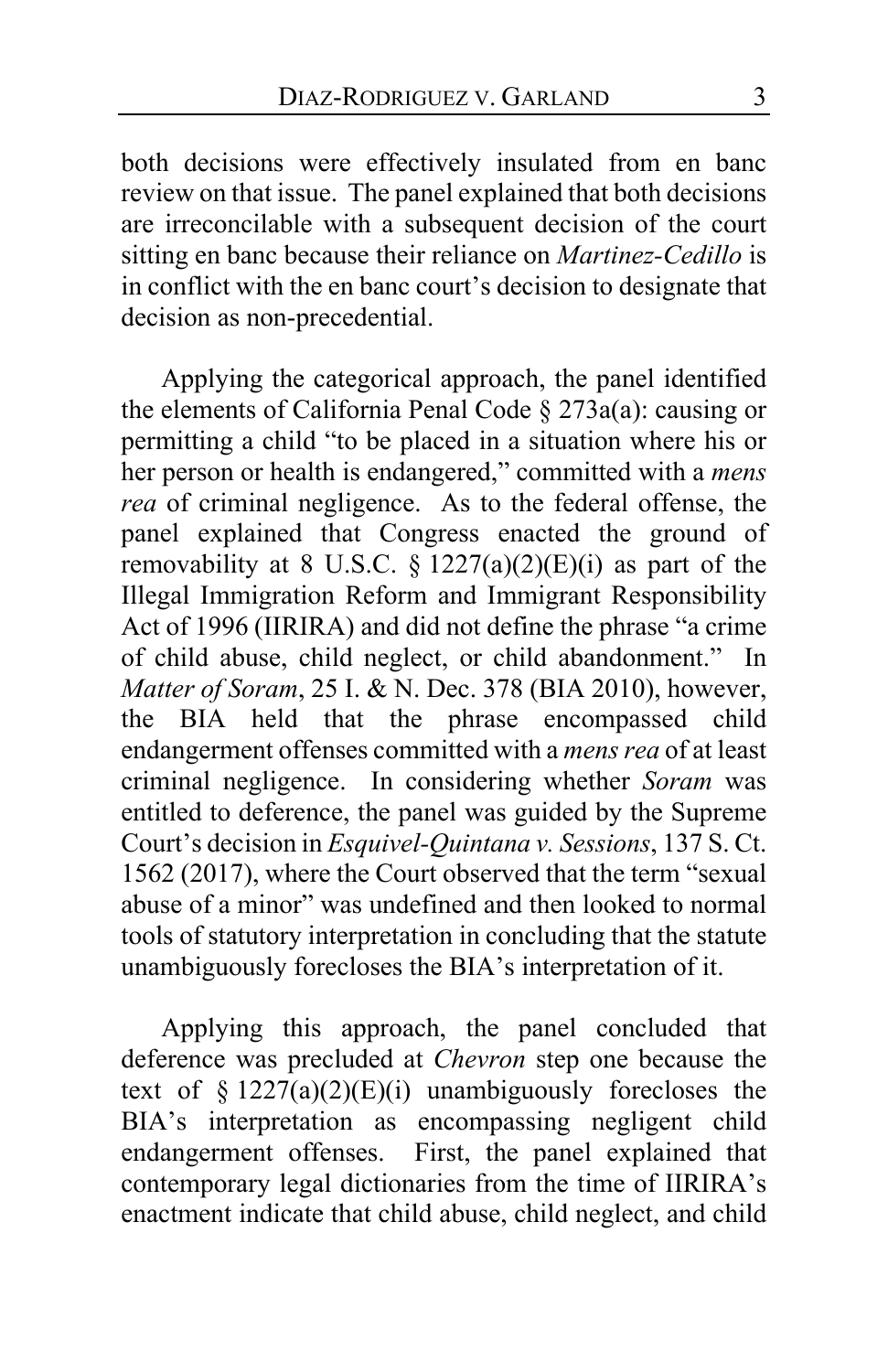abandonment were well-understood concepts with distinct meanings that do not encompass one-time negligent child endangerment offenses. Second, the panel explained that the statutory structure suggested that Congress deliberately omitted child endangerment from the list of offenses specified in §  $1227(a)(2)(E)(i)$ . Third, the panel explained that the general consensus drawn from state criminal codes confirms that the phrase does not encompass negligent child endangerment offenses. The panel noted that the fourth source consulted in *Esquivel-Quintana*, related federal criminal statutes, did not aid its analysis.

Because a violation of California Penal Code § 273a(a) can be committed with a *mens rea* of criminal negligence, the panel concluded that it is not a categorical match for "a crime of child abuse, child neglect, or child abandonment." Accordingly, the panel concluded that Diaz-Rodriguez's conviction under that statute did not render him removable under § 1227(a)(2)(E)(i).

Dissenting, Judge Callahan wrote that she was compelled to dissent for two reasons. First, she did not agree that the three-judge panel could disregard *Menendez* and *Alvarez-Cerriteno*. Second, Judge Callahan did not agree with the majority's peculiar reading of the phrase as not encompassing a child endangerment offense committed with a *mens rea* of at least criminal negligence. Judge Callahan wrote that majority's suggestion that  $\S 1227(a)(2)(E)(i)$  is unambiguous is contrary to precedent and the unanimous opinions of the court's sister circuits. Moreover, she wrote that the majority failed to recognize that the court's task is limited to reviewing the agency's interpretation for "reasonableness." Instead, the majority proffered its own definition based primarily on selected dictionary definitions and its own research.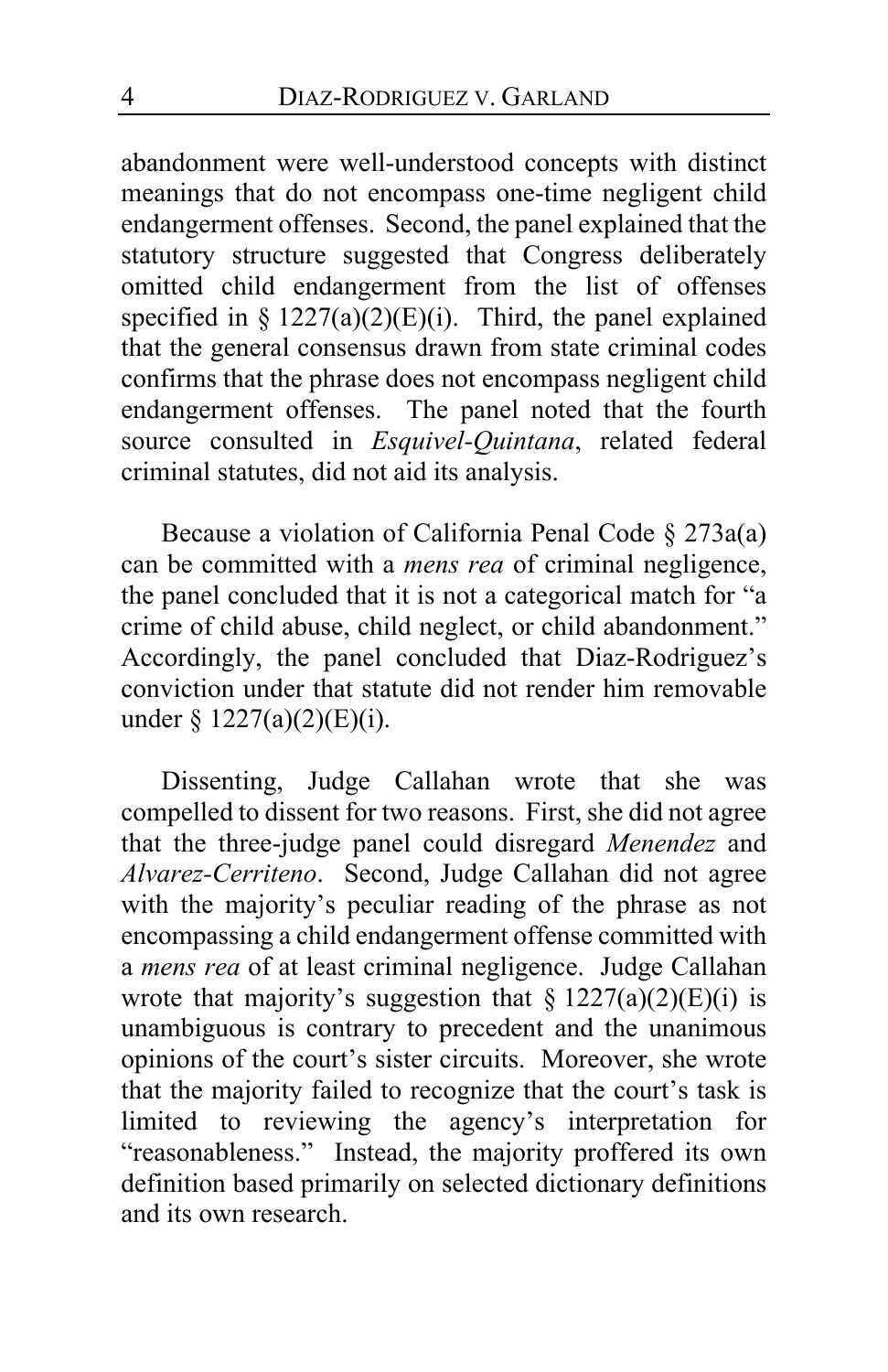#### **COUNSEL**

Jerry Shapiro (argued), Law Offices of Jerry Shapiro, Encino, California, for Petitioner.

Erica B. Miles (argued) and M. Jocelyn Lopez Wright, Senior Litigation Counsel; Sara J. Bayram, Trial Attorney; Office of Immigration Litigation, Civil Division, United States Department of Justice, Washington, D.C.; for Respondent.

#### **OPINION**

### WATFORD, Circuit Judge:

We confront in this appeal the same issue that arose in *Martinez-Cedillo v. Sessions*, 896 F.3d 979 (9th Cir. 2018). There, a divided three-judge panel held that California Penal Code § 273a(a) constitutes "a crime of child abuse, child neglect, or child abandonment" within the meaning of 8 U.S.C. § 1227(a)(2)(E)(i). A majority of the non-recused active judges voted to rehear *Martinez-Cedillo* en banc, but before the en banc court could issue a decision, the petitioner passed away. The en banc court therefore dismissed the appeal as moot and vacated the three-judge panel decision. Without binding precedent on point, we must revisit whether California Penal Code  $\S 273a(a)$  qualifies as "a crime of child abuse, child neglect, or child abandonment." We hold that it does not.

I

Rafael Diaz-Rodriguez has been a lawful permanent resident of the United States since 1990. He and his partner have two children together, both of whom are U.S. citizens.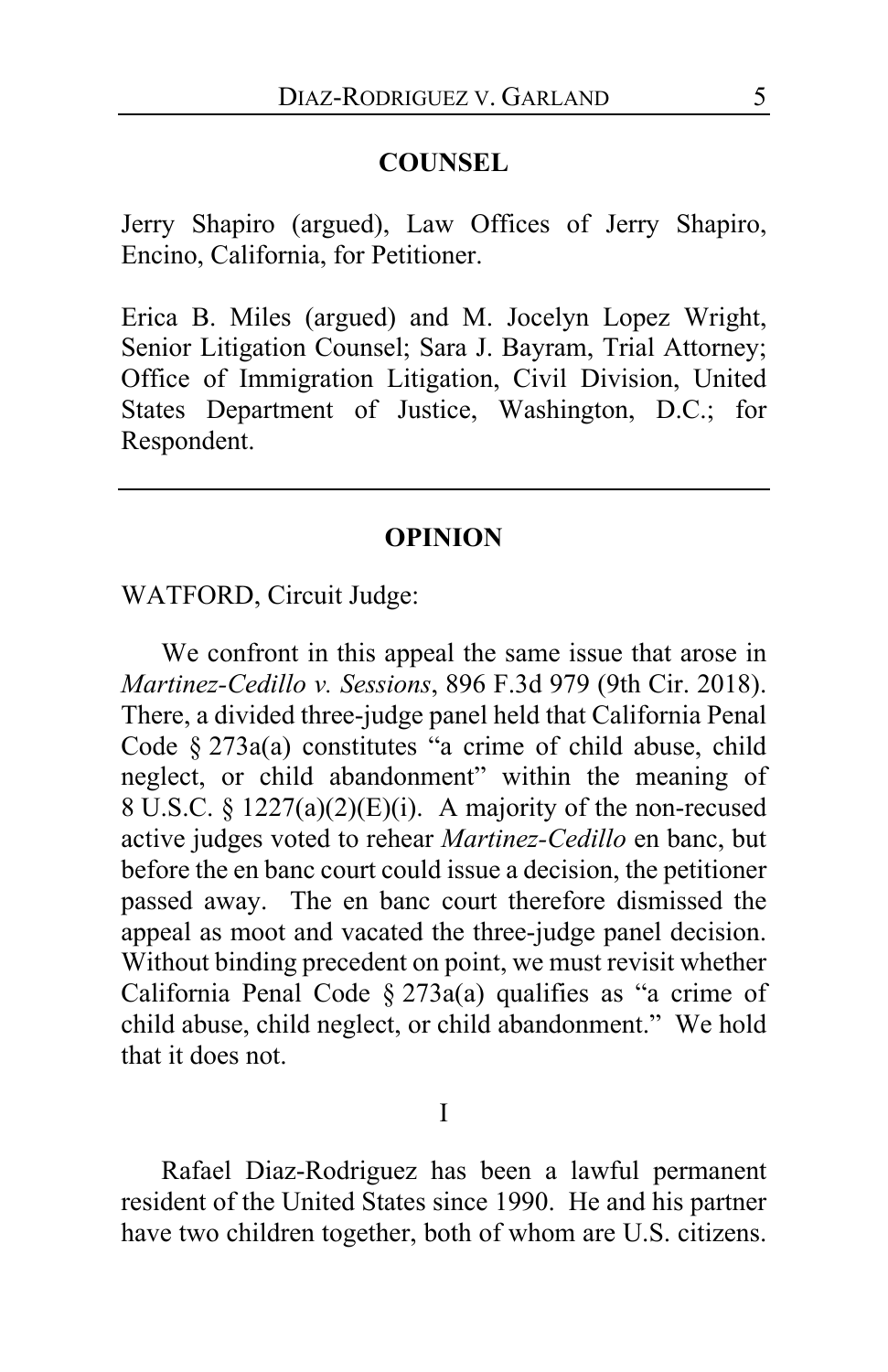In 2003 and 2009, Diaz-Rodriguez was stopped by the police while driving under the influence of alcohol with one of his children in the car. On both occasions, he was convicted of felony child endangerment in violation of California Penal Code  $§$  273a(a). As relevant here, that statute punishes anyone who, "having the care or custody of any child," and under circumstances likely to produce great bodily harm or death, "willfully causes or permits that child to be placed in a situation where his or her person or health is endangered." Cal. Penal Code  $\S 273a(a)$ .<sup>[1](#page-5-0)</sup> Although the statute requires the defendant to act "willfully," the California Supreme Court has held that criminal negligence suffices, such that the defendant need not be subjectively aware of the risk of harm involved. *People v. Valdez*, 42 P.3d 511, 513–14, 518– 19 (Cal. 2002).

<span id="page-5-0"></span><sup>1</sup> California Penal Code § 273a(a) provides in full:

Any person who, under circumstances or conditions likely to produce great bodily harm or death, willfully causes or permits any child to suffer, or inflicts thereon unjustifiable physical pain or mental suffering, or having the care or custody of any child, willfully causes or permits the person or health of that child to be injured, or willfully causes or permits that child to be placed in a situation where his or her person or health is endangered, shall be punished by imprisonment in a county jail not exceeding one year, or in the state prison for two, four, or six years.

The statute contains a separate provision punishing as a misdemeanor the same acts when committed "under circumstances or conditions other than those likely to produce great bodily harm or death." Cal. Penal Code § 273a(b); *see Fregozo v. Holder*, 576 F.3d 1030, 1037–38 (9th Cir. 2009).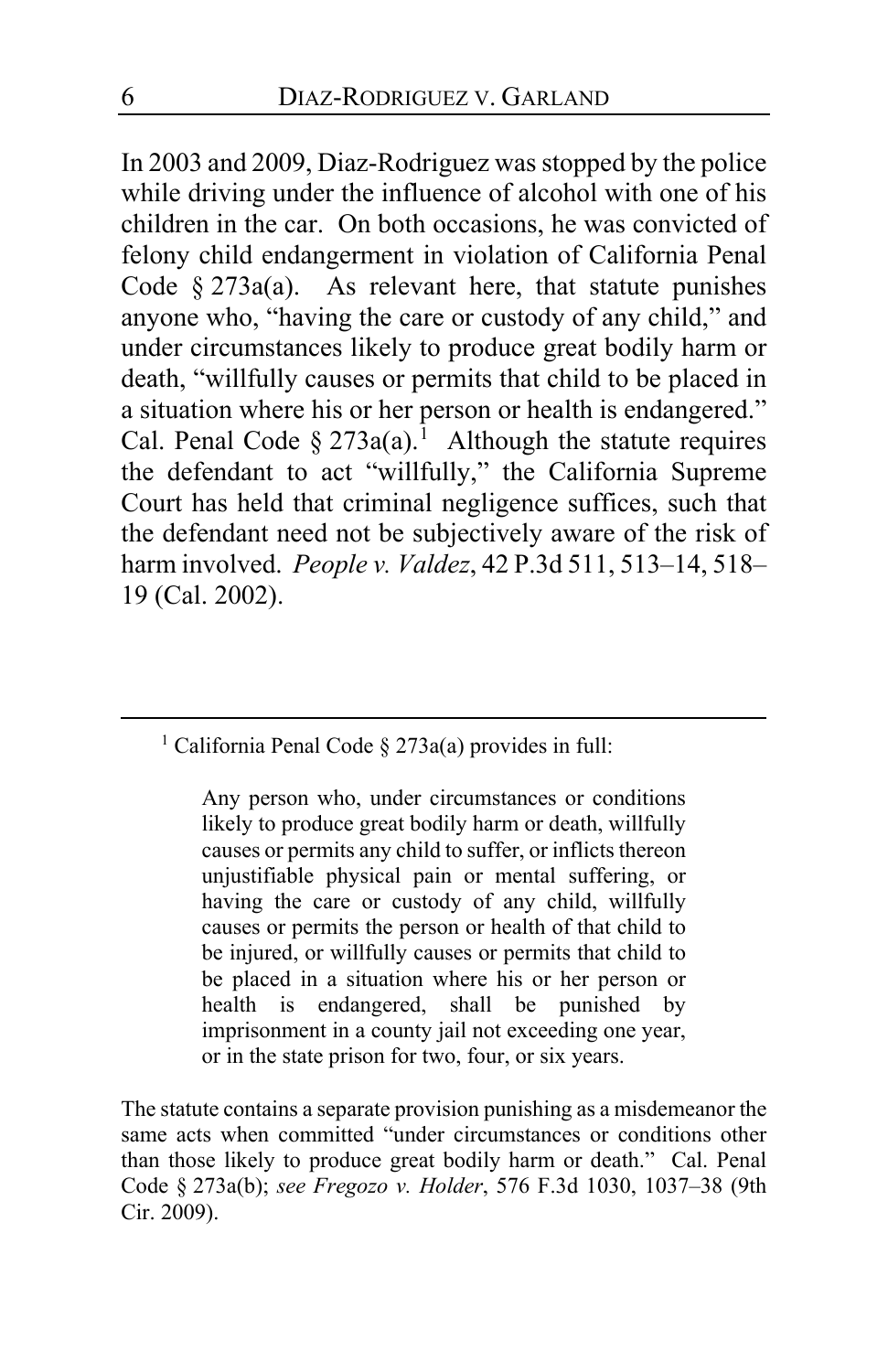In 2012, the Department of Homeland Security initiated removal proceedings against Diaz-Rodriguez based on his 2009 child endangerment conviction. The agency alleged that the conviction rendered Diaz-Rodriguez removable under 8 U.S.C.  $\S 1227(a)(2)(E)(i)$ , a provision of the Immigration and Nationality Act (INA) authorizing the removal of a non-citizen who "at any time after admission is convicted of a crime of domestic violence, a crime of stalking, or a crime of child abuse, child neglect, or child abandonment." An immigration judge held that a conviction under California Penal Code § 273a(a) qualifies as a conviction for "a crime of child abuse, child neglect, or child abandonment," thus rendering Diaz-Rodriguez removable. The judge also denied Diaz-Rodriguez's application for cancellation of removal under 8 U.S.C. § 1229b(a) as a matter of discretion. The Board of Immigration Appeals (BIA) affirmed the immigration judge's rulings. Diaz-Rodriguez petitions for review of the BIA's decision, challenging only the determination that he is removable based on his conviction under California Penal Code § 273a(a).

### <span id="page-6-0"></span>II

As noted at the outset, a prior panel of this court confronted the same issue before us. The three-judge panel in *Martinez-Cedillo* was asked to decide whether California Penal Code § 273a(a) qualifies as "a crime of child abuse, child neglect, or child abandonment" under 8 U.S.C.  $§ 1227(a)(2)(E)(i)$ . 896 F.3d at 982. In determining the elements of the generic federal offense described by the phrase "a crime of child abuse, child neglect, or child abandonment," the panel applied the two-step framework from *Chevron U.S.A. Inc. v. Natural Resources Defense Council, Inc.*, 467 U.S. 837 (1984). At step one, the panel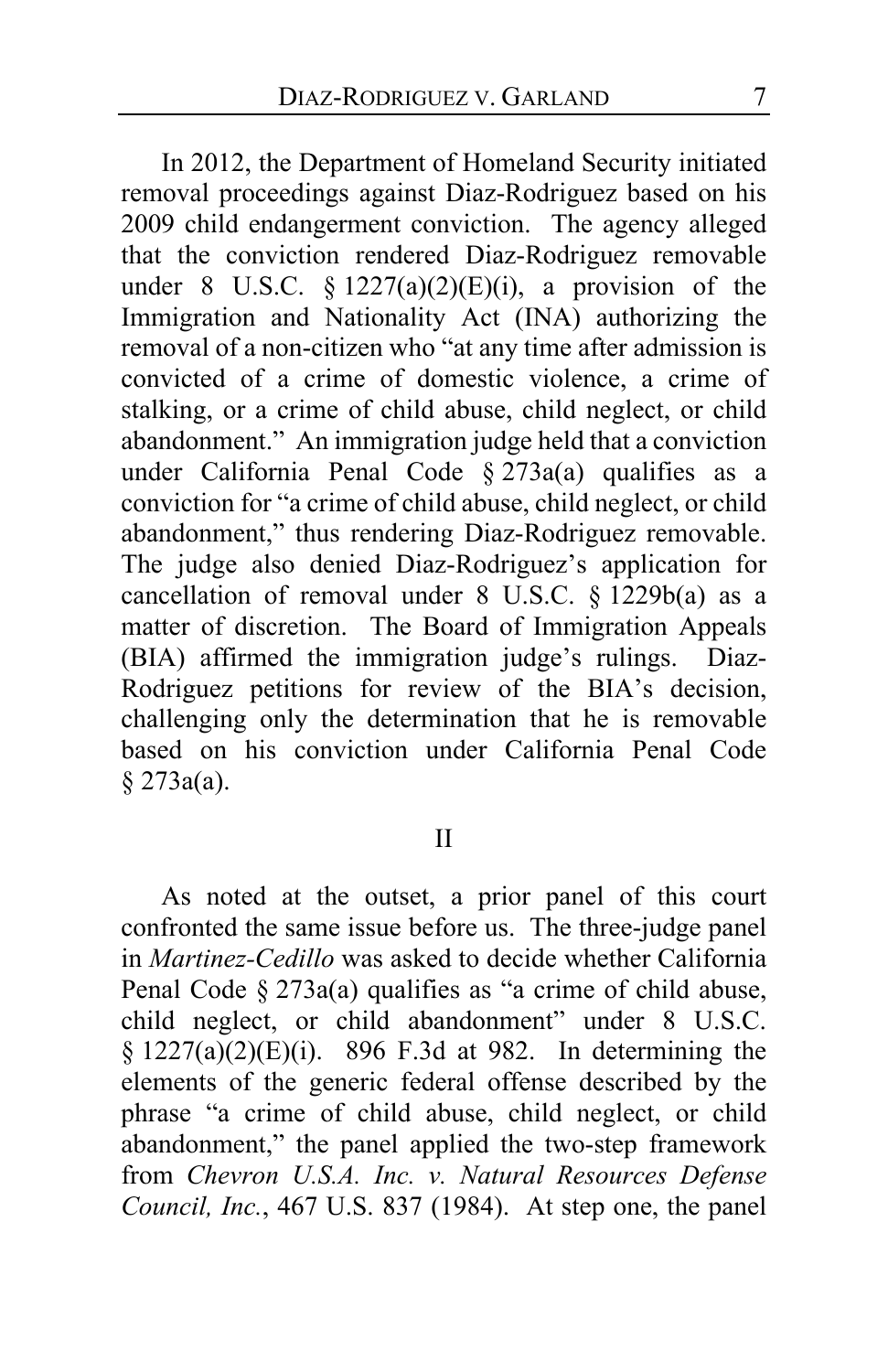held that the phrase is ambiguous as to whether it includes criminal offenses, such as California Penal Code § 273a(a), that punish negligent endangerment of a child. 896 F.3d at 987. At step two, over a dissent by Judge Wardlaw, the panel deferred to the BIA's interpretation of that phrase in *Matter of Soram*, 25 I. & N. Dec. 378 (BIA 2010). In *Soram*, the BIA held that the phrase "a crime of child abuse, child neglect, or child abandonment" is sufficiently capacious to encompass child endangerment offenses committed with a *mens rea* of at least criminal negligence. *Id.* at 380–81. After deferring to the BIA's definition of the generic federal offense, the panel in *Martinez-Cedillo* concluded that a conviction under California Penal Code § 273a(a) qualifies categorically as a conviction for "a crime of child abuse, child neglect, or child abandonment." 896 F.3d at 992–94.

We are not bound by *Martinez-Cedillo*'s resolution of this issue. The three-judge panel's decision was rendered non-precedential when the full court agreed to rehear the case en banc, 918 F.3d 601 (9th Cir. 2019), and the en banc court later vacated the panel's decision when it dismissed the appeal as moot, 923 F.3d 1162 (9th Cir. 2019). Given these developments, all agree that *Martinez-Cedillo* itself is no longer binding precedent.

During the interval between the three-judge panel's decision in *Martinez-Cedillo* and the full court's decision to rehear the case en banc, two other panels issued published opinions that relied on *Martinez-Cedillo* in holding that the BIA's decision in *Soram* is entitled to deference under *Chevron*. *See Menendez v. Whitaker*, 908 F.3d 467, 474 (9th Cir. 2018); *Alvarez-Cerriteno v. Sessions*, 899 F.3d 774, 781 (9th Cir. 2018). Those decisions have not been vacated. As a three-judge panel, we are ordinarily bound to follow published decisions issued by prior panels. *See Miller v.*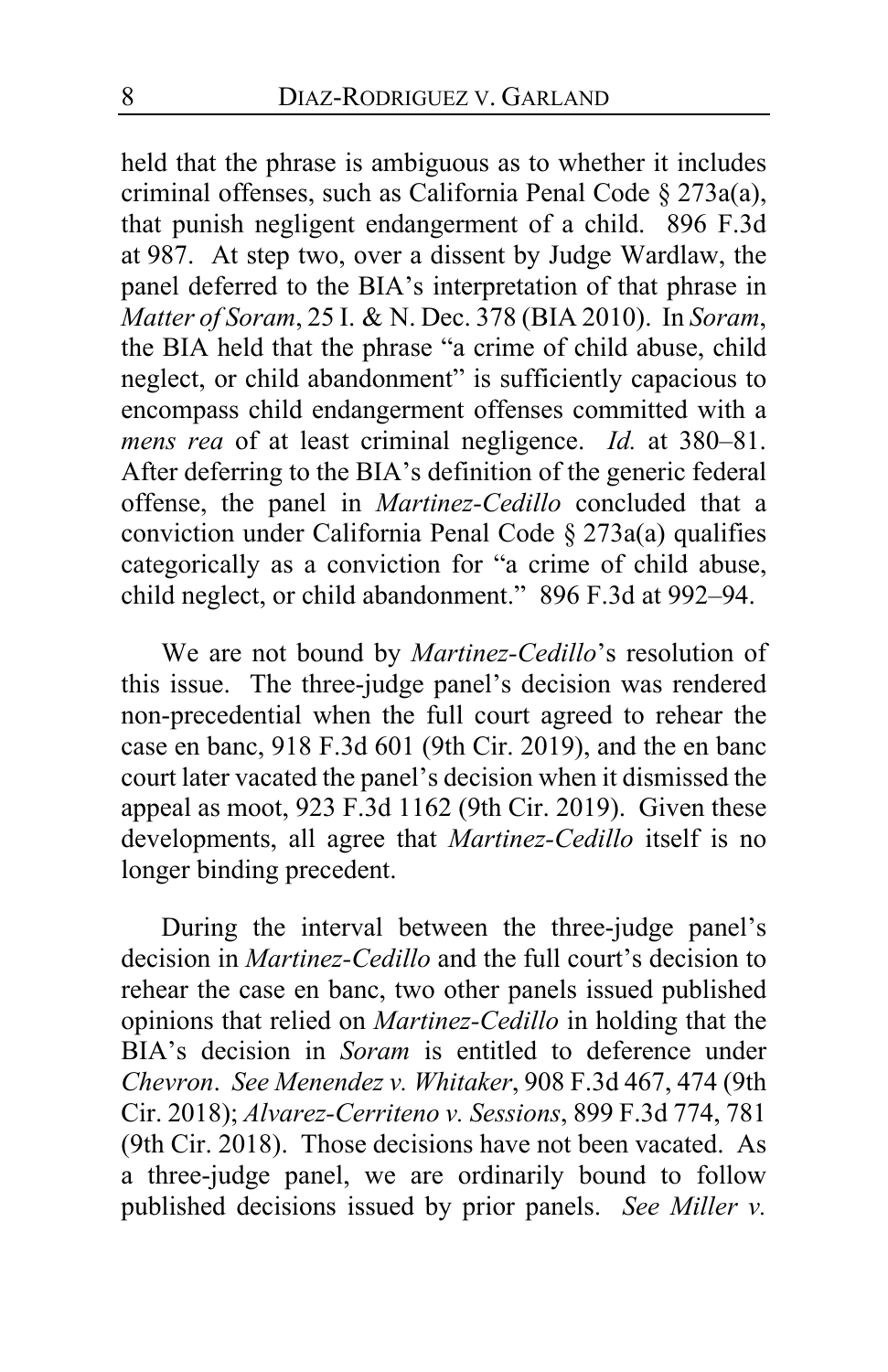*Gammie*, 335 F.3d 889, 899–900 (9th Cir. 2003) (en banc). The unusual circumstances presented here, however, lead us to conclude that this case falls outside the scope of the general rule.

Both *Alvarez-Cerriteno* and *Menendez* were decided shortly after issuance of the opinion in *Martinez-Cedillo*, during the period in which en banc review in *Martinez-*Cedillo was under consideration.<sup>[2](#page-8-0)</sup> Both decisions simply cited *Martinez-Cedillo* as having settled that *Soram* is entitled to deference under *Chevron*; neither engaged in any independent analysis of the issue. The panels were not free to engage in any such analysis, for they were bound at the time to follow *Martinez-Cedillo*. Indeed, one of the panel members in *Alvarez-Cerriteno* expressly noted that, had she *not* been bound by *Martinez-Cedillo*, she would have "rule[d] in accord with Judge Wardlaw's dissent in that case." 899 F.3d at 785 (Berzon, J., concurring).

In both cases, despite following *Martinez-Cedillo* and deferring to *Soram*'s definition of "a crime of child abuse, child neglect, or child abandonment," the panels nonetheless ruled in the petitioners' favor on the ground that the offenses in question were broader than the generic federal offense, even as defined by the BIA. *Menendez*, 908 F.3d at 474–75; *Alvarez-Cerriteno*, 899 F.3d at 783–84. Not surprisingly, neither of the petitioners sought en banc review. Nor was there any reason for an off-panel judge to call for rehearing en banc *sua sponte* so that those cases could be held pending

<span id="page-8-0"></span><sup>2</sup> *Martinez-Cedillo* was decided on July 23, 2018, *Alvarez-Cerriteno* on August 8, 2018, and *Menendez* on November 8, 2018. The petitioner in *Martinez-Cedillo* filed his petition for rehearing en banc on October 22, 2018, shortly before *Menendez* was decided. The full court agreed to rehear *Martinez-Cedillo* en banc on March 18, 2019.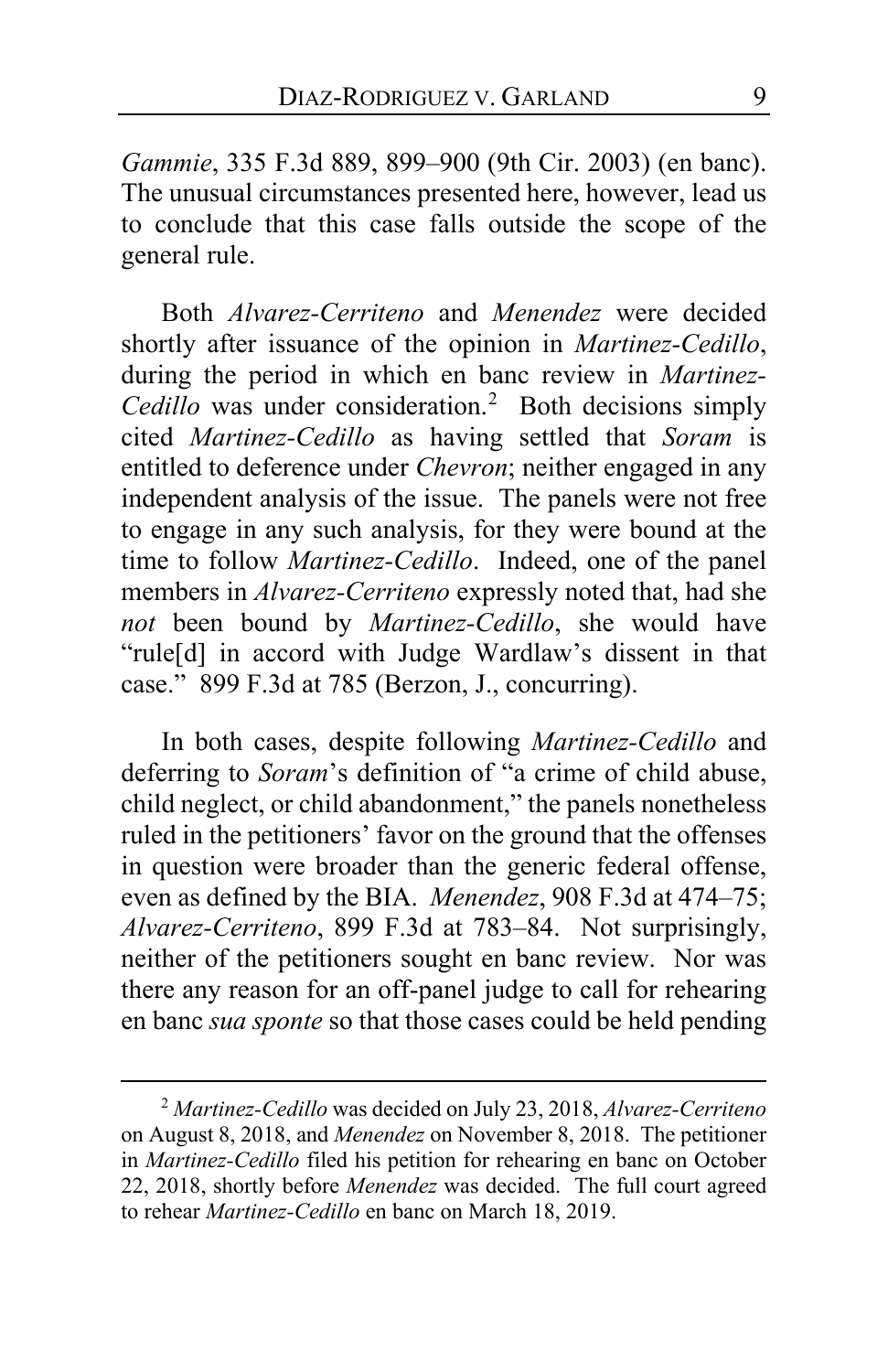the outcome of en banc proceedings in *Martinez-Cedillo*. Even if the en banc court had ultimately adopted the position of the dissent in *Martinez-Cedillo*, doing so would not have affected the outcome in either *Alvarez-Cerriteno* or *Menendez*. Moreover, during the window in which a *sua sponte* en banc call could have been made in those cases, no one could have anticipated that *Martinez-Cedillo* would eventually be dismissed as moot, thereby precluding the full court from resolving whether the BIA's decision in *Soram* should receive deference under *Chevron*.

<span id="page-9-0"></span>Given this unique sequence of events, we do not think *Alvarez-Cerriteno* or *Menendez* can now be viewed as binding circuit precedent on whether *Soram* is entitled to *Chevron* deference, any more than *Martinez-Cedillo* itself can. Both *Alvarez-Cerriteno* and *Menendez* simply followed *Martinez-Cedillo* as then-binding circuit precedent without engaging in any independent analysis of the deference issue, and both decisions were effectively insulated from en banc review on the legal issue decided in *Martinez-Cedillo*. As a result, their status as circuit precedent on whether *Soram* is entitled to deference rises or falls with the status of *Martinez-Cedillo*. Since the opinion in *Martinez-Cedillo* was vacated and deemed non-precedential by the en banc court, we must decide anew whether Diaz-Rodriguez's conviction under California Penal Code § 273a(a) renders him removable under 8 U.S.C. § 1227(a)(2)(E)(i).

The dissent takes issue with this treatment of *Alvarez-Cerriteno* and *Menendez*, arguing that it runs afoul of this circuit's rule "that a three-judge panel is 'bound by the prior decision of another three-judge panel,'" which "'gives way when, but only when, the earlier decision is clearly irreconcilable with the holding or reasoning of intervening authority from our court sitting en banc or the Supreme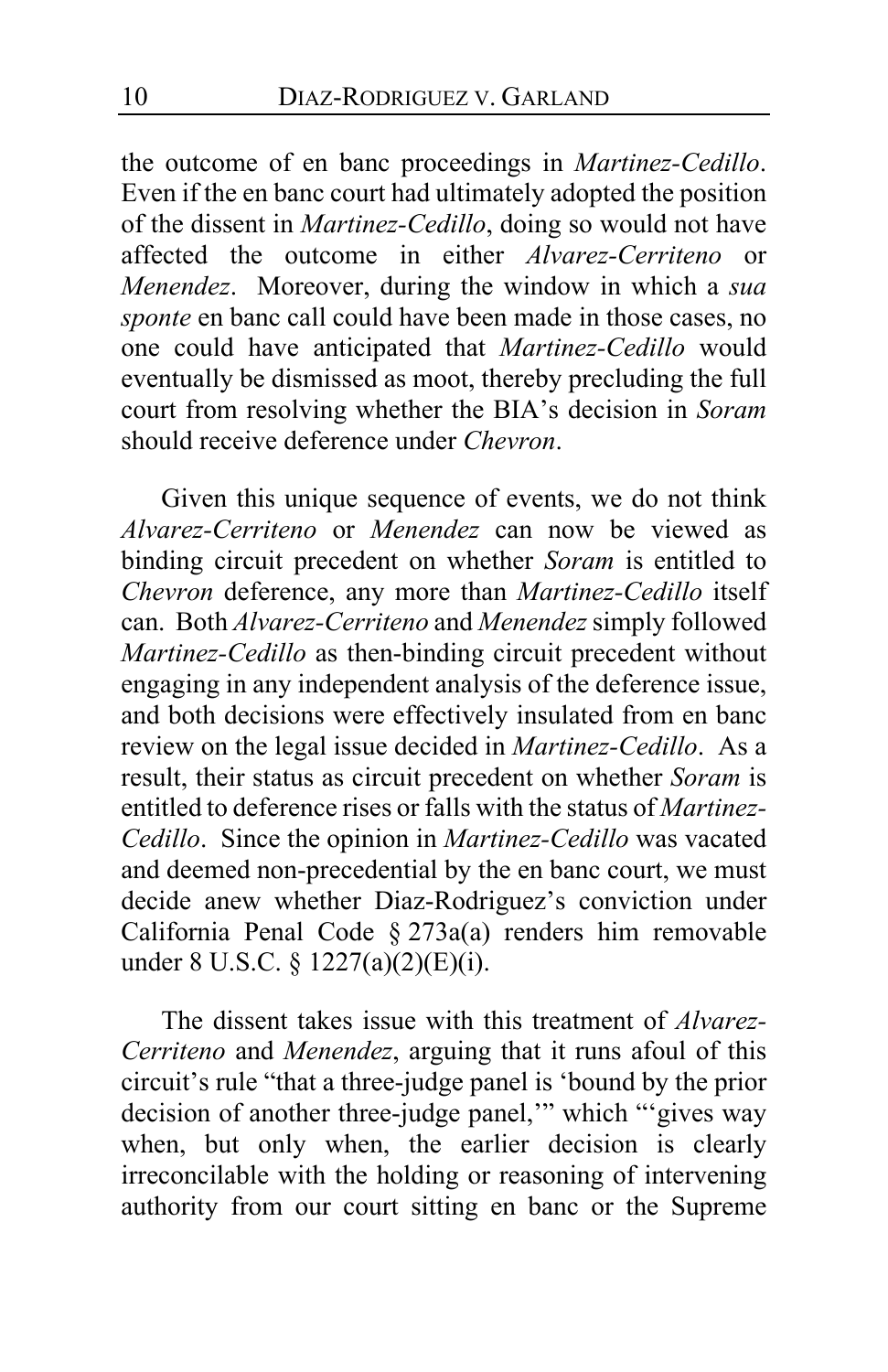Court.'" Dissent at [32](#page-31-0)[–33](#page-32-0) (quoting *Aleman Gonzalez v. Barr*, 955 F.3d 762, 765 (9th Cir. 2020), *cert. granted*, 2021 WL 3711642 (U.S. Aug. 23, 2021) (No. 20-322)). But the decisions in *Alvarez-Cerriteno* and *Menendez* are in fact irreconcilable with a subsequent decision of the court sitting en banc: As already stated, their reliance on the decision of the three-judge panel in *Martinez-Cedillo* is in direct conflict with the en banc court's decision to designate that decision as non-precedential—a designation explicitly noted in the order of the en banc court dismissing the appeal as moot. *See*  923 F.3d at 1162. As a result, the circumstances here, though unusual, are such that the otherwise standard rule of precedent gives way.[3](#page-10-0)

#### <span id="page-10-1"></span>III

<span id="page-10-2"></span>To determine whether a conviction under California Penal Code § 273a(a) constitutes a conviction for "a crime of child abuse, child neglect, or child abandonment," we employ the now-familiar categorical approach. Under that approach, we ask whether "the least of the acts criminalized by the state statute" falls within the definition of the federal offense. *Esquivel-Quintana v. Sessions*, 137 S. Ct. 1562, 1568 (2017). If so, the two offenses are a categorical match

<span id="page-10-0"></span><sup>3</sup> The dissent also claims that this approach to *Alvarez-Cerriteno* and *Menendez* is "not sound as a practical matter" because an attorney looking to see whether *Martinez-Cedillo* "remains good law" would learn "only that [the decision] was vacated," and not that an en banc decision undercut it. Dissent a[t 34](#page-33-0)[–35.](#page-34-0) But this is not correct. Because the en banc order dismissing the appeal explicitly states that the "threejudge panel disposition . . . was designated as non-precedential," 923 F.3d at 1162, an attorney conducting an appropriate review of the *Martinez-Cedillo* decision would be confronted with the fact that an en banc court subsequently deemed the decision one that could not properly be relied upon.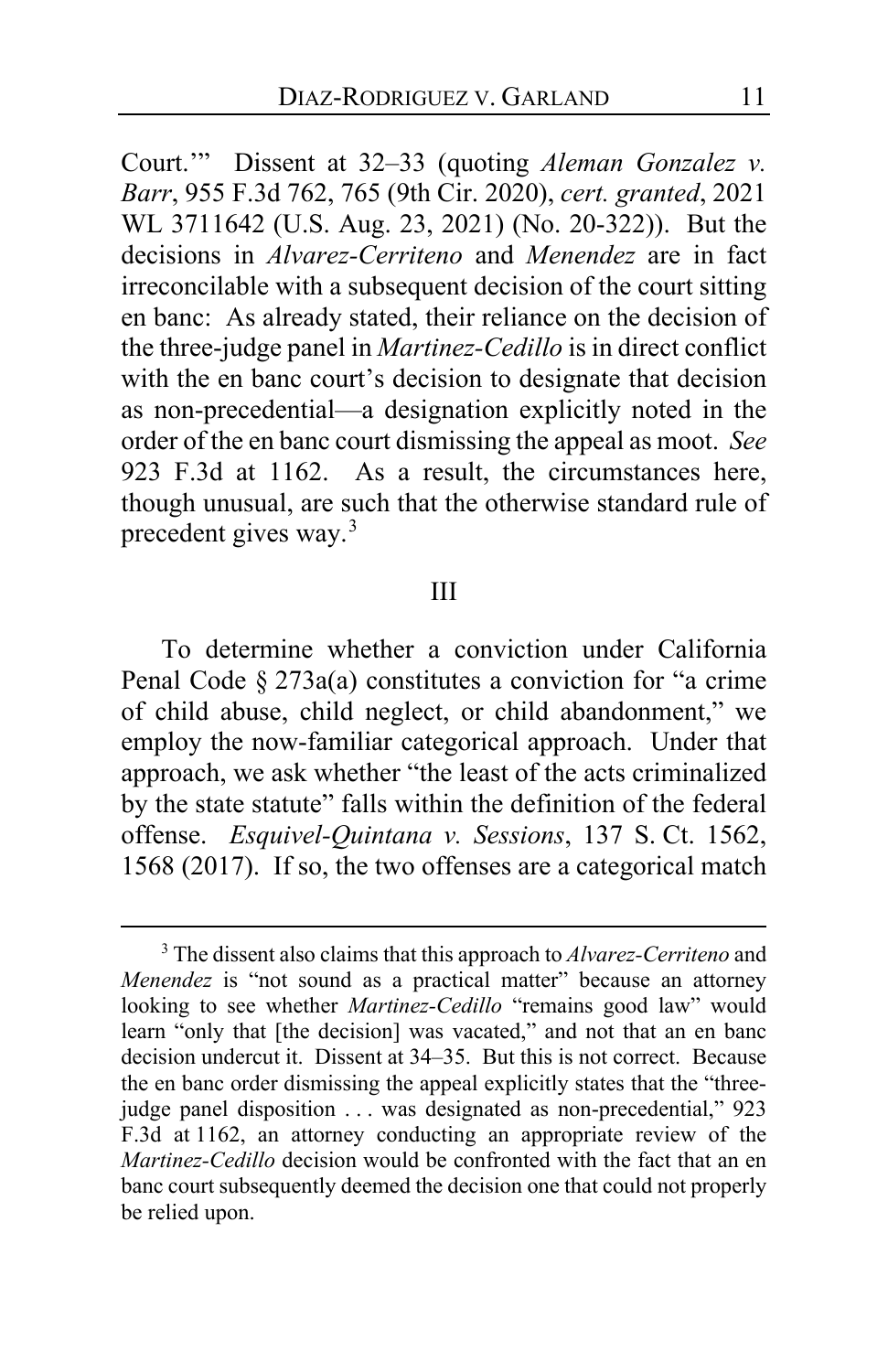and the state conviction may serve as a ground for removal. *Id.*

Identifying the least of the acts criminalized under California Penal Code § 273a(a) is straightforward. It consists of causing or permitting a child "to be placed in a situation where his or her person or health is endangered," committed with a *mens rea* of criminal negligence.<sup>[4](#page-11-0)</sup> Such an offense, involving a serious risk of harm to the child but no resulting injury, is commonly referred to as a child endangerment offense. That is the sense in which we use the term "child endangerment" here.

<span id="page-11-1"></span>Identifying the elements of the federal offense at issue is more complicated. Congress enacted 8 U.S.C. § 1227(a)(2)(E)(i) as part of the Illegal Immigration Reform and Immigrant Responsibility Act of 1996 (IIRIRA). Pub. L. No. 104-208, § 350(a), 110 Stat. 3009-546, 3009-640. Without further defining the phrase,  $\S 1227(a)(2)(E)(i)$ added "a crime of child abuse, child neglect, or child abandonment" to the list of offenses that render non-citizens removable from the United States. When a federal statute specifies an offense by name without further defining its elements, we assume that Congress intended to rely on a uniform, generic version of the offense, drawn from the ordinary meaning of the term at the time Congress enacted the statute. *Esquivel-Quintana*, 137 S. Ct. at 1569; *Perrin v. United States*, 444 U.S. 37, 42 (1979). We share the task of identifying the elements of the generic federal offense with

<span id="page-11-0"></span><sup>4</sup> Because California Penal Code § 273a(a) is not divisible, *see Ramirez v. Lynch*, 810 F.3d 1127, 1138 (9th Cir. 2016), we need not consider application of the so-called modified categorical approach. *See Esquivel-Quintana*, 137 S. Ct. at 1568 n.1.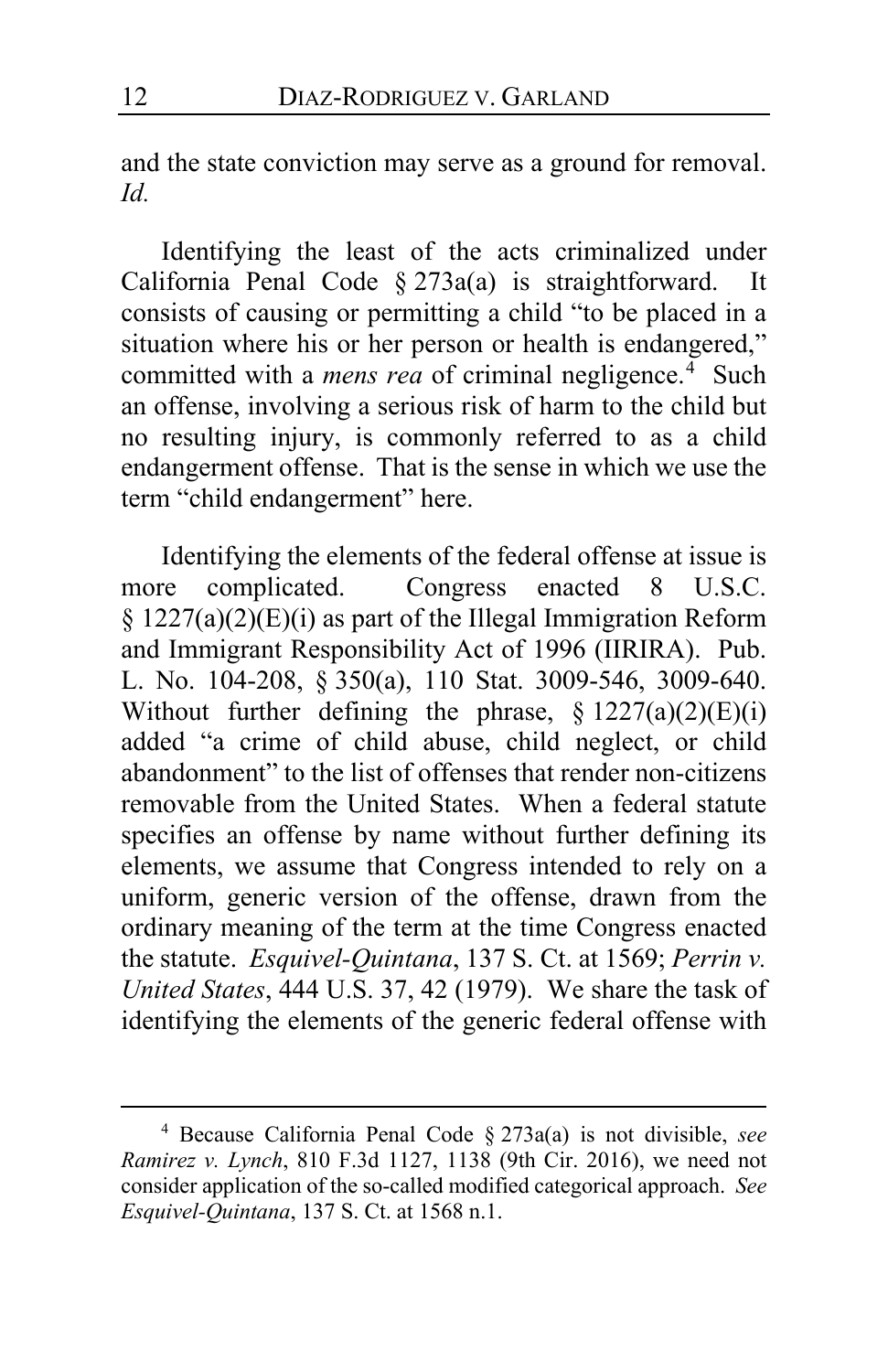the BIA because it is the agency charged with implementing statutory provisions specifying the grounds for removal.

In two decisions, the BIA has attempted to formulate a definition of the generic federal offense described by the phrase "a crime of child abuse, child neglect, or child abandonment." In *Matter of Velazquez-Herrera*, 24 I. & N. Dec. 503 (BIA 2008), the agency interpreted "crime of child abuse" to mean "any offense involving an intentional, knowing, reckless, or criminally negligent act or omission that constitutes maltreatment of a child or that impairs a child's physical or mental well-being, including sexual abuse or exploitation." *Id.* at 512. The Board left open whether this definition included state offenses "in which a child is merely placed or allowed to remain in a dangerous situation, without any element in the statute requiring ensuing harm." *Id.* at 518 n.2 (Pauley, concurring). The BIA answered that question soon afterward in *Matter of Soram*, 25 I. & N. Dec. 378 (BIA 2010), where it held that "the term 'crime of child abuse,' as described in *Velazquez-Herrera*, is not limited to offenses requiring proof of injury to the child." *Id.* at 381. The agency also clarified that, in its view, the phrase "a crime of child abuse, child neglect, or child abandonment" "denotes a unitary concept," such that the agency's "broad definition of child abuse describes the entire phrase." *Id.* After *Soram*, then, non-citizens convicted of negligent child endangerment offenses were subject to removal under 8 U.S.C. § 1227(a)(2)(E)(i).

<span id="page-12-0"></span>Unlike the three-judge panel in *Martinez-Cedillo*, we do not think the BIA's decision in *Soram* is entitled to deference on the question whether negligent child endangerment offenses are encompassed within the phrase "a crime of child abuse, child neglect, or child abandonment." In our view, as to that specific question, "Congress has supplied a clear and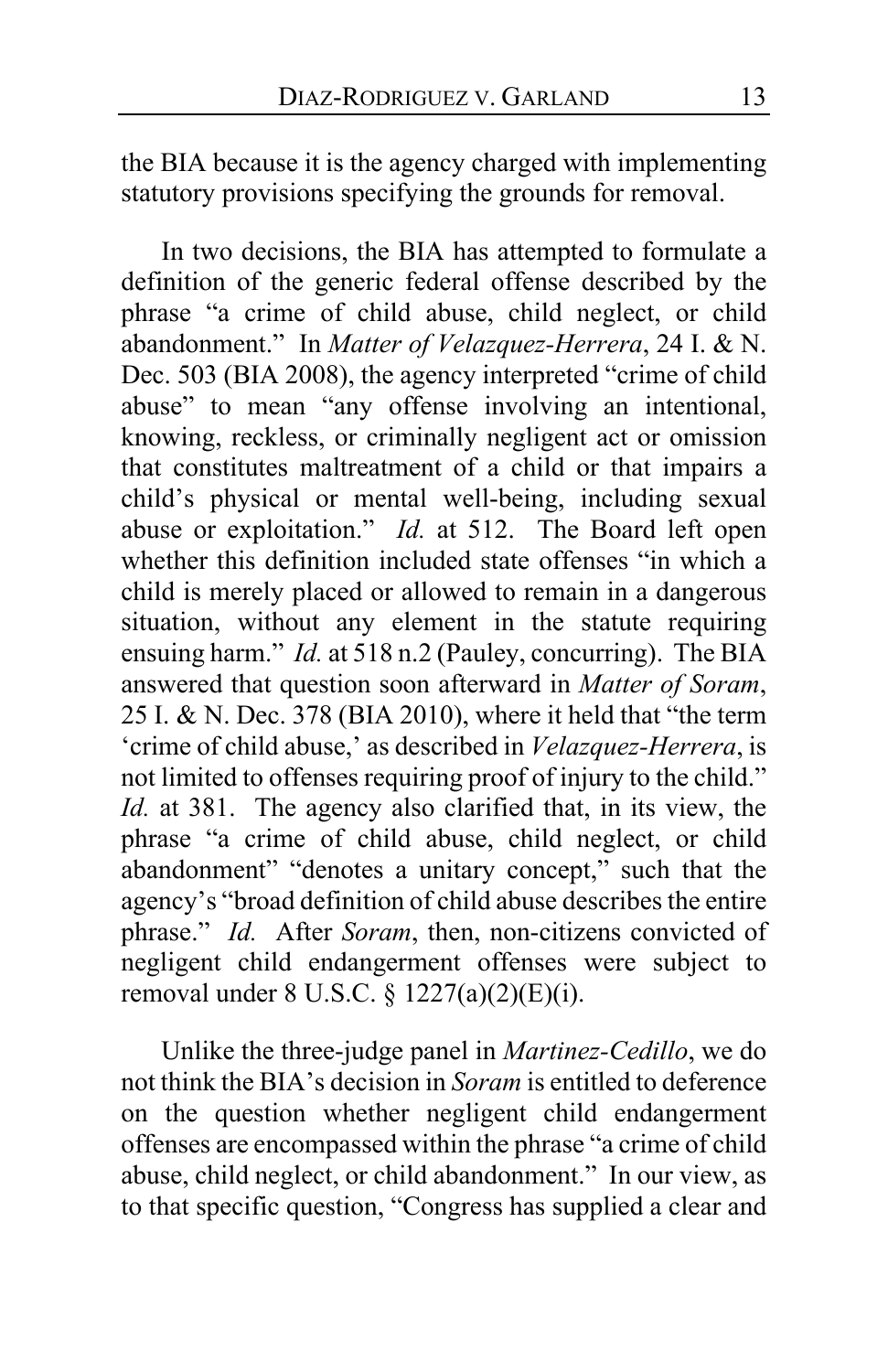<span id="page-13-0"></span>unambiguous answer," precluding deference under *Chevron* step one. *Pereira v. Sessions*, 138 S. Ct. 2105, 2113 (2018).

In deciding whether deference is owed under *Chevron*, we are guided by the Supreme Court's resolution of a similar issue in *Esquivel-Quintana*. There, the Court addressed another conviction-based provision enacted as part of IIRIRA, this one making conviction for "sexual abuse of a minor" grounds for removal.  $8 \text{ U.S.C.}$  §§  $1227(a)(2)(A)(iii)$ ,  $1101(a)(43)(A)$ . The question before the Court was whether the generic federal definition of this offense, as applied to the crime of statutory rape, requires the victim to be younger than 16. The BIA had held that the generic federal definition included crimes in which the victim was 16 or 17, as long as there was "a meaningful age difference between the victim and the perpetrator." *Esquivel-Quintana*, 137 S. Ct. at 1567 (quoting *Matter of Esquivel-Quintana*, 26 I. & N. Dec. 469,<br>477 (BIA 2015)). The Court rejected the BIA's  $\overline{P}$  The Court rejected the BIA's interpretation under *Chevron* step one and held that the generic federal definition of sexual abuse of a minor "requires the age of the victim to be less than 16." *Id.* at 1572–73.

<span id="page-13-3"></span><span id="page-13-2"></span><span id="page-13-1"></span>Although the precise holding of *Esquivel-Quintana* has no direct bearing on the issue before us, the Court's reasoning is nonetheless highly instructive. After observing that Congress had not defined the term "sexual abuse of a minor," *id.* at 1569, the Court did not throw up its hands and declare the statute ambiguous with respect to the specific question raised there. The Court instead relied on "the normal tools of statutory interpretation" to determine whether the statute provided a clear answer. *Id.* The Court looked to definitions from contemporary legal dictionaries, statutory structure, state criminal codes in effect at the time of IIRIRA's enactment, and a related federal criminal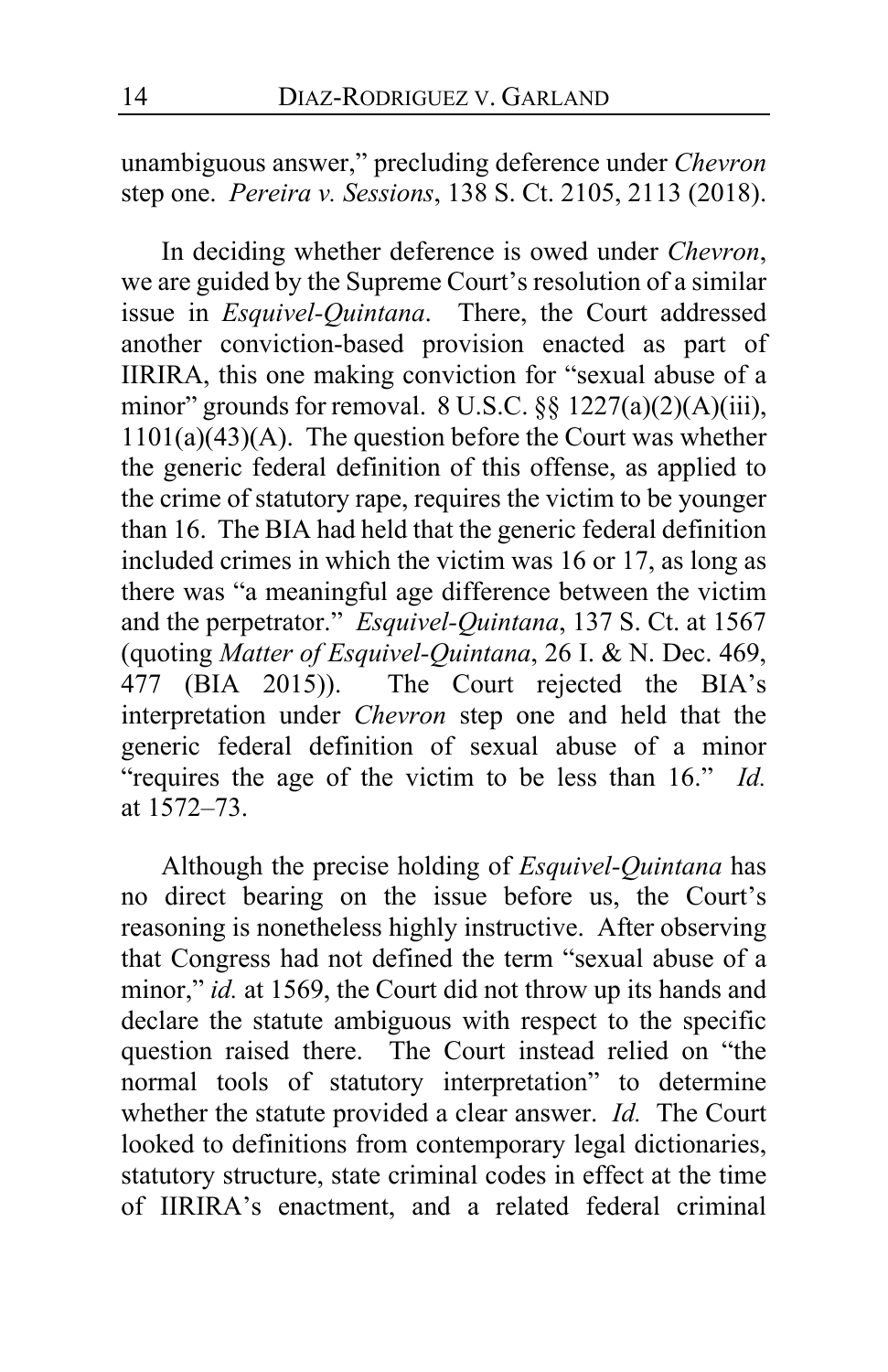statute. *Id.* at 1569–72. Based on its review of those sources, the Court concluded that "the statute, read in context, unambiguously forecloses the Board's interpretation," rendering deference to the agency under *Chevron* unwarranted. *Id.* at 1572.

<span id="page-14-0"></span>As discussed below, three of the four sources of statutory meaning the Court consulted in *Esquivel-Quintana* contemporary legal dictionaries, statutory structure, and contemporary state criminal codes—support the conclusion that  $\S 1227(a)(2)(E)(i)$  unambiguously forecloses the BIA's interpretation of the statute in *Soram*. (The fourth source, related federal criminal statutes, does not aid our analysis. While there are various federal statutes defining child abuse and neglect, *see Velazquez-Herrera*, 24 I. & N. Dec. at 509– 11, they all arise in the civil context and do not purport to define criminal conduct.)

<span id="page-14-1"></span>*Legal dictionaries*. Contemporary legal dictionaries from shortly before and after IIRIRA's enactment indicate that child abuse, child neglect, and child abandonment were well-understood concepts with distinct meanings that do not encompass negligent child endangerment offenses.

The common meaning of "child abuse" in 1996 required the infliction of some form of injury upon the child. One of the principal dictionaries cited by the Court in *Esquivel-Quintana* defines the term as "the infliction of physical or emotional injury" on a child, including sexual abuse. Merriam-Webster's Dictionary of Law 4, 76 (1996). The two editions of Black's Law Dictionary that bookend IIRIRA's enactment contain similar definitions. The Sixth Edition defines "child abuse" as "[a]ny form of cruelty to a child's physical, moral or mental well-being," with "cruelty" defined as "[t]he intentional and malicious infliction of physical or mental suffering." Black's Law Dictionary 239,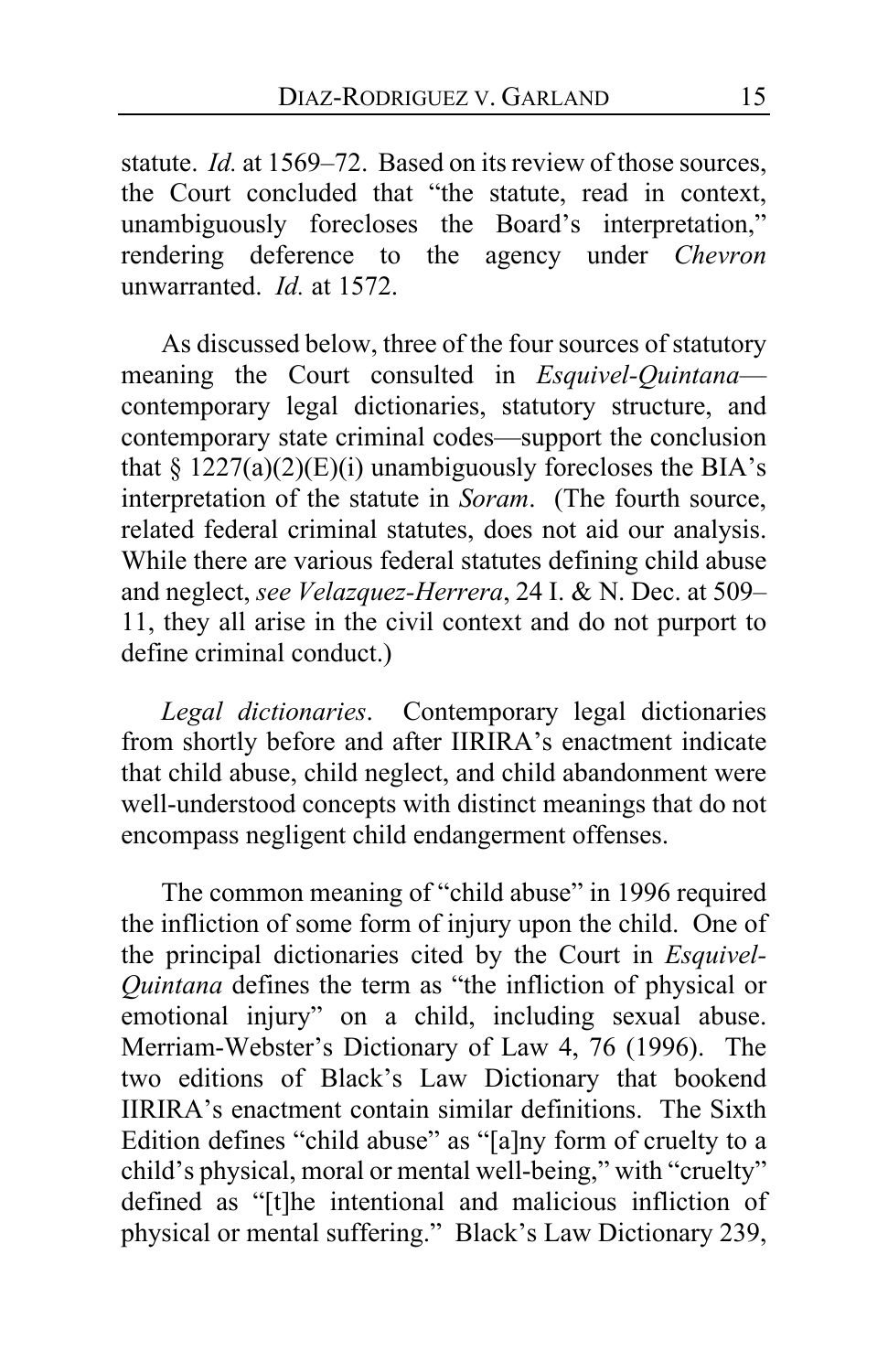377 (6th ed. 1990) (Black's Sixth Edition). The Seventh Edition defines "child abuse" as "[a]n intentional or neglectful physical or emotional injury imposed on a child, including sexual molestation." Black's Law Dictionary 10, 233 (7th ed. 1999) (Black's Seventh Edition). Each of these definitions excludes the child endangerment offense described in California Penal Code  $\S 273a(a)$  because that offense does not require the infliction of any injury on the child.

<span id="page-15-1"></span><span id="page-15-0"></span>The common meaning of the term "child neglect" in 1996 required a sustained failure by a child's caregiver to provide for the child's basic needs. For example, Merriam-Webster's defines "neglect" to mean "a failure to provide a child under one's care with proper food, clothing, shelter, supervision, medical care, or emotional stability." Merriam-Webster's Dictionary of Law 324. The Sixth Edition of Black's Law Dictionary does not define the term "child neglect" directly, but it defines "neglected child" to mean a child whose "parent or custodian, by reason of cruelty, mental incapacity, immorality or depravity, is unfit properly to care for him, or neglects or refuses to provide necessary physical, affectional, medical, surgical, or institutional or hospital care for him, or he is in such condition of want or suffering, or is under such improper care or control as to endanger his morals or health." Black's Sixth Edition 1032. The Seventh Edition defines "child neglect" to mean "[t]he failure of a person responsible for a minor to care for the minor's emotional or physical needs." Black's Seventh Edition 233; *see also id.* (defining "neglected child" as: "1. A child whose parents or legal custodians are unfit to care for him or her for reasons of cruelty, immorality, or incapacity. 2. A child whose parents or legal custodians refuse to provide the necessary care and medical services for the child."). These definitions exclude child endangerment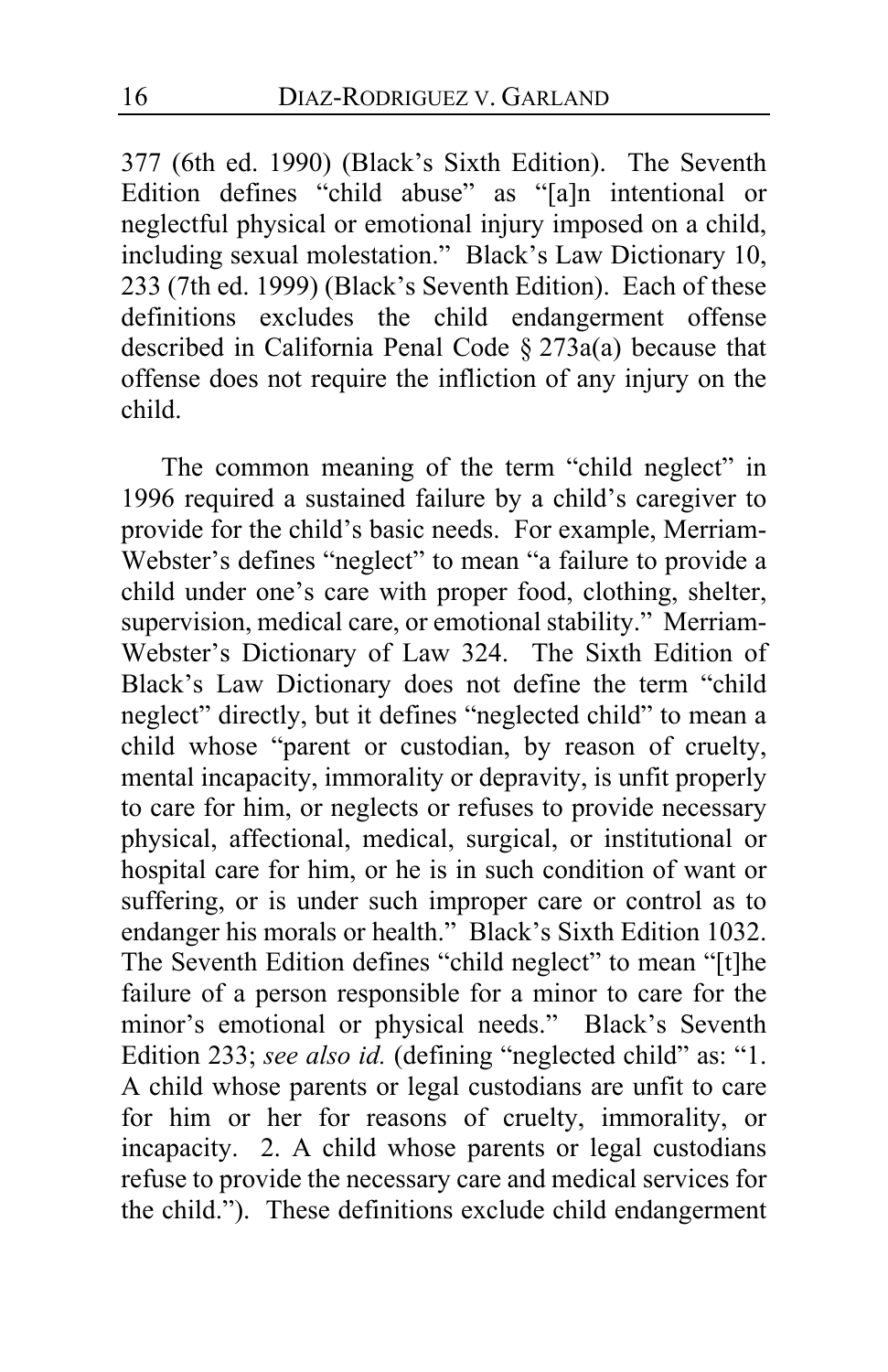<span id="page-16-1"></span>offenses, such as California Penal Code § 273a(a), that punish one-time negligent acts or omissions exposing a child to the risk of harm.

The same is true of the common meaning in 1996 of "child abandonment," a term that was understood to involve the forsaking of one's parental duties. As relevant here, Merriam-Webster's defines "abandonment" as the "failure to communicate with or provide financial support for one's child over a period of time that shows a purpose to forgo parental duties and rights." Merriam-Webster's Dictionary of Law 1; *see also* Black's Sixth Edition 2 (defining "abandonment" with respect to children as "[d]esertion or willful forsaking"; "[f]oregoing parental duties"). The Seventh Edition of Black's Law Dictionary defines abandonment more simply as "[t]he act of leaving a spouse or child willfully and without an intent to return." Black's Seventh Edition 2; *see also* Bryan A. Garner, A Dictionary of Modern Legal Usage 3 (2d ed. 1995) (abandon: "in family law, to leave children or a spouse willfully and without an intent to return"). No one contends that one-time negligent acts or omissions exposing a child to the risk of harm fall within the common meaning of "child abandonment."

<span id="page-16-2"></span><span id="page-16-0"></span>*Statutory structure*. The contemporary definitions of child abuse, child neglect, and child abandonment make clear that the ordinary meaning of those terms in 1996 did not encompass negligent child endangerment offenses. The question becomes whether Congress's omission of child endangerment from the list of crimes specified in  $§$  1227(a)(2)(E)(i) was the product of deliberate choice or instead mere inadvertence, thereby leaving a gap in the statute for the BIA to fill. Statutory structure sheds light on that inquiry.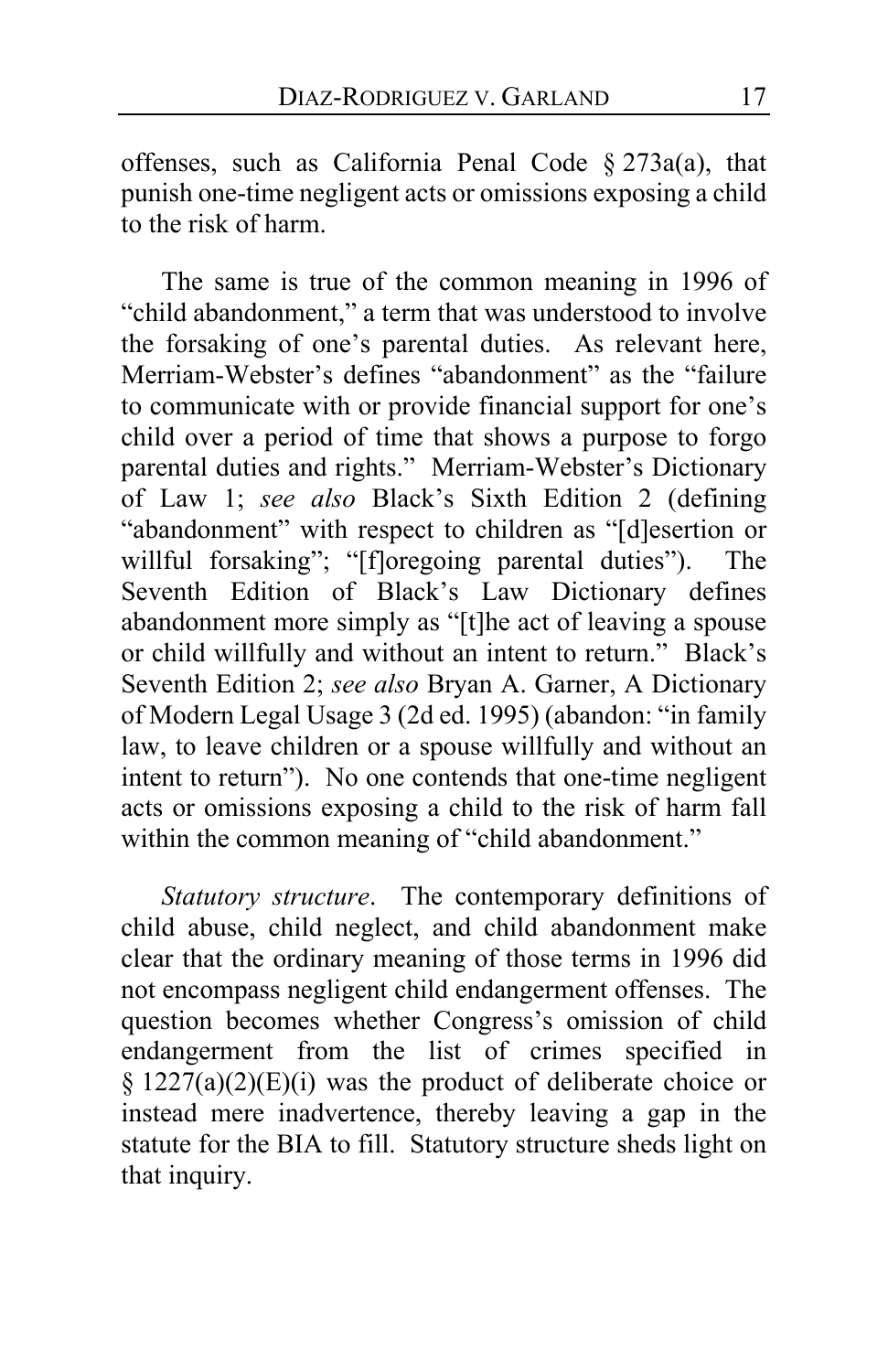Under the common meaning of the terms child abuse, child neglect, and child abandonment discussed above, noncitizens convicted of those crimes have either inflicted harm on a child or forsaken their parental responsibilities altogether. Making such conduct a ground for removal will in many cases result in separation of the victims of those offenses from the convicted parent, at least in cases where (as here) the children are U.S. citizens or otherwise have lawful status in the United States. Congress could readily have viewed the forced separation of parent and child—and its impact on the child's future well-being—with less concern when the child has been abused, neglected, or abandoned by the very parent facing removal.

<span id="page-17-0"></span>We do not think the same can be said when the parent in question has been convicted of negligent child endangerment. That offense can be predicated on a single lapse in parental judgment, such as leaving young children at home alone while the parent is at work. *See, e.g.*, *Ibarra v. Holder*, 736 F.3d 903, 905 & n.3 (10th Cir. 2013). It is easy to see why Congress could have viewed this lessserious form of misconduct as an unacceptable basis under the immigration laws for separating parents from their children.

<span id="page-17-1"></span>A neighboring provision of the INA suggests that Congress deliberately omitted child endangerment from the list of offenses specified in  $\S 1227(a)(2)(E)(i)$ . To ameliorate the harshness of the removal sanction, Congress has provided a form of discretionary relief known as cancellation of removal. *See* 8 U.S.C. § 1229b. Noncitizens who are not lawful permanent residents are eligible for cancellation of removal if they can show, among other things, that their removal would result in "exceptional and extremely unusual hardship" to their child, provided the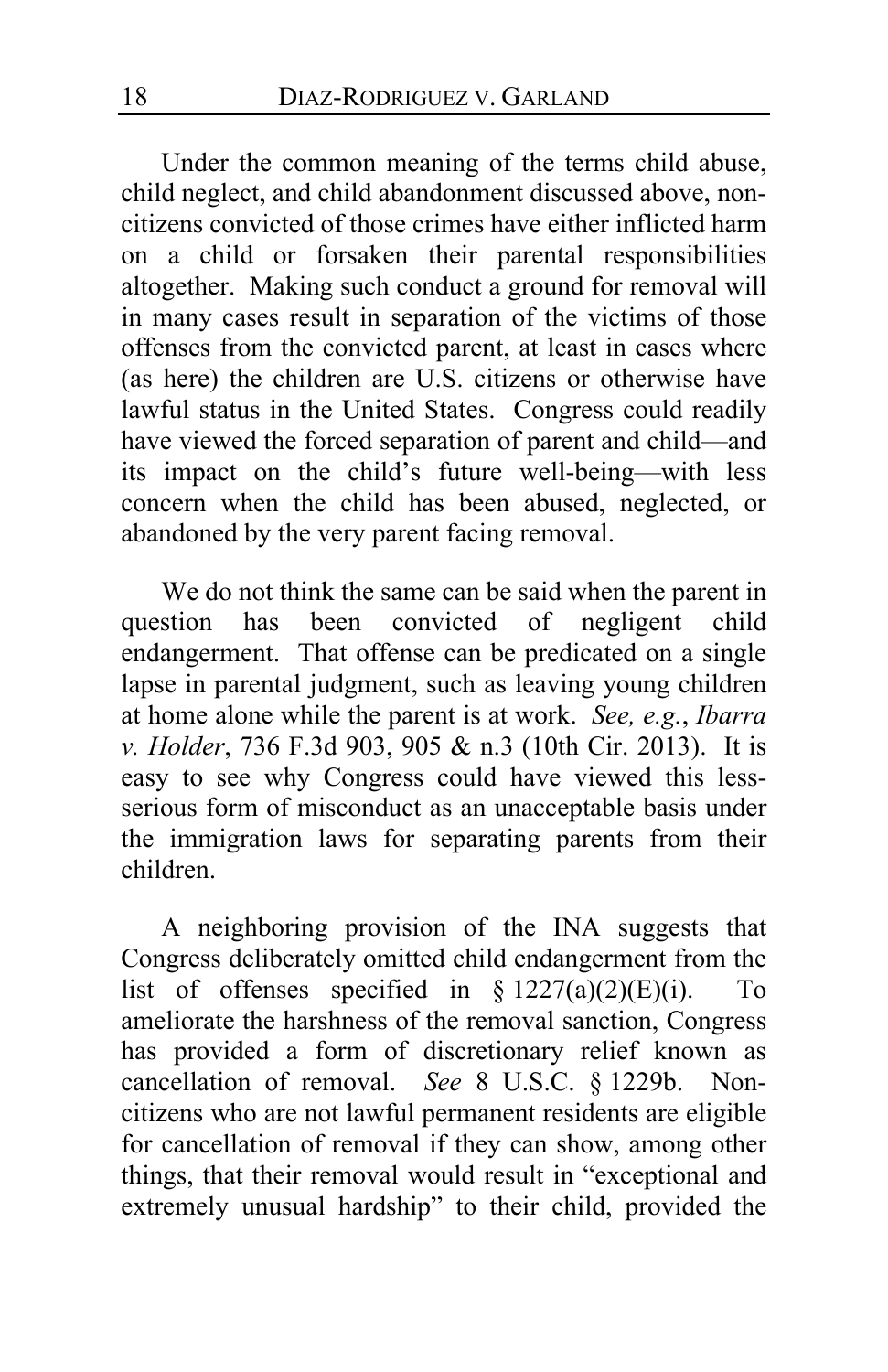child is a U.S. citizen or lawful permanent resident.  $§ 1229b(b)(1)(D)$ . However, a conviction for "a crime of child abuse, child neglect, or child abandonment" under § 1227(a)(2)(E)(i) not only renders a non-citizen removable but also makes him or her statutorily ineligible for this discretionary form of relief. § 1229b(b)(1)(C). Thus, under the BIA's reading of §  $1227(a)(2)(E)(i)$ , a non-citizen convicted of negligently endangering her child on a single occasion is categorically ineligible for cancellation of removal even if she can prove that "separation would cause 'exceptional and extremely unusual hardship' to that same child." *Matthews v. Barr*, 927 F.3d 606, 625 (2d Cir. 2019) (Carney, J., dissenting). Mandating separation of parent and child in those circumstances would be decidedly at odds with the otherwise child-protective aim of  $\S 1227(a)(2)(E)(i)$ .

*State criminal codes*. The Supreme Court has held that a survey of state criminal codes as they stood at the time Congress enacted the statute in question provides useful context when arriving at the generic federal definition of an offense. *See, e.g.*, *Esquivel-Quintana*, 137 S. Ct. at 1571 & n.3; *Gonzales v. Duenas-Alvarez*, 549 U.S. 183, 189–90 (2007); *Perrin*, 444 U.S. at 44–45. Here, we need not consult state criminal codes to decide whether *all* child endangerment offenses are included within the generic federal definition of "a crime of child abuse, child neglect, or child abandonment." The narrower question in this case is whether *negligent* child endangerment offenses are included within the generic definition, since that is the least of the acts criminalized under California Penal Code § 273a(a).

<span id="page-18-0"></span>In 1996, only a handful of States criminalized conduct that would constitute child endangerment under statutes proscribing "abuse," "neglect," or "abandonment." But to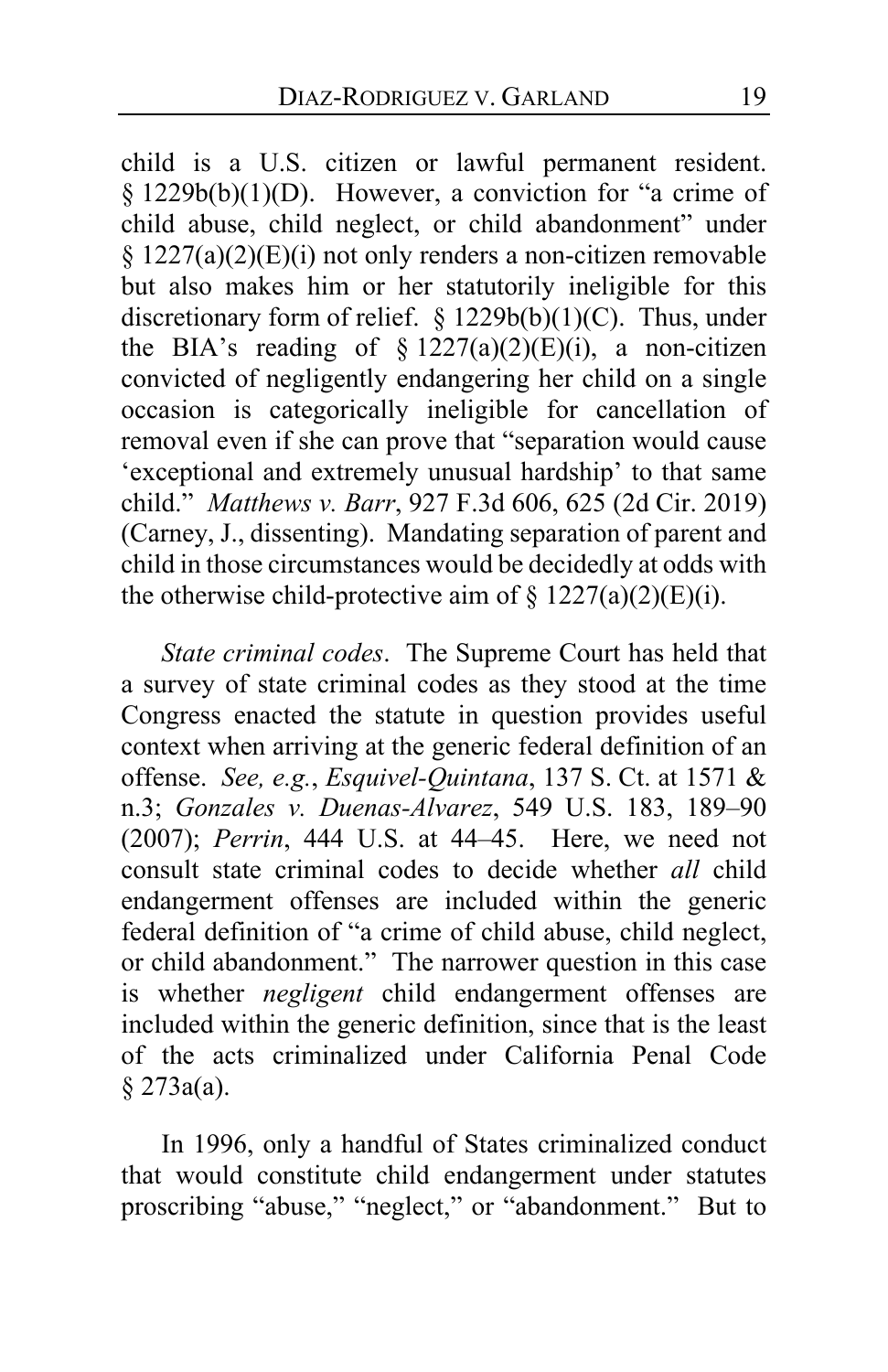err on the side of caution, we conducted a survey of state criminal codes to identify any State that criminalized negligent child endangerment irrespective of the label used. Such a survey confirms that, even when broadly construed, the phrase "a crime of child abuse, child neglect, or child abandonment" does not encompass negligent child endangerment offenses.

<span id="page-19-1"></span>At the time of IIRIRA's enactment, only 14 States criminalized child endangerment committed with a *mens rea* of criminal negligence. *See* Appendix A. The other 36 States did not criminalize such conduct. Twenty-three States, along with the District of Columbia, criminalized child endangerment only if committed with a *mens rea* of at least recklessness, *see* Appendix B, while the remaining 13 States did not criminalize child endangerment at all, *see* Appendix C.<sup>[5](#page-19-0)</sup>

<span id="page-19-2"></span>The general consensus drawn from state criminal codes supports the conclusion that  $\S 1227(a)(2)(E)(i)$ unambiguously forecloses the BIA's interpretation of the statute in *Soram*. *See Esquivel-Quintana*, 137 S. Ct. at 1572. In *Esquivel-Quintana*, 16 States set the age of consent for statutory rape offenses at 17 or 18, whereas 31 States and the District of Columbia set the age of consent at 16. *Id.* at 1571. The Supreme Court held that the consensus view of 31 States and the District of Columbia supported the conclusion that Congress unambiguously foreclosed the BIA's attempt to

<span id="page-19-3"></span><span id="page-19-0"></span><sup>5</sup> The Tenth Circuit reported slightly different numbers in *Ibarra* because its survey focused on all offenses against children not requiring a resulting injury to the child, including offenses constituting child neglect or child abandonment. *See Ibarra*, 736 F.3d at 918–21. Our survey, by contrast, focuses solely on child endangerment offenses because that is the offense for which Diaz-Rodriguez was convicted.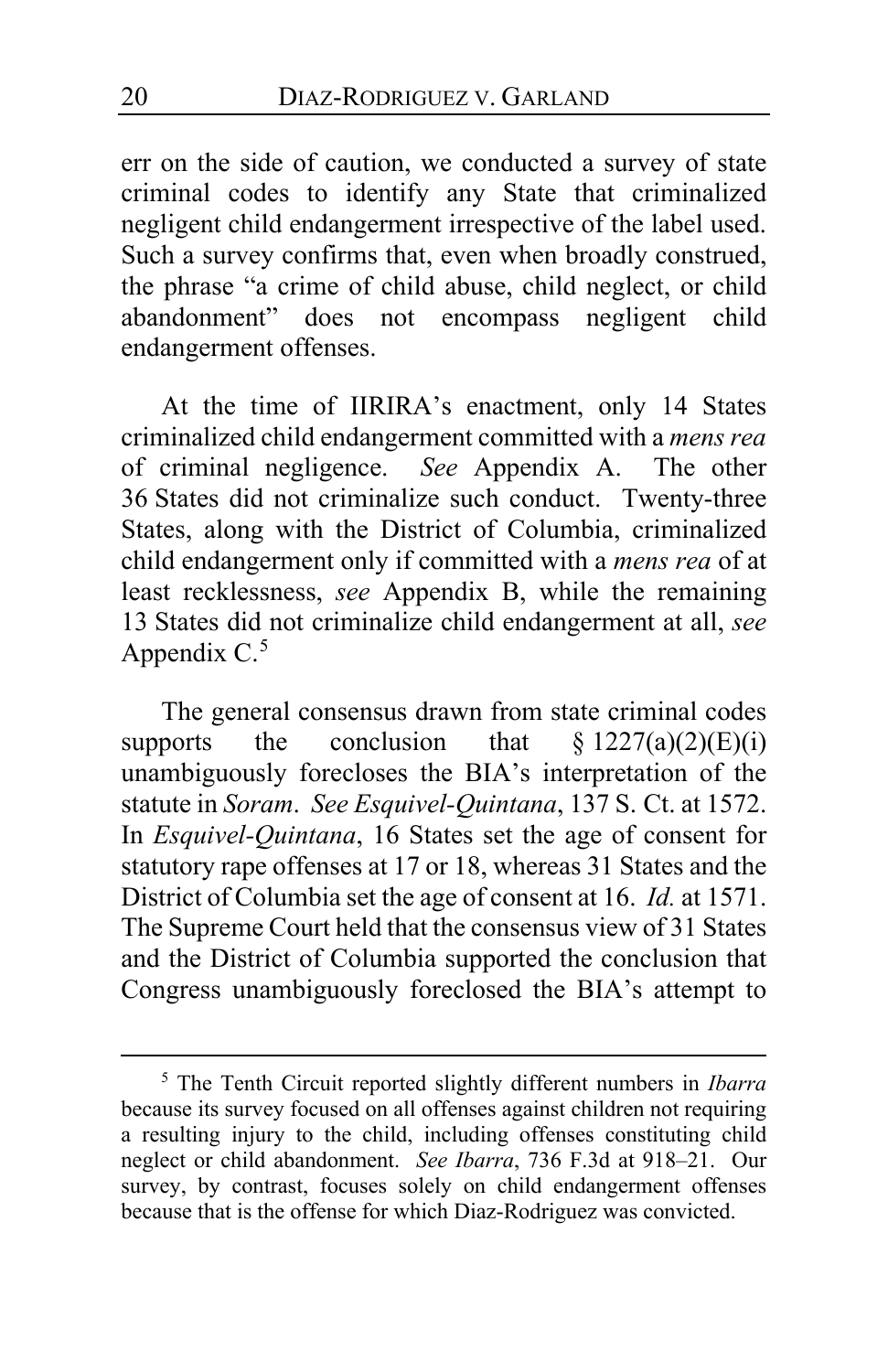define the generic offense of sexual abuse of a minor to include an age of consent of 18. *Id.* at 1571–72. Here, the consensus view of the States cuts even more strongly against the BIA's interpretation, as 36 States and the District of Columbia excluded negligent child endangerment from the realm of conduct that could be deemed covered by the phrase "a crime of child abuse, child neglect, or child abandonment."

<span id="page-20-2"></span><span id="page-20-1"></span>\* \* \*

We conclude that the text of 8 U.S.C.  $\S 1227(a)(2)(E)(i)$ unambiguously forecloses the BIA's interpretation of "a crime of child abuse, child neglect, or child abandonment" as encompassing negligent child endangerment offenses. *See Ibarra*, 736 F.3d at 917–18 (reaching same conclusion); *cf. Zarate-Alvarez v. Garland*, 994 F.3d 1158, 1164–65 (10th Cir. 2021) (per curiam) (reaching opposite conclusion as to child endangerment offense requiring knowing or reckless conduct). As in *Esquivel-Quintana*, 137 S. Ct. at 1572, deference under *Chevron* is therefore unwarranted.

<span id="page-20-0"></span>While several of our sister circuits have deferred to the BIA's decision in *Soram*, we find those decisions both distinguishable and unpersuasive. They are distinguishable because none involved a negligent child endangerment offense, the specific offense addressed here, and they are unpersuasive because none engaged in any meaningful analysis of the text of  $\S 1227(a)(2)(E)(i)$  at step one of the *Chevron* analysis. *See Garcia v. Barr*, 969 F.3d 129, 133– 34 & n.1 (5th Cir. 2020); *Mondragon-Gonzalez v. Attorney General*, 884 F.3d 155, 158–59 (3d Cir. 2018); *Pierre v. U.S. Attorney General*, 879 F.3d 1241, 1249–50 (11th Cir. 2018); *Florez v. Holder*, 779 F.3d 207, 209, 211 (2d Cir. 2015). After noting that Congress did not define the phrase "a crime of child abuse, child neglect, or child abandonment," they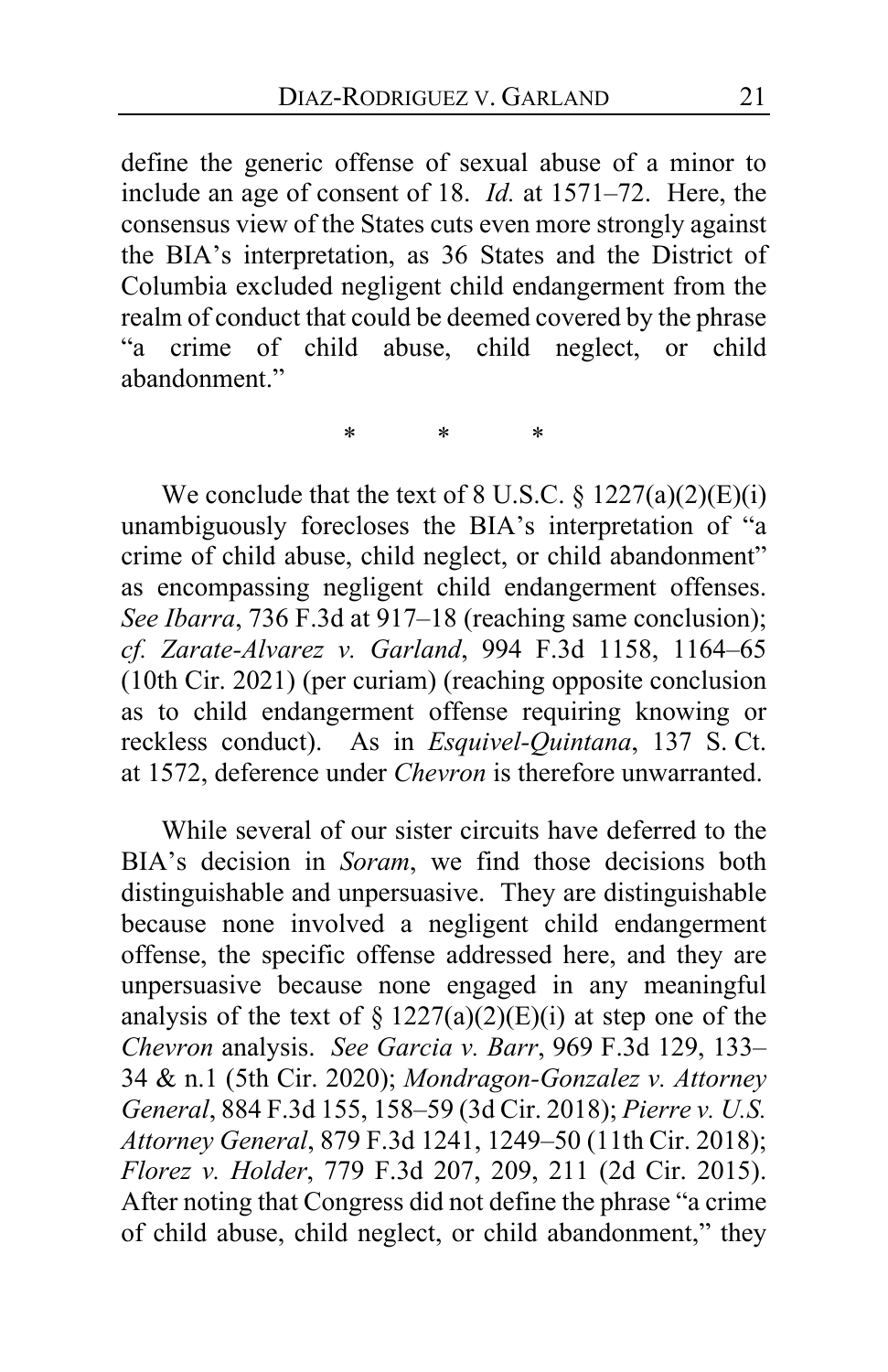declared the statute ambiguous without first "exhaust[ing] all the 'traditional tools' of construction." *Kisor v. Wilkie*, 139 S. Ct. 2400, 2415 (2019) (quoting *Chevron*, 467 U.S. at 843 n.9). In our view, this "cursory analysis" of statutory text, *Pereira*, 138 S. Ct. at 2120 (Kennedy, J., concurring), cedes too much power to the BIA to expand the grounds for removal beyond those specified by Congress. We agree with the Tenth Circuit's observation that "while the statutory text at issue here does contain *some* ambiguity, Congress's intent is not so opaque as to grant the BIA the sweeping interpretive license it has taken." *Ibarra*, 736 F.3d at 910.[6](#page-21-0)

Because California Penal Code § 273a(a) criminalizes conduct that falls outside the generic federal definition, it is not a categorical match for "a crime of child abuse, child neglect, or child abandonment." Contrary to the BIA's ruling, Diaz-Rodriguez's conviction under that statute does not render him removable from the United States under 8 U.S.C. § 1227(a)(2)(E)(i).

## **PETITION FOR REVIEW GRANTED.**

<span id="page-21-0"></span><sup>6</sup> The dissent suggests that the Tenth Circuit, in *Ibarra*, "implicitly recognized the statute's ambiguity" even as it ultimately declined to defer to the BIA's interpretation. Dissent at [38](#page-37-0) (citing *Ibarra*, 736 F.3d at 910). However, while the *Ibarra* court did recognize that the statute contains "*some* ambiguity," it ultimately held that the "plain language of the statute"—a *Chevron* step one inquiry—precluded deference to the BIA on the interpretation of the particular language at issue. 736 F.3d at 910.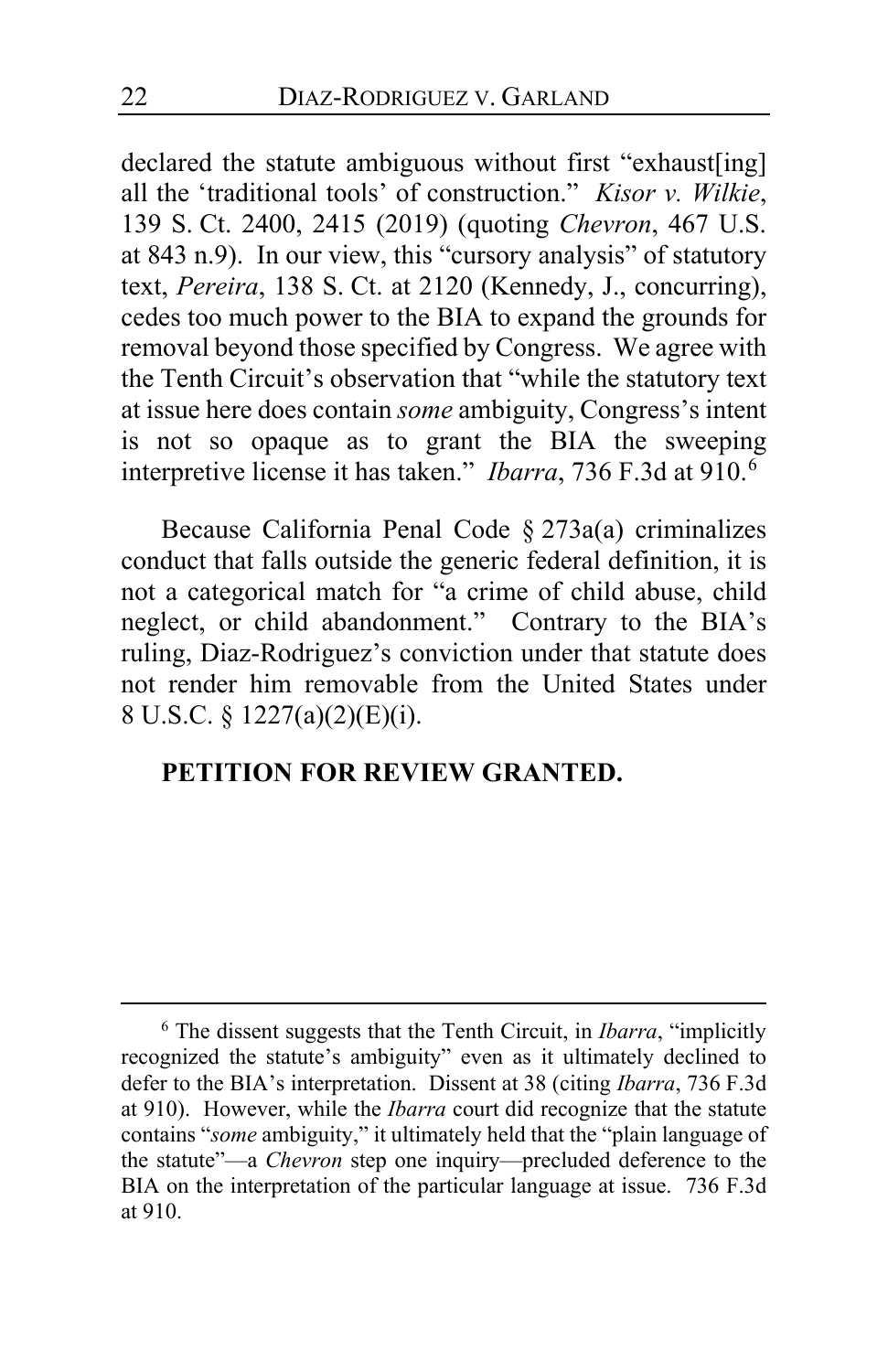## **APPENDIX A**

In 1996, the following 14 States criminalized child endangerment committed with a *mens rea* of negligence:

| Alabama              | Ala. Code §§ 12-15-1(10)(f), 13A-13-<br>$6(a)(2)$ ; see Pearson v. State, 601 So. 2d<br>1119, 1126 (Ala. Crim. App. 1992)           |
|----------------------|-------------------------------------------------------------------------------------------------------------------------------------|
| Arizona              | Ariz. Rev. Stat. Ann. § 13-3623(B)(3),<br>(C)(3)                                                                                    |
| California           | Cal. Penal Code § 273a; see People v.<br>Valdez, 42 P.3d 511, 517–18 (Cal. 2002)                                                    |
| Colorado             | Colo. Rev. Stat. Ann. $\S 18-6-401(1)$ ,<br>(7)(b)(II)                                                                              |
| Missouri             | Mo. Rev. Stat. $\S 568.050(1)$                                                                                                      |
| Nebraska             | Neb. Rev. Stat. $\S 28-707(1)(a)$                                                                                                   |
| <b>New</b><br>Mexico | N.M. Stat. Ann. $\S 30-6-1(C)(1)$                                                                                                   |
| New York             | N.Y. Penal Law § 260.10(2); N.Y. Fam. Ct.<br>Act $\S$ 1012(e), (f); see People v. Scully, 513<br>N.Y.S.2d 625, 627 (Crim. Ct. 1987) |
| Oregon               | Or. Rev. Stat. $\S 163.545(1)$                                                                                                      |
| South<br>Carolina    | S.C. Code Ann. § 20-7-50(A)(1); see State<br>v. Fowler, 470 S.E.2d 393, 396 (S.C. Ct.<br>App. 1996)                                 |
| South<br>Dakota      | S.D. Codified Laws §§ 26-8A-2(6), 26-9-1                                                                                            |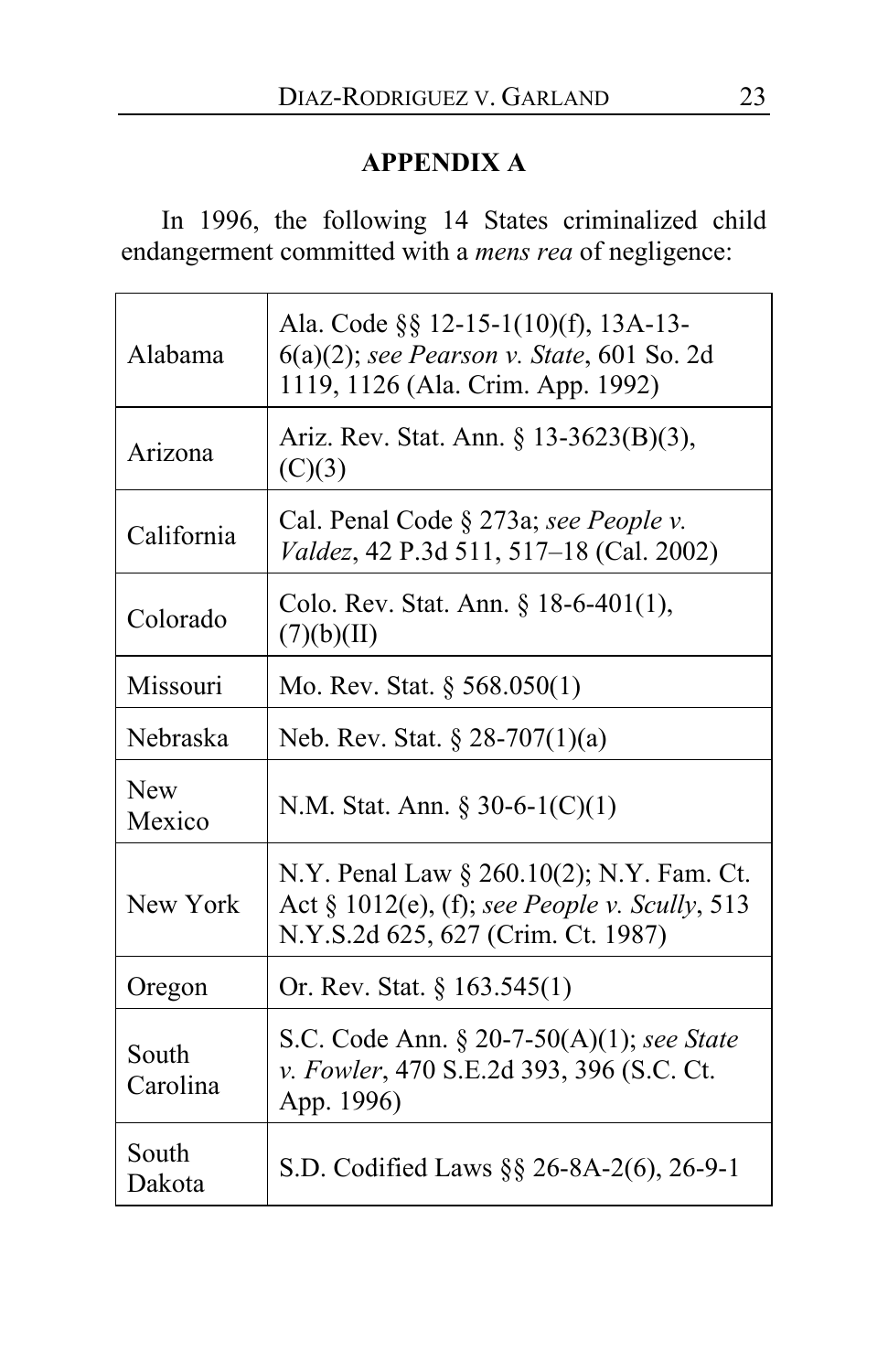| Texas    | Tex. Penal Code Ann. $\S$ 22.041(c)                                                                                  |
|----------|----------------------------------------------------------------------------------------------------------------------|
| Virginia | Va. Code Ann. §§ 16.1-228(1), 18.2-371;<br>see Miller v. Commonwealth, 769 S.E.2d<br>706, 713–14 (Va. Ct. App. 2015) |
| Wyoming  | Wyo. Stat. Ann. $\S 6-4-403(a)(ii)$                                                                                  |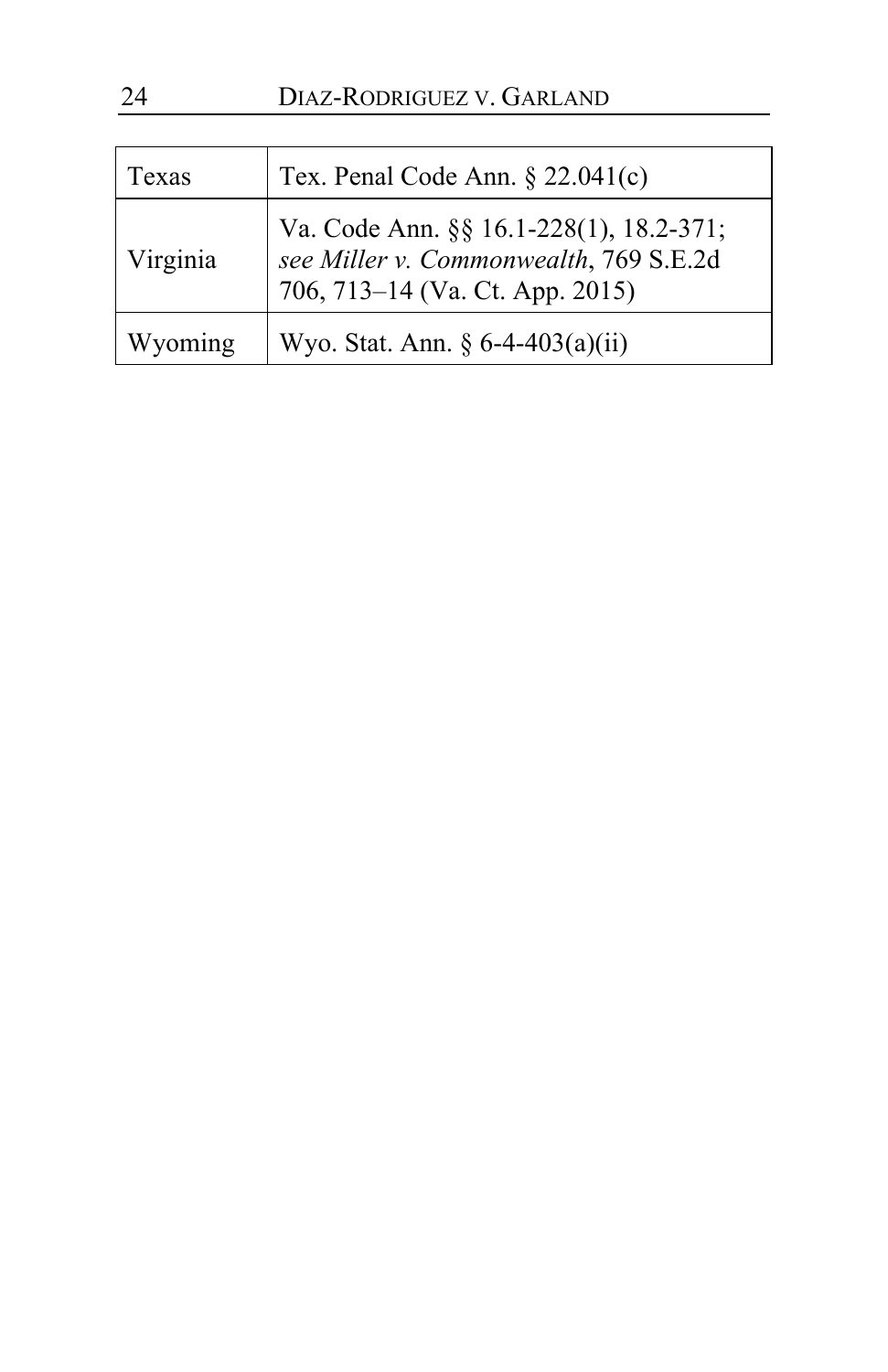## **APPENDIX B**

In 1996, the following 23 States and the District of Columbia criminalized child endangerment if committed with a *mens rea* of at least recklessness:

| Arkansas                | Ark. Code Ann. § 5-27-204(a)                                                                |
|-------------------------|---------------------------------------------------------------------------------------------|
| Connecticut             | Conn. Gen. Stat. § 53-21(1); see State<br>v. Dennis, 188 A.2d 65, 66–67 (Conn.<br>1963)     |
| Delaware                | Del. Code Ann. tit. $11, \S 1102(a)$                                                        |
| District of<br>Columbia | D.C. Code $\S$ 22-1101(b)                                                                   |
| Hawaii                  | Haw. Rev. Stat. $\S$ 709-904(2)                                                             |
| Idaho                   | Idaho Code § 18-1501(1)–(2); see<br>State v. Young, 64 P.3d 296, 299<br>(Idaho 2002)        |
| Illinois                | 720 Ill. Comp. Stat. 5/12-21.6; see<br>People v. Jordan, 843 N.E.2d 870,<br>879 (Ill. 2006) |
| Indiana                 | Ind. Code $\S 35-46-1-4(a)(1)$                                                              |
| Iowa                    | Iowa Code $\S 726.6(1)(a)$                                                                  |
| Kansas                  | Kan. Stat. Ann. § 21-3608(a)                                                                |
| Kentucky                | Ky. Rev. Stat. Ann. §§ 530.060(1),<br>600.020(1)                                            |
| Maine                   | Me. Stat. tit. 17-A, $\S$ 554(1)(C)                                                         |
| Minnesota               | Minn. Stat. § 609.378(b)(1)                                                                 |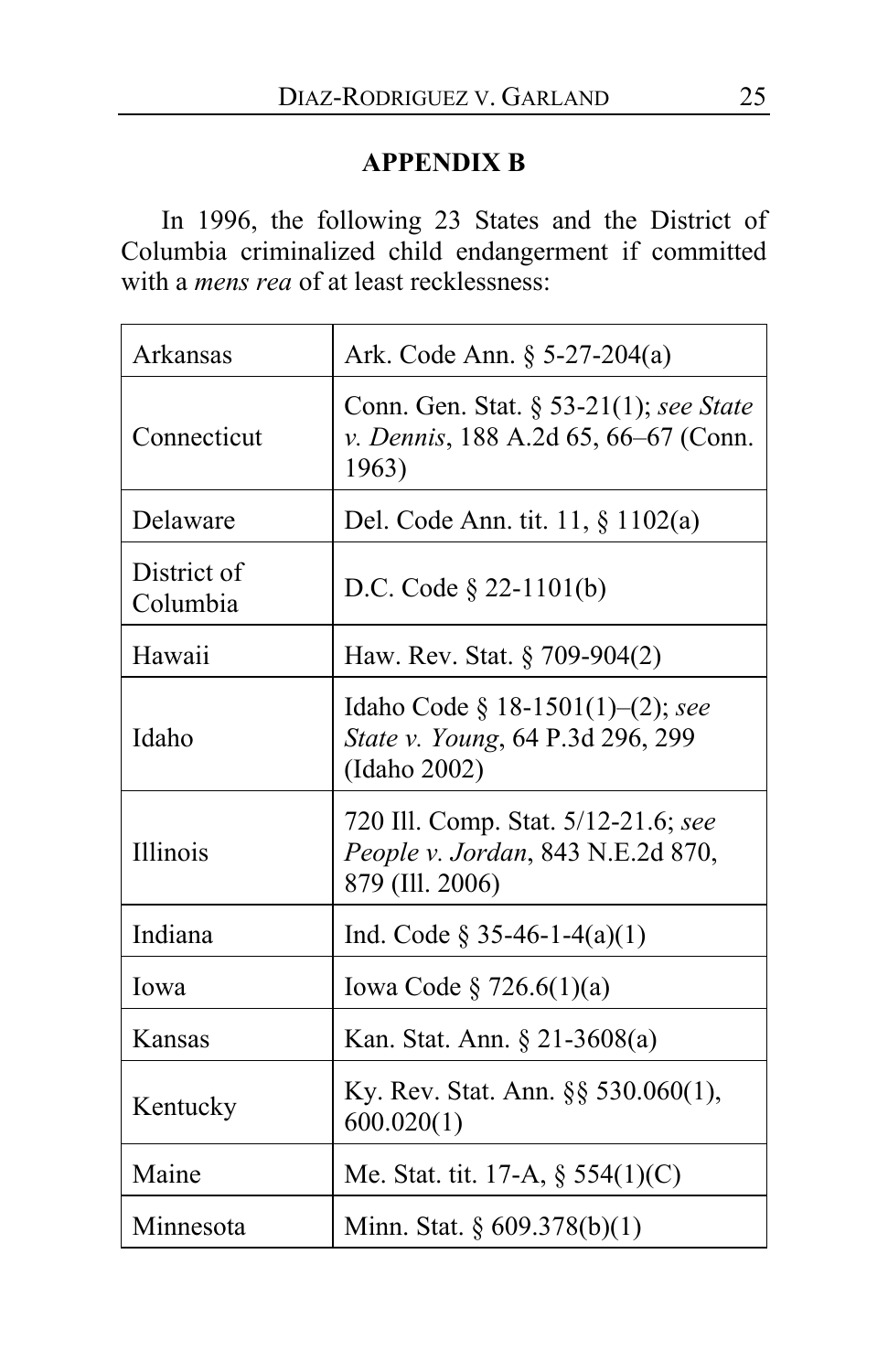| Montana        | Mont. Code Ann. $\S$ 45-5-622(1)                                                                                                                                             |
|----------------|------------------------------------------------------------------------------------------------------------------------------------------------------------------------------|
| New Hampshire  | N.H. Rev. Stat. Ann. § 639:3(I)                                                                                                                                              |
| North Carolina | N.C. Gen. Stat. § 14-318.2(a); see<br>State v. Hunter, 270 S.E.2d 120, 122<br>(N.C. Ct. App. 1980)                                                                           |
| Ohio           | Ohio Rev. Code Ann. § 2919.22(A);<br>see State v. Barton, 594 N.E.2d 702,<br>707 n.1 (Ohio Ct. App. 1991)                                                                    |
| Oklahoma       | Okla. Stat. tit. 10, §§ 7102(B)(1),<br>7115; see Ball v. State, 173 P.3d 81,<br>92 (Okla. Crim. App. 2007)                                                                   |
| Pennsylvania   | 18 Pa. Cons. Stat. § 4304(a)                                                                                                                                                 |
| Tennessee      | Tenn. Code Ann. §§ 37-1-102(b)(1),<br>$(b)(12)(G); 37-1-157(a); see$<br>Konvalinka v. Chattanooga-Hamilton<br>County Hospital Authority, 249<br>S.W.3d 346, 357 (Tenn. 2008) |
| Vermont        | Vt. Stat. Ann. tit. 13, § 1304; see<br>State v. Amsden, 75 A.3d 612, 624<br>(Vt. 2013)                                                                                       |
| Washington     | Wash. Rev. Code § 9A.42.030(1)                                                                                                                                               |
| West Virginia  | W. Va. Code Ann. §§ 61-8D-1(6), 61-<br>8D-4(e); see 2014 W. Va. Acts 451                                                                                                     |
| Wisconsin      | Wis. Stat. §§ 948.03(4), 948.04(2)                                                                                                                                           |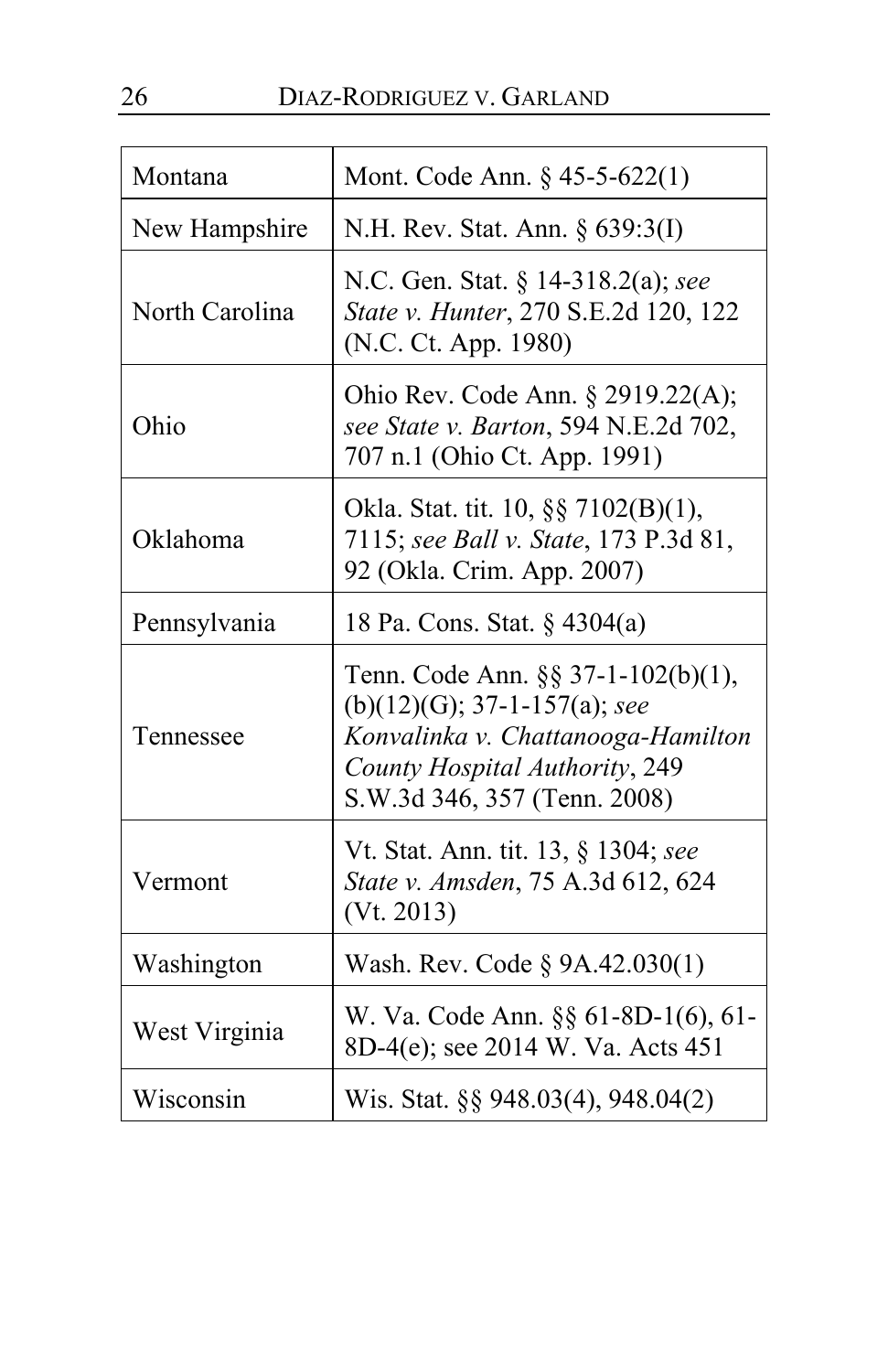## **APPENDIX C**

In 1996, the following 13 States did not criminalize child endangerment at all. The cited statutory provisions refer to the jurisdiction's other crimes against children.

| Alaska               | Alaska Stat. §§ 11.51.100 (intentional<br>desertion), 11.51.120 (criminal<br>nonsupport)                                                                                          |
|----------------------|-----------------------------------------------------------------------------------------------------------------------------------------------------------------------------------|
| Florida              | Fla. Stat. §§ 39.01 (definitions), 827.04<br>(abuse), 827.05 (neglect)                                                                                                            |
| Georgia              | Ga. Code Ann. §§ 16-5-70 (abuse and<br>neglect), 19-10-1 (abandonment)                                                                                                            |
| Louisiana            | La. Stat. Ann. $\S$ 14:79.1 (abandonment)                                                                                                                                         |
| Maryland             | Md. Code Ann., Art. 27, § 35C (abuse);<br>Cts. & Jud. Proc. § 3-831 (contribution<br>to delinquency); Fam. Law $\S\S 10-203$<br>(nonsupport and desertion), 10-219<br>(desertion) |
| <b>Massachusetts</b> | Mass. Gen. Laws ch. 119, § 39; ch.<br>$273, § 1$ (abandonment)                                                                                                                    |
| Michigan             | Mich. Comp. Laws §§ 750.135<br>(abandonment), 750.136b (abuse)                                                                                                                    |
| Mississippi          | Miss. Code Ann. $\S$ § 43-21-105(m)<br>(defining "abused child"); 97-5-1<br>(abandonment); 97-5-39(1), (2)<br>(contributing to neglect; abuse)                                    |
| Nevada               | Nev. Rev. Stat. §§ 200.508, 432B.140<br>(abuse and neglect)                                                                                                                       |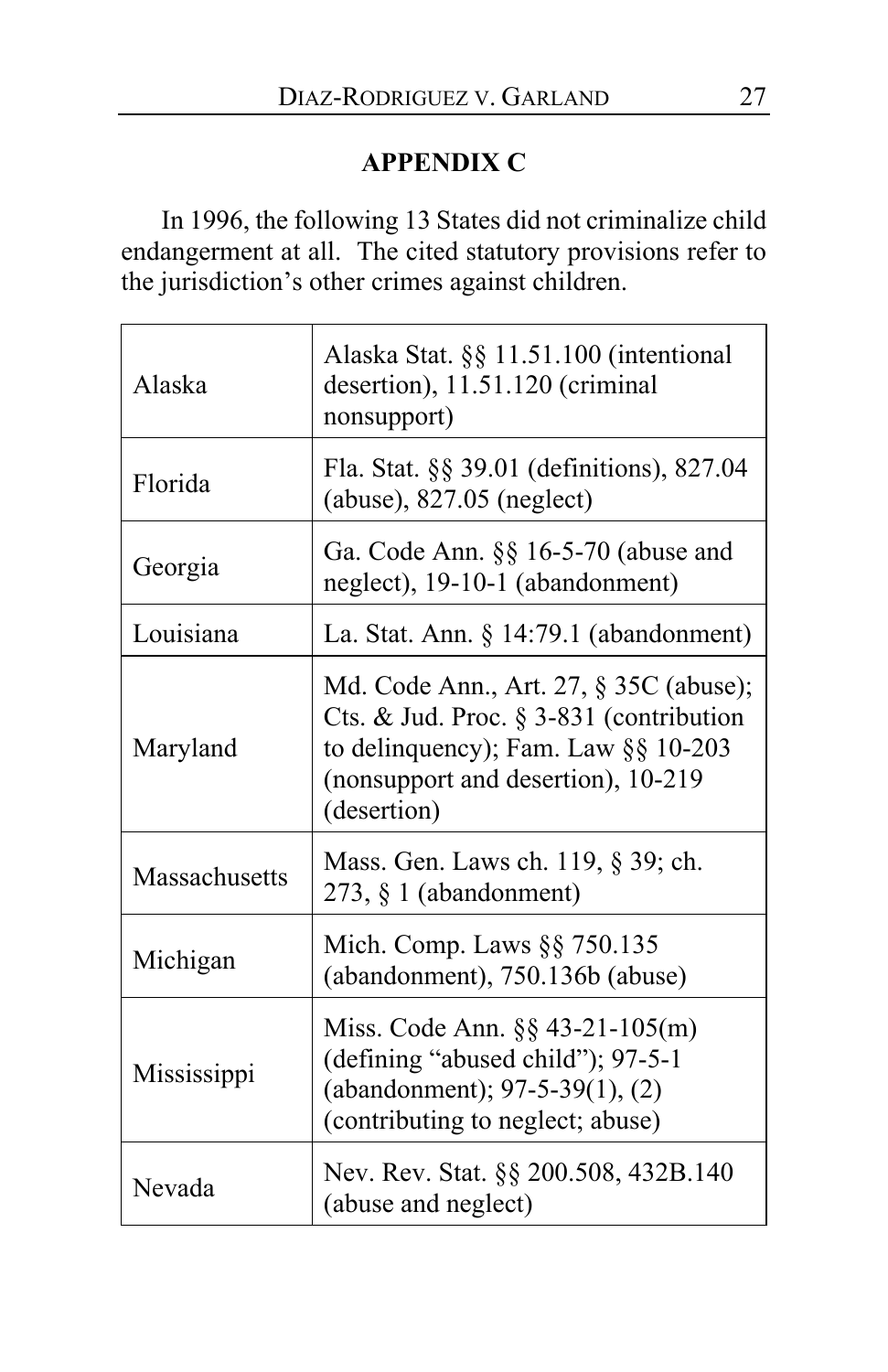| New Jersey   | N.J. Stat. Ann. $\S\S 2C:24-4$ (moral or<br>sexual endangerment); 9:6-1, 9:6-3<br>(abuse, abandonment, cruelty, and<br>neglect) |
|--------------|---------------------------------------------------------------------------------------------------------------------------------|
| North Dakota | N.D. Cent. Code §§ 14-07-15<br>(abandonment), 14-09-22 (abuse and<br>neglect)                                                   |
| Rhode Island | R.I. Gen. Laws §§ 11-2-1<br>(abandonment), 11-9-5 (cruelty and<br>neglect), 11-9-5.3 (abuse)                                    |
| tah          | Utah Code Ann. $\S$ 76-5-109 (abuse)                                                                                            |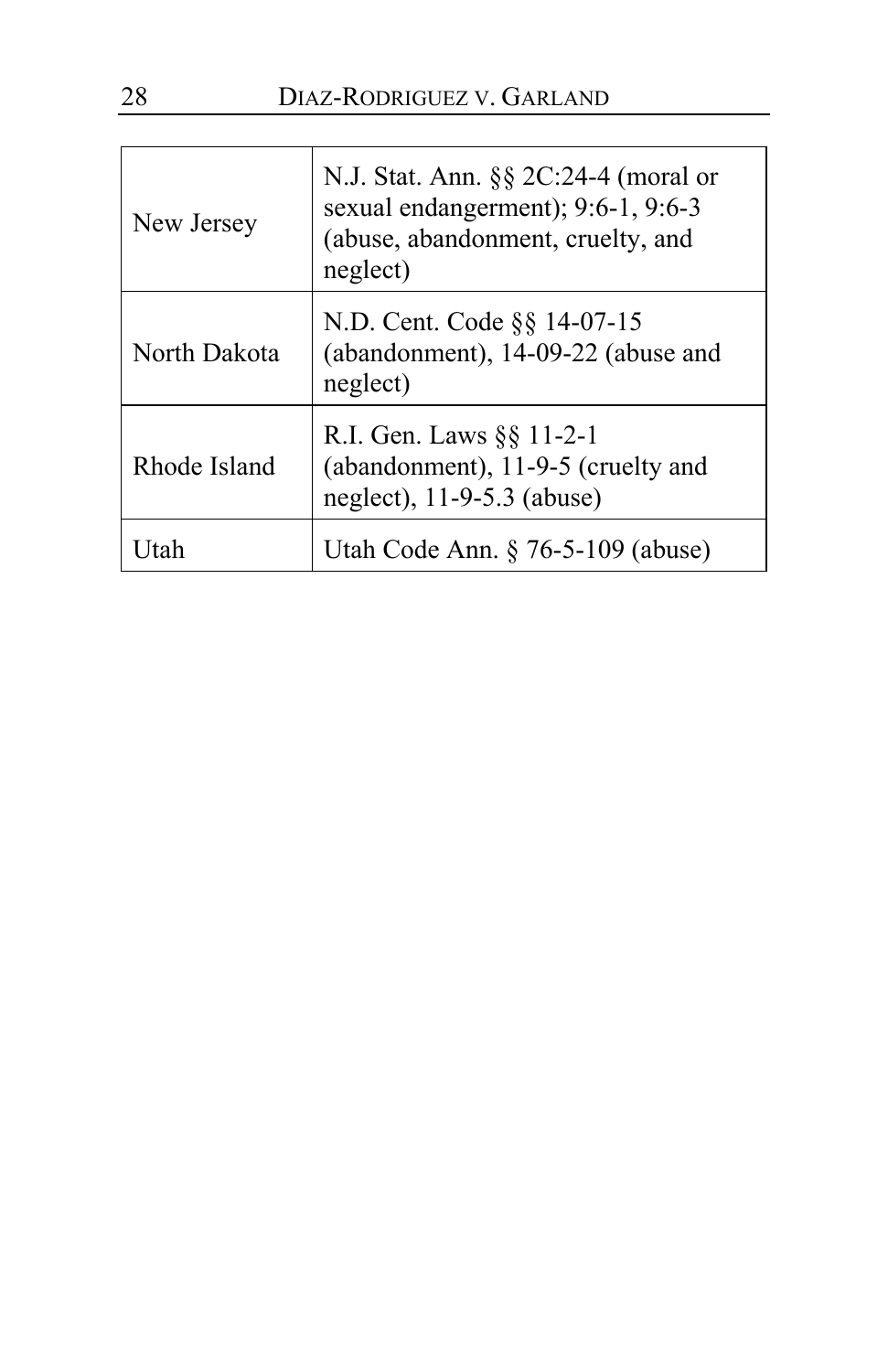CALLAHAN, Circuit Judge, dissenting:

I am compelled to dissent for two reasons. First, I do not agree that despite the "unique sequences of events" resulting in *Martinez-Cedillo v. Sessions*, 896 F.3d 979 (9th Cir. 2018), being vacated, 918 F.3d 601 (9th Cir. 2019), we as a three-judge panel may disregard our published decisions in *Menendez v. Whitaker*, 908 F.3d 467 (9th Cir. 2018), and *Alvarez-Cerriteno v. Sessions*, 899 F.3d 774 (9th Cir. 2018). Second, even if the issue were properly before us, I do not agree with the majority's peculiar reading of "a crime of child abuse, child neglect, or child abandonment" as not encompassing a child endangerment offense committed with a mens rea of at least criminal negligence. The majority's suggestion that 8 U.S.C. §  $1227(a)(2)(E)(i)^{1}$  $1227(a)(2)(E)(i)^{1}$  is unambiguous is contrary to our precedent and the unanimous opinions of our sister circuits. Moreover, the majority fails to recognize that our task is limited to reviewing the agency's interpretation for "reasonableness." Instead, the majority proffers its own definition of "crime of child abuse," based primarily on selected dictionary definitions and its own research. The majority justifies its creative approach by urging that negligent child endangerment should not be a basis for separating parents from their children. But this is an issue on which reasonable minds may differ and the majority's approach misperceives our limited role in reviewing agency decisions.

<span id="page-28-0"></span><sup>&</sup>lt;sup>1</sup> The statute provides that a person shall be removed "who at any time after admission is convicted of a crime of domestic violence, a crime of stalking, or a crime of child abuse, child neglect, or child abandonment."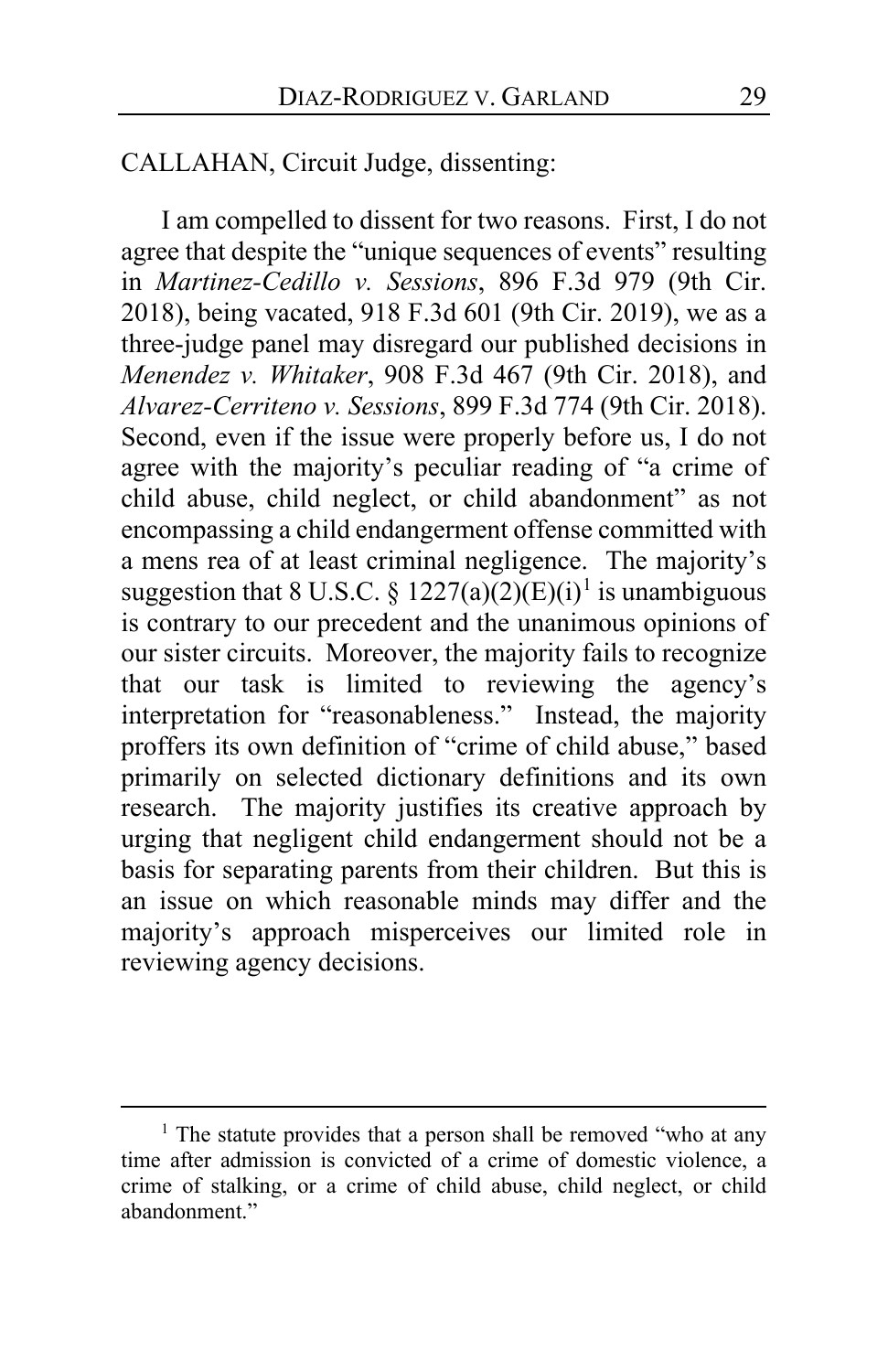#### **I.**

Although the majority is concerned that a "single lapse in parental judgment" might force the separation of parent and child (Maj. at [18\)](#page-17-0), this is not such a case. Diaz-Rodriguez has an extensive history of alcohol abuse and has been convicted twice for felony child abuse. In 1989, Diaz-Rodriguez pleaded guilty to driving drunk with a blood alcohol content (BAC) of .16. In 1994, he pleaded guilty to driving drunk when his BAC was .12. In 2003, Diaz-Rodriguez drove drunk with his five-year-old son, Rafael, in the car with a blood alcohol level of .20, over twice the legal limit. As a result, he was convicted of drunk driving and felony child abuse under Cal. Penal Code (CPC) § 273a(a). Diaz-Rodriguez picked up another DUI conviction that same year. In 2009, six years later, Diaz-Rodriguez committed the same crime when he drove drunk with his six-year-old daughter, Paula, in the car. As a result, he was again convicted of child abuse under CPC § 273a(a) and drunk driving. When asked why he would drive drunk with his child in the car after being convicted for that same offense before, he reasoned, "I wasn't feeling like I was drunk or I wasn't feeling bad as far as after having had those beers." The Department of Homeland Security initiated removal proceedings against Diaz-Rodriguez based on his 2009 child endangerment conviction.

## **II.**

In *Martinez-Cedillo*, 896 F.3d 979 (9th Cir. 2018), vacated 923 F.3d 1162 (9th Cir. 2019), we held that California Penal Code § 273a(a) was "categorically a crime of child abuse, neglect, or abandonment as interpreted by the BIA." *Id*. at 981. We found that the BIA's opinions in *Matter of Velasquez-Herrera*, 24 I. & N. Dec. 503 (BIA 2008), and *Matter of Soram*, 25 I. & N. Dec. 378 (BIA 2010),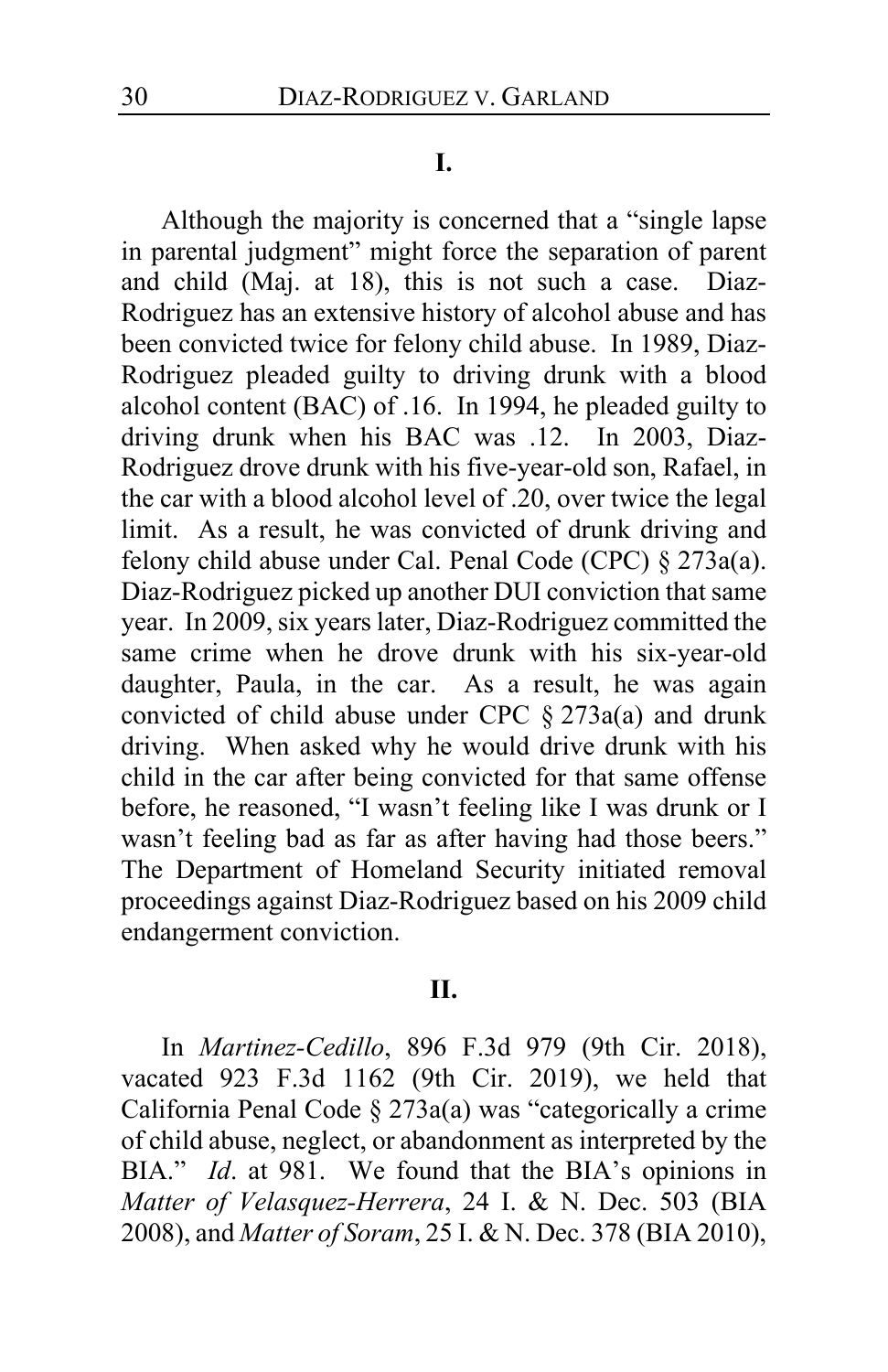which expanded the definition of child abuse to include an offense that did not result in actual harm or injury to the child, were reasonable constructions of ambiguous statutory language. *Martinez-Cedillo*, 896 F.3d at 992.

We revisited *Soram* in *Alvarez-Cerriteno v. Sessions*, 899 F.3d 774 (9th Cir. 2018). We applied the *Chevron* twostep analysis which "asks if (1) the INA is ambiguous with regard to what constitutes a 'crime of child abuse' and (2) the BIA's construction in *Soram* reasonably resolves the ambiguity." *Id*. at 781. We then recognized that, in *Martinez-Cedillo*, we had held that "the BIA's interpretation of the generic crime in *Soram* is entitled to *Chevron* deference" and that we were bound by this precedent. *Id*. (citing *Miller v. Gammie,* 335 F.3d 889, 899 (9th Cir. 2003) (en banc)). Thus, the generic "'crime of child abuse,' as used in the INA, includes acts and omissions that (1) are criminally negligent and (2) create at least a 'reasonable probability' that a child will be harmed." *Id.* (citing *Soram*, 25. I & N. Dec. at 385–86).

*Alvarez-Cerriteno* proceeded to hold that the Nevada statute in issue was broader than the federal generic crime because it included instances in which there was only a '"reasonably foreseeable' risk of harm to a child." *Id*. at 784.

We also considered deference to the BIA's interpretation in *Menendez v. Whitaker*, 908 F.3d 467 (9th Cir. 2018). One issue concerned whether a conviction under California Penal Code  $§$  288(c)(1) was a crime of child abuse. We deferred to the BIA's definition of "crime of child abuse" as set out in *Velazquez-Herrera*, 24 I. & N. Dec. 503, and *Soram*, 25 I. & N. 370, citing *Martinez-Cedillo*. *Id*. at 474. We held that, read together, "*Velazquez-Herrera* and *Soram* require (1) a mens rea that rises at least to the level of criminal negligence;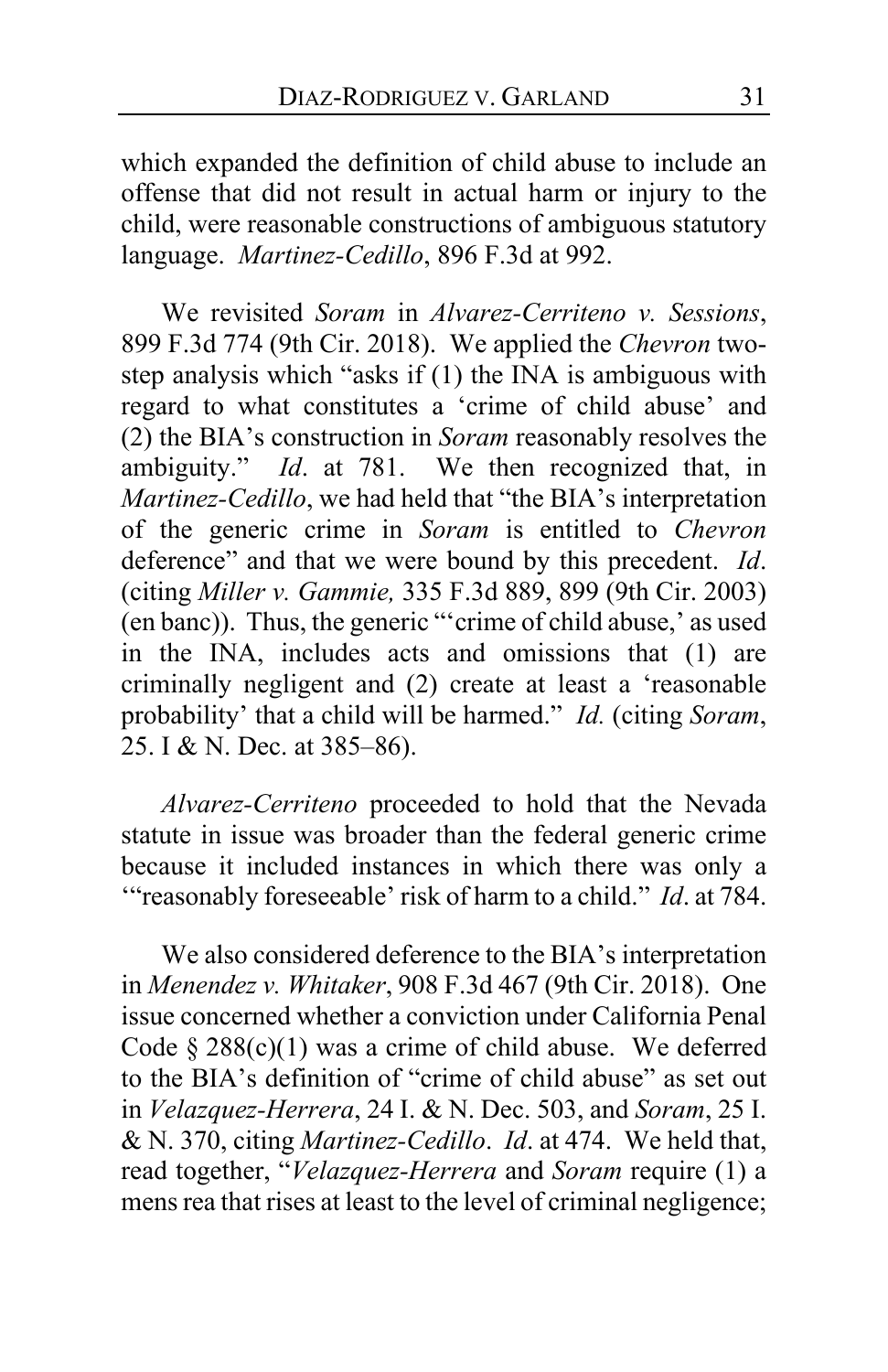and (2) 'maltreatment' that results in either actual injury to a child, or a 'sufficiently high risk of harm' to a child." *Id*.

*Menendez* ultimately found that § 288(c)(1) was broader than the generic federal definition of "crime of child abuse" because it did not require a mens rea of at least criminal negligence and did not require proof of actual injury "or a 'sufficiently high risk of harm' as an element of the offense." *Id.* at 475.

The three-judge panel's opinion in *Martinez-Cedillo* was declared non-precedential when we voted to rehear it en banc, 918 F.3d 601 (9th Cir. 2019), and the opinion was then vacated after the petitioner died. 923 F.3d 1162 (9th Cir. 2019). But both *Alvarez-Cerriteno* and *Menendez* remain good law. We have cited *Alvarez-Cerriteno* as supporting deference to the BIA's interpretation, *Cortes-Maldonado v. Barr*, 978 F.3d 643, 648 (9th Cir. 2020), as has the Fifth Circuit, *Garcia v. Barr*, 969 F.3d 129, 132, 134 (5th Cir. 2020) (citing *Alvarez-Cerriteno* as deferring to the BIA's interpretation of "crime of child abuse" and ultimately joining "the Second, Third, Ninth, and Eleventh Circuits in holding that the Board's interpretation is entitled to *Chevron* deference").

<span id="page-31-0"></span>The majority nonetheless holds that *Alvarez-Cerriteno* and *Menendez*, do not establish "binding circuit precedent" because the opinions simply follow *Martinez-Cedillo* "without engaging in any independent analysis of the deference issue," and because "both decisions were effectively insulated from en banc review on the legal issue decided in *Martinez-Cedillo*." Maj. at [10.](#page-9-0)

The majority cites no authority for its approach which is contrary to our established case law on precedent. In *Gonzalez v. Barr*, 955 F.3d 762, 765 (9th Cir. 2020), we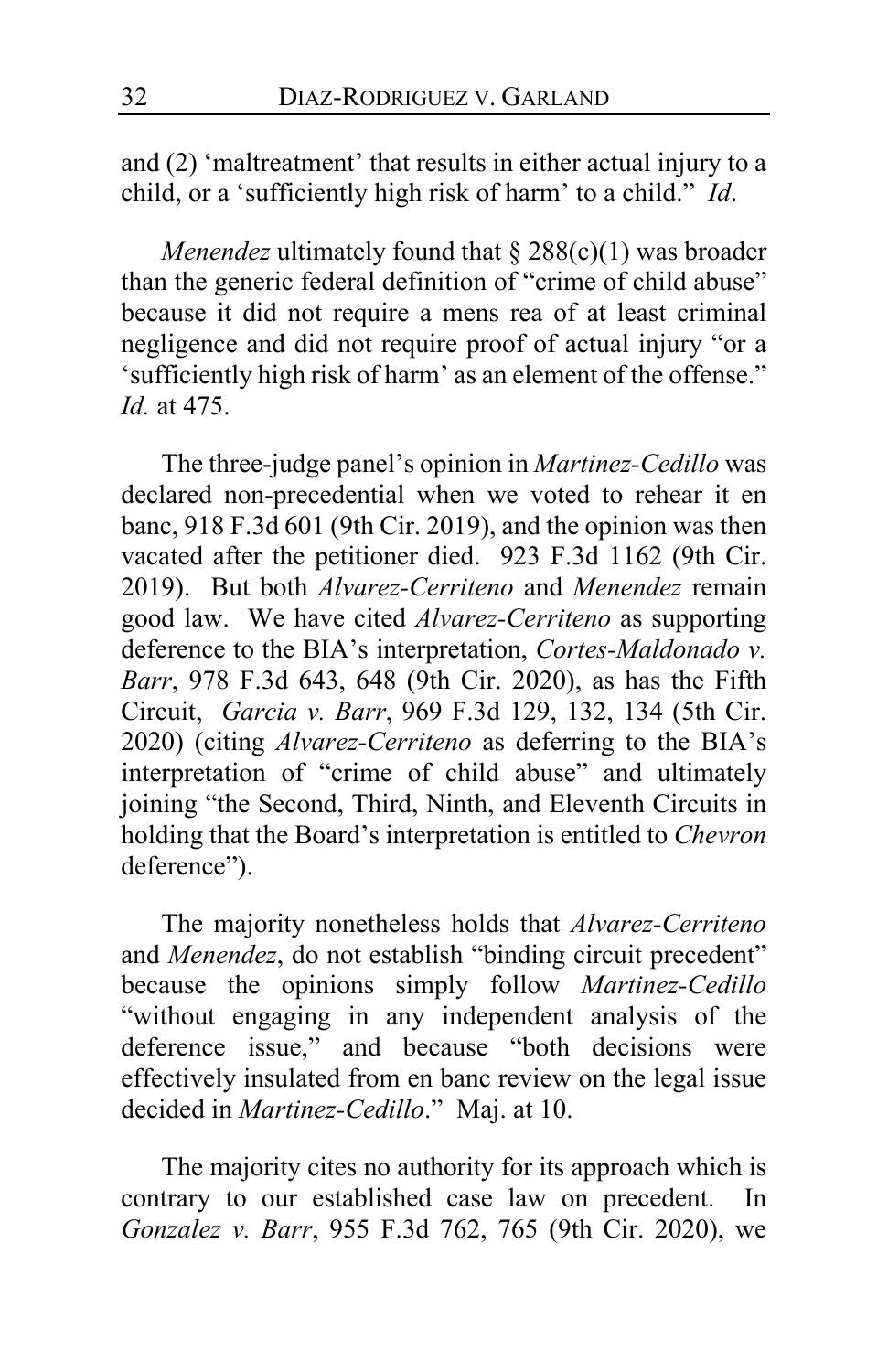<span id="page-32-0"></span>reiterated that a three-judge panel is "bound by the prior decision of another three-judge panel" and "gives way when, but only when, the earlier decision is clearly irreconcilable with the holding or reasoning of intervening authority from our court sitting en banc or the Supreme Court." *See also Miller v. Gammie*, 335 F.3d 889, 893, 899–90 (9th Cir. 2003). Moreover, the "clearly irreconcilable" requirement is a "high standard," and when "we can apply our precedent consistently with that of the higher authority, we *must* do so." *Id*. (quoting *FTC v. Consumer Def., LLC*, 926 F.3d 1208, 1213 (9th Cir. 2019)) (emphasis added). Here, there is no intervening irreconcilable decision by the Supreme Court or the Ninth Circuit. Indeed, if we are going to adopt a new exception to our approach to precedent, such a departure should itself be made by an en banc panel.<sup>[2](#page-32-1)</sup>

Relatedly, the majority's approach is contrary to the principle of stare decisis. *See In re NCCA Athletic Grant in Aid Cap Antitrust Litigation*, 958 F.3d 1239, 1253 (9th Cir. 2020) (reiterating that stare decisis binds today's court to yesterday's decision). In *S & H Packing & Sales v. Tanimura Dist. Inc.*, 850 F.3d 446, 450 (9th Cir. 2017), vacated and reheard en banc 883 F.3d 797 (9th Cir. 2018),

<span id="page-32-1"></span><sup>2</sup> The majority's argument that *Alvarez-Cerriteno* and *Menendez* "are in fact irreconcilable with a subsequent decision of the court sitting en banc" (Maj. at [11\)](#page-10-1) mischaracterizes the en banc court orders in *Martinez-Cedillo*. The first order, 918 F.3d 601, noted that the case would be reheard en banc and stated that the three-judge disposition "shall not be cited as precedent." The second order, 923 F.3d 1162, reiterated that the three-judge disposition, which had been designated as non-precedential was vacated and the appeal dismissed. The en banc panel never reached the merits of the *Martinez-Cedillo* opinion. Certainly, the opinion relied upon by *Alverez-Cerriteno* and *Menendez*  was vacated but their continued deference to *Soram* is not "irreconcilable" to any Ninth Circuit en banc opinion or order.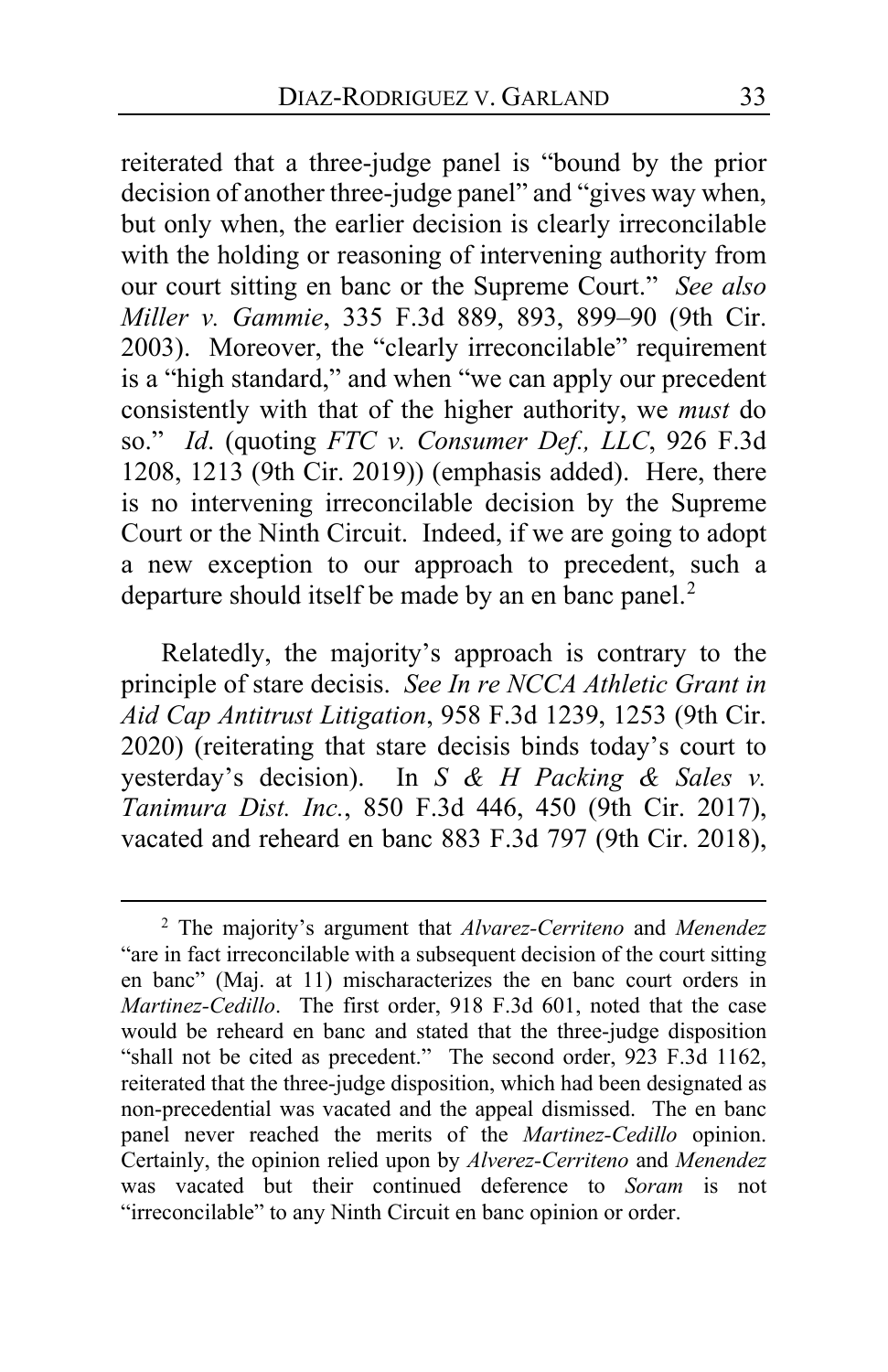we cited *United States v. Lucas*, 963 F.2d 243, 247 (9th Cir. 1992), as "noting that subsequent panels are bound by prior panel decisions and only the en banc court may overrule panel precedent." We explained:

> In some cases, an earlier panel's election not to discuss an argument may prevent future panels from concluding the earlier panel implicitly accepted or rejected an argument. After all, "under the doctrine of stare decisis a case is important only for what it decides for the 'what,' not for the 'why,' and not for the 'how.'" In re Osborne, 76 F.3d 306, 309 (9th Cir. 1996) ("[T]he doctrine of stare decisis concerns the holdings of previous cases, not the rationales[.]").

850 F.3d at 450. The majority, without any supporting authority, ignores "what" *Alvarez-Cerriteno* and *Menendez* decided because it does not agree with the "why" of those opinions. Again, even if this were a sound approach, it is a decision reserved for an en banc panel.

<span id="page-33-0"></span>Moreover, the proposal is not sound as a practical matter. How is one to determine whether the holding in *Alvarez-Cerriteno* that the Ninth Circuit defers to the BIA's reasonable interpretation of "crime of child abuse" is not precedential? The opinion remains extant and has even been cited by the Ninth Circuit as supporting deference to the BIA's interpretation. *See Cortes-Maldonado*, 978 F.3d at  $648$ <sup>[3](#page-33-1)</sup> Nor can the deference be dismissed as dictum

<span id="page-33-1"></span><sup>3</sup> Because *Cortes-Maldonado* was decided well after *Martinez-Cedillo* was dismissed, it rebuts the majority's suggestion that *Alvarez-*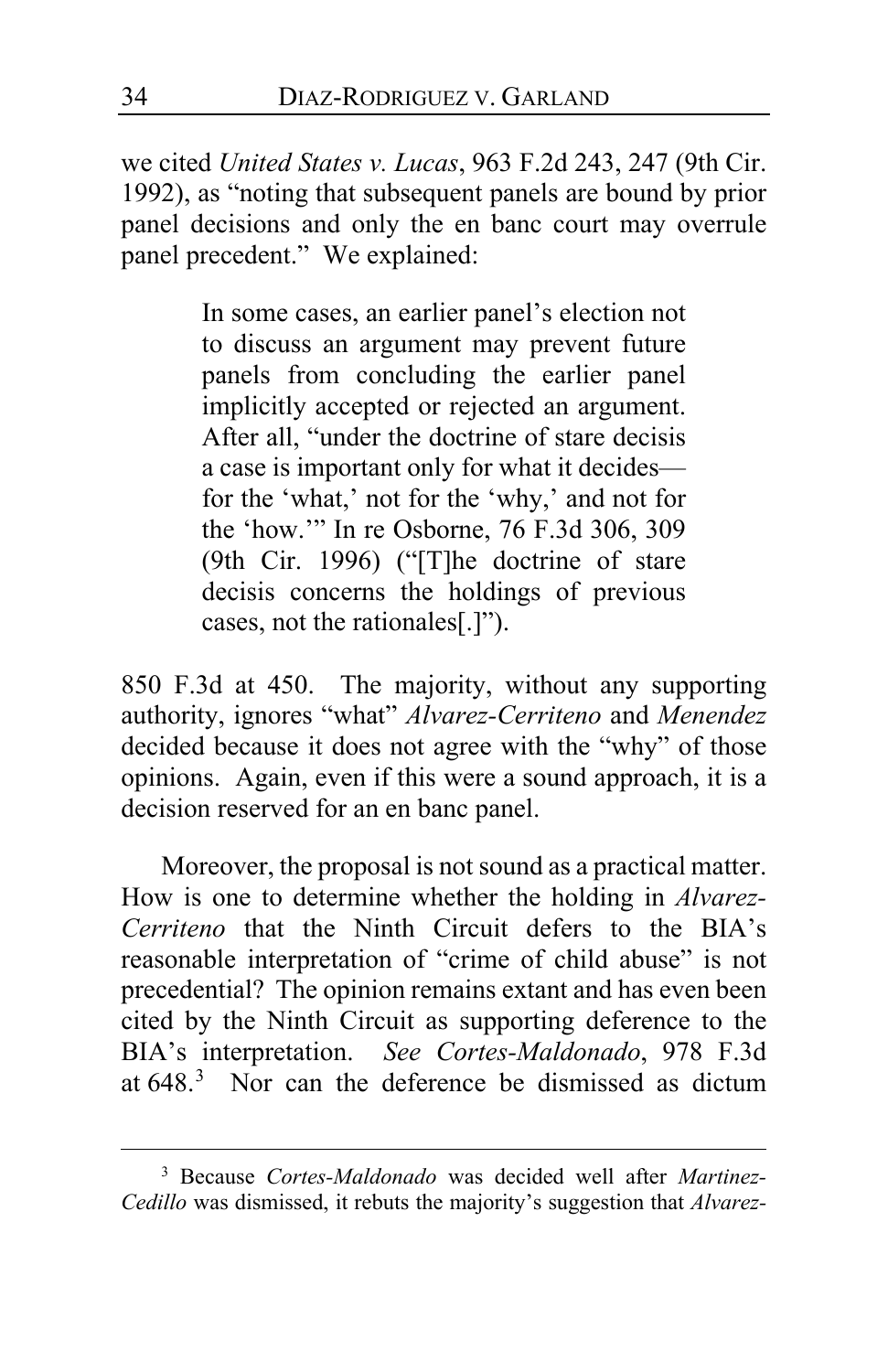because deference to the BIA's decision is central to the panel's explanation for why the Nevada statute there at issue does not come within the BIA's definition of "crime of child abuse." The majority presumably requires that an attorney look to see if the authority cited in *Alvarez-Cerriteno* (here *Martinez-Cedillo*) remains good law. But this research would disclose only that *Martinez-Cedillo* was vacated. It would not disclose a contrary Ninth Circuit opinion, because there is no such opinion.

<span id="page-34-0"></span>The majority's holding that *Alvarez-Cerriteno* and *Menendez* may be dismissed as precedent because *Martinez-Cedillo*, which *Alvarez-Cerriteno* and *Menendez* cite as authority, was vacated, is contrary to the Ninth Circuit's position on precedent, beyond the authority of a three-judge panel, and wrong.<sup>[4](#page-34-1)</sup>

#### **III.**

The majority recognizes the two-step framework set forth in *Chevron U.S.A. Inc. v. Natural Resources Defense Council, Inc.*, 467 U.S. 837 (1984), *see* Maj. at [7,](#page-6-0) and purports to disapprove of the BIA's definition of "crime of child abuse" under the first *Chevron* prong. Its analysis of "crime of child abuse" starts with a discussion of *Esquivel-*

*Cerriteno*'s precedential value is undercut because it was decided while en banc proceedings were pending in *Martinez-Cedillo*.

<span id="page-34-1"></span><sup>4</sup> The majority's cure seems more viral than the disease. If *Alvarez-Cerriteno* and *Menendez* need to be overruled, the majority could seek to have this appeal heard en banc. Such an approach is consistent with our approach to precedent. Nor is this a situation that is likely to reoccur as it arises out of a relatively unusual situation in which an appeal becomes moot between the time that we vote to grant rehearing en banc and when we hear the case en banc.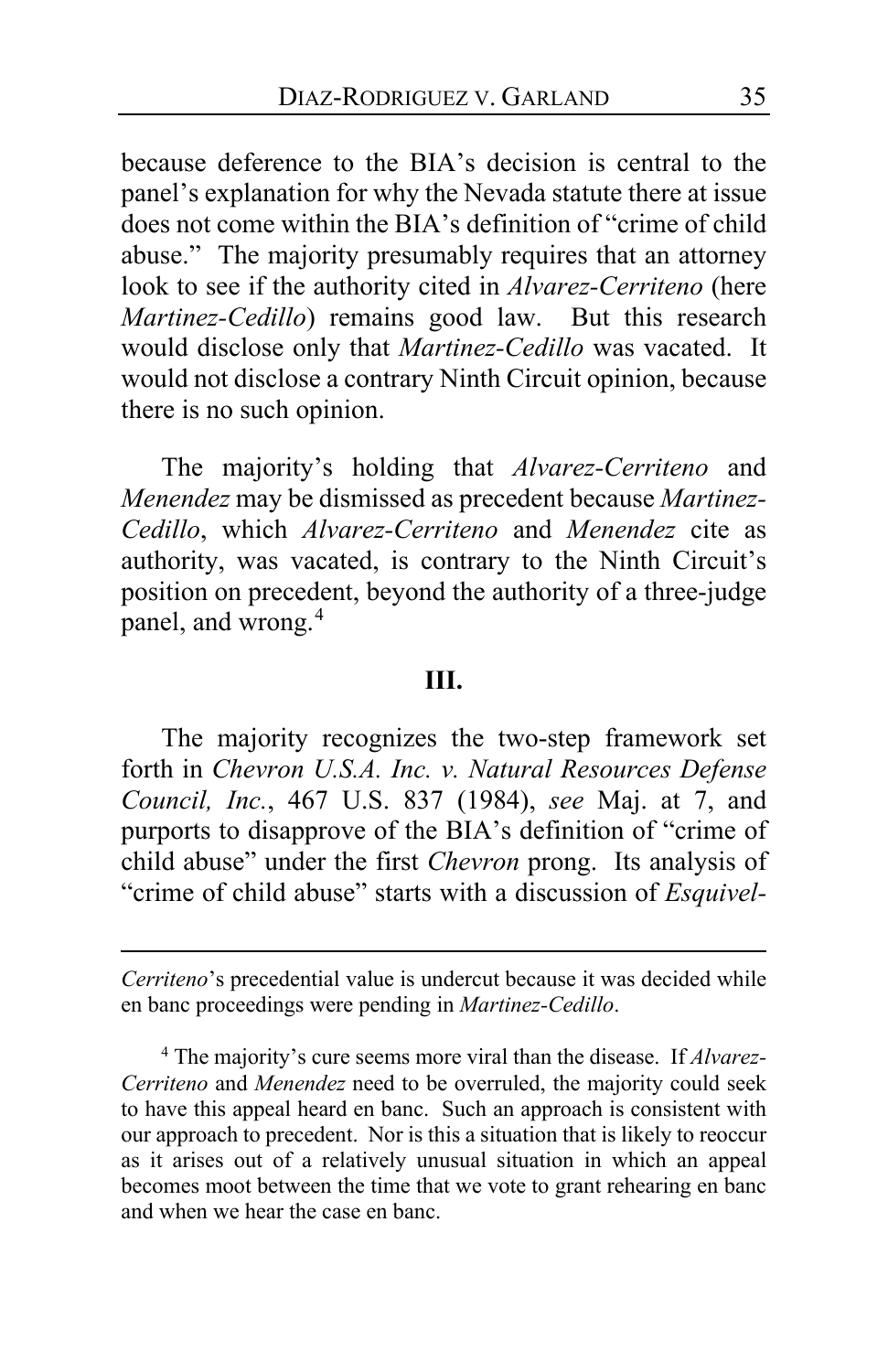*Quintana v. Sessions*, 137 S. Ct. 1562 (2017). There the Court held that a "state statute criminalizing consensual sexual intercourse between a 21-year-old and a 17-year-old" does not qualify "as sexual abuse of a minor under the INA." *Id.* at 1567. The Court concluded that "the statute, read in context, unambiguously forecloses the Board's interpretation." *Id*. at 1572. Contrary to the majority's reading, it is not clear whether the Supreme Court held the federal statute to be unambiguous (the first prong) or that the Board's interpretation of an ambiguous statute was unreasonable (the second prong).

The majority insists that its analysis proceeds under the first prong of *Chevron*. First, the majority states that *Soram* is not entitled to deference because "[i]n our view, as to that specific question, 'Congress has supplied a clear and unambiguous answer' precluding deference under *Chevron* step one." Maj. at [13–](#page-12-0)[14](#page-13-0) (quoting *Pereira v. Sessions*, 138 S. Ct. 2105, 2113 (2018)). Second, it asserts that in *Esquivel-Quintana*, 137 S. Ct. at 1567, the Supreme Court rejected the BIA's interpretation "under *Chevron* step one." Maj. at [14.](#page-13-1) Third, the majority dismisses contrary decisions by our sister circuits as not having "engaged in any meaningful analysis of the text of  $\S 1227(a)(2)(E)(i)$  at step one of the *Chevron* analysis." Maj. at [21.](#page-20-0)

To the extent that the majority asserts that  $§ 1227(a)(2)(E)(i)$  is unambiguous, it is wrong. Furthermore, its failure to recognize the differences between the approaches mandated by the first and second prongs of *Chevron* contributes to its failure to appreciate our duty to defer to an agency's reasonable interpretation of an ambiguous statute.

Initially, it should be noted that the majority's opinion is the first suggestion that the statute is unambiguous. In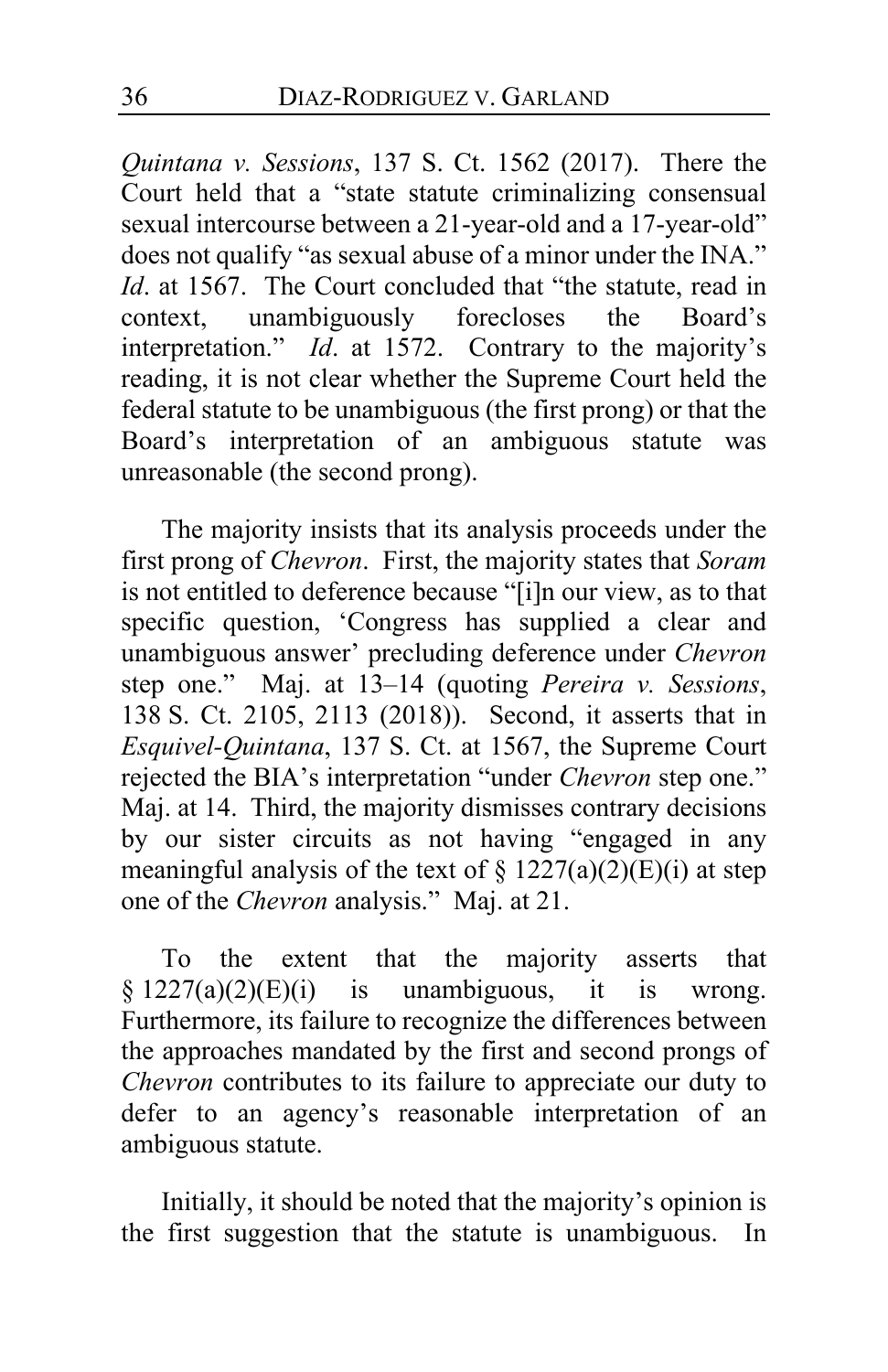*Martinez-Cedillo*, 896 F.3d at 987, we agreed with "[e]very circuit court to have considered it" that  $\S 1227(a)(2)(E)(i)$  is ambiguous. Indeed, Judge Wardlaw in her dissent commented "the majority correctly notes that all of the circuits to examine the issue agree that the phrase 'crime of child abuse, child neglect, or child abandonment'" in § 1227(a)(2)(E)(i) is ambiguous." *Id*. at 998. Similarly, in *Alvarez-Cerriteno*, 899 F.3d 774, both the majority and the dissenting opinions agreed that the statute was ambiguous.<sup>[5](#page-36-0)</sup> Thus, despite the majority's contrary assumption, our decision to rehear *Martinez-Cedillo* en banc did not undermine the determination that the statute was ambiguous.

Our sister circuits uniformly agree that the statue is ambiguous. The Fifth Circuit in *Garcia v. Barr*, 969 F.3d 129, 133 (5th Cir. 2020), opined that "Congress left the term 'crime of child abuse' undefined, and the legislative history doesn't plainly express its meaning," that there is not "any widely accepted definition of that term," and that "the statute doesn't speak unambiguously to the question at issue." *Id*. The Third Circuit in *Mondragon-Gonzalez v. Attorney General*, 884 F.3d 155, 158–59 (3d Cir. 2018), held that "[t]he crime of child abuse is not defined in the INA. Moreover, the meaning of the phrase, 'crime of child abuse,' as used in §  $1227(a)(2)(E)(i)$  is not plain and unambiguous." The Eleventh Circuit in *Pierre v. U.S. Attorney General*, 879 F.3d 1241, 1249 (11th Cir. 2018), stated that "[t]he INA does not define 'child abuse'" and thus, "[b]ecause the statute is silent on the issue, we may defer to the BIA's interpretation of the INA, so long as that interpretation is

<span id="page-36-0"></span><sup>5</sup> *Menendez*, 908 F.3d 467, seems to accept that 8 U.S.C.  $§ 1182(a)(2)(A)(i)$  is ambiguous in concluding that California Penal Code  $\S 288(c)(1)$  "is broader than the generic definition of a 'crime of child abuse' in two ways." *Id*. at 474.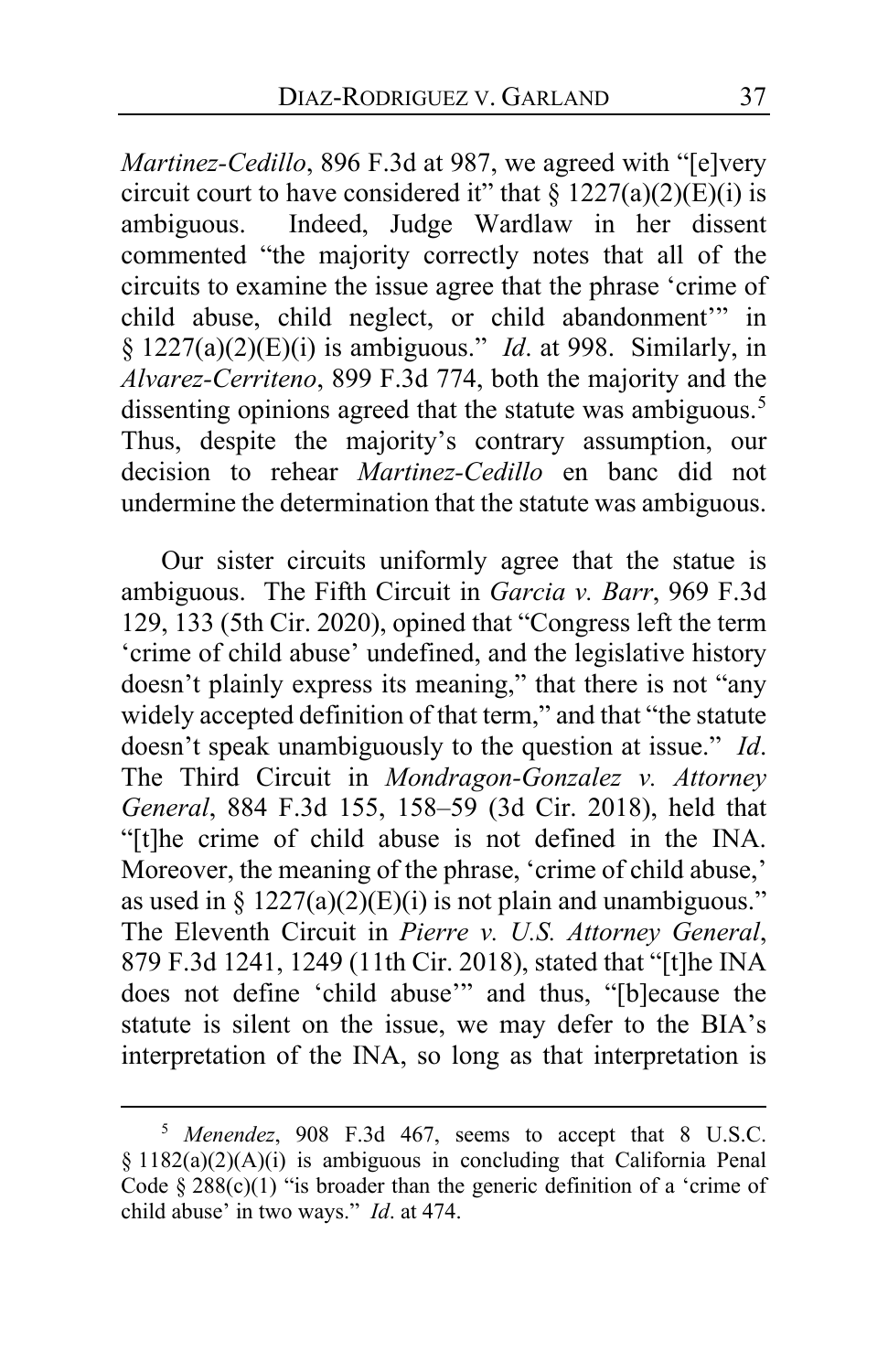reasonable and consistent with the statute." The Second Circuit in *Florez v. Holder*, 779 F.3d 207, 211 (2d Cir. 2015), had "little trouble concluding that the statutory provision is ambiguous." It noted that "the statute does not define the term 'crime of child abuse,'" "state and federal statutes, both civil and criminal, offer varied definitions of child abuse, and the related concepts of child neglect, abandonment, endangerment and so on," and "it is difficult to know precisely which sort of convictions Congress had in mind when it used the phrase 'a crime of child abuse.'" *Id*.

<span id="page-37-0"></span>Even the Tenth Circuit in *Ibarra v. Holder*, 736 F.3d 903 (10th Cir. 2013), the only case that agrees with the majority's bottom line, implicitly recognized the statute's ambiguity. *Id*. at 910 ("We apply *Chevron* deference to precedential BIA interpretations of ambiguous federal immigration statutes so long as the Board's interpretation does not contravene Congressional intent.").

To the extent that the majority asserts that  $§ 1227(a)(2)(E)(i)$  is unambiguous, the conclusion is contrary to our prior opinions and creates a split with all of our sister circuits that have considered the issue.

#### **IV**

Nor is the majority opinion persuasive when viewed through *Chevron*'s second prong. It ignores the reasoning in the majority opinion in *Martinez-Cedillo*, as well as the reasoning of our sister circuits, and seeks to limit the agency's discretion to the majority's reading of dictionary definitions and its supposition of what Congress might have thought. Furthermore, the majority's approach is violative of our limited review of an agency decision.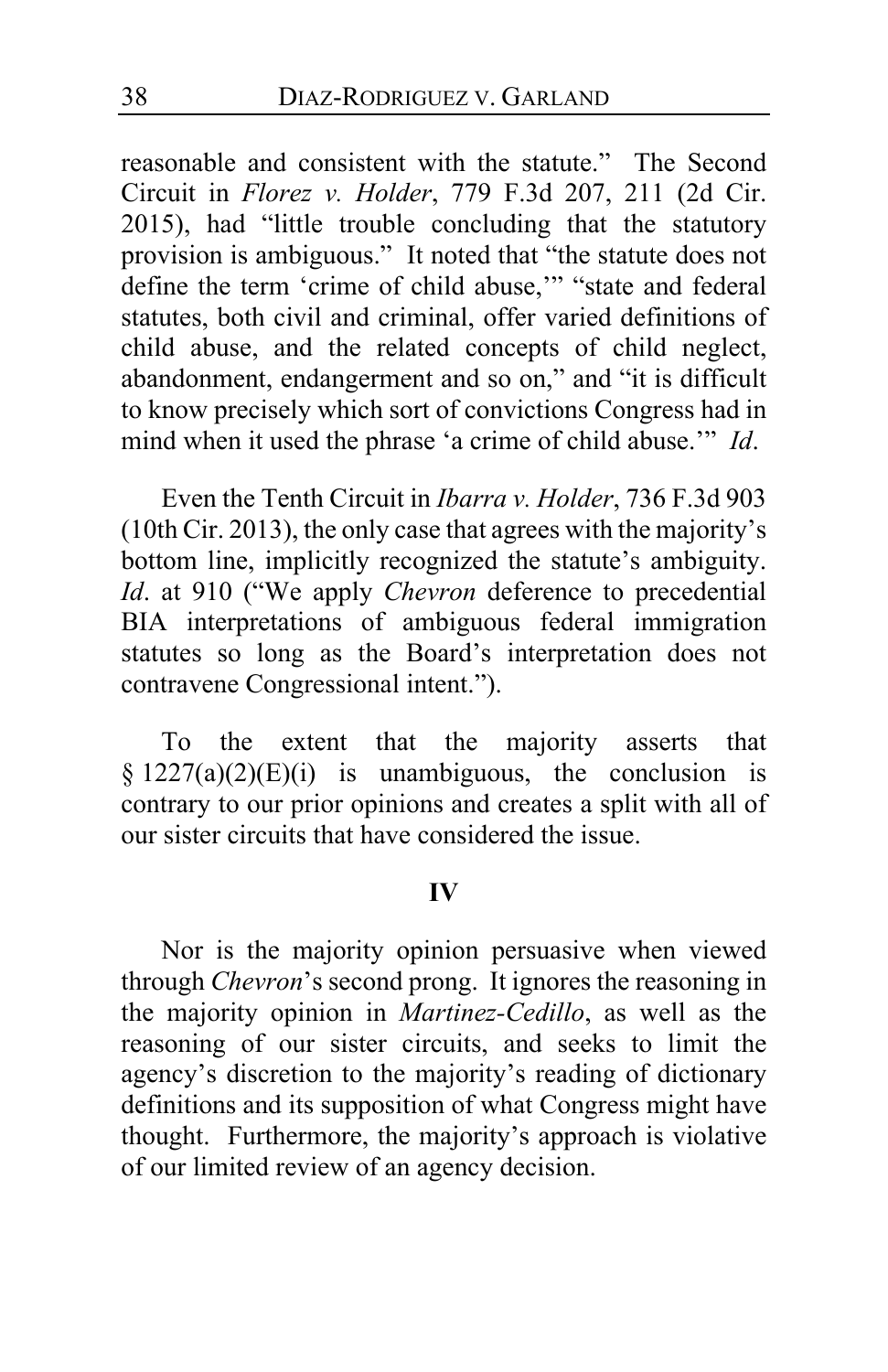In *Chevron*, 467 U.S. at 843–44, the Supreme Court held that where "Congress has not directly addressed the precise question at issue," then the agency's regulations "are given controlling weight unless they are arbitrary, capricious, or manifestly contrary to the statute." The Court commented that where "a reasonable accommodation of conflicting policies . . . [are] committed to the agency's care by the statute, we should not disturb it unless it appears from the statute or its legislative history that the accommodation is not one that Congress would have sanctioned." *Id*. at 845 (quoting *United States v. Shimer*, 367 U.S. 374, 382–83 (1961)). We have adhered to this standard. In *Henriquez-Rivas v. Holder*, 707 F.3d 1081, 1087 (9th Cir. 2013) (en banc), we held that "the BIA's construction of ambiguous statutory terms in the INA . . . is entitled to deference under *Chevron*" and "[i]f the BIA's construction is reasonable, we must accept that construction under *Chevron*, even if we believe the agency's reading is not the best statutory interpretation."

Although the opinion was vacated, Judge Bybee's reasoning in *Martinez-Cedillo* offers substantial guidance. His majority opinion moved quickly to *Chevron* step two because "[t]here are no federal crimes of child abuse, neglect, or abandonment to provide analogous definitions, and unlike certain common-law crimes like burglary or assault, there are no widely accepted definitions of child abuse, neglect, or abandonment." 896 F.3d at 987. The majority agreed with the Second Circuit's opinion in *Florez v. Holde*r, 779 F.3d 207 (2d Cir. 2015), reasoning:

> Similar to the instant case, Nilfor Yosel Florez had been convicted of child endangerment under New York law for driving under the influence with children in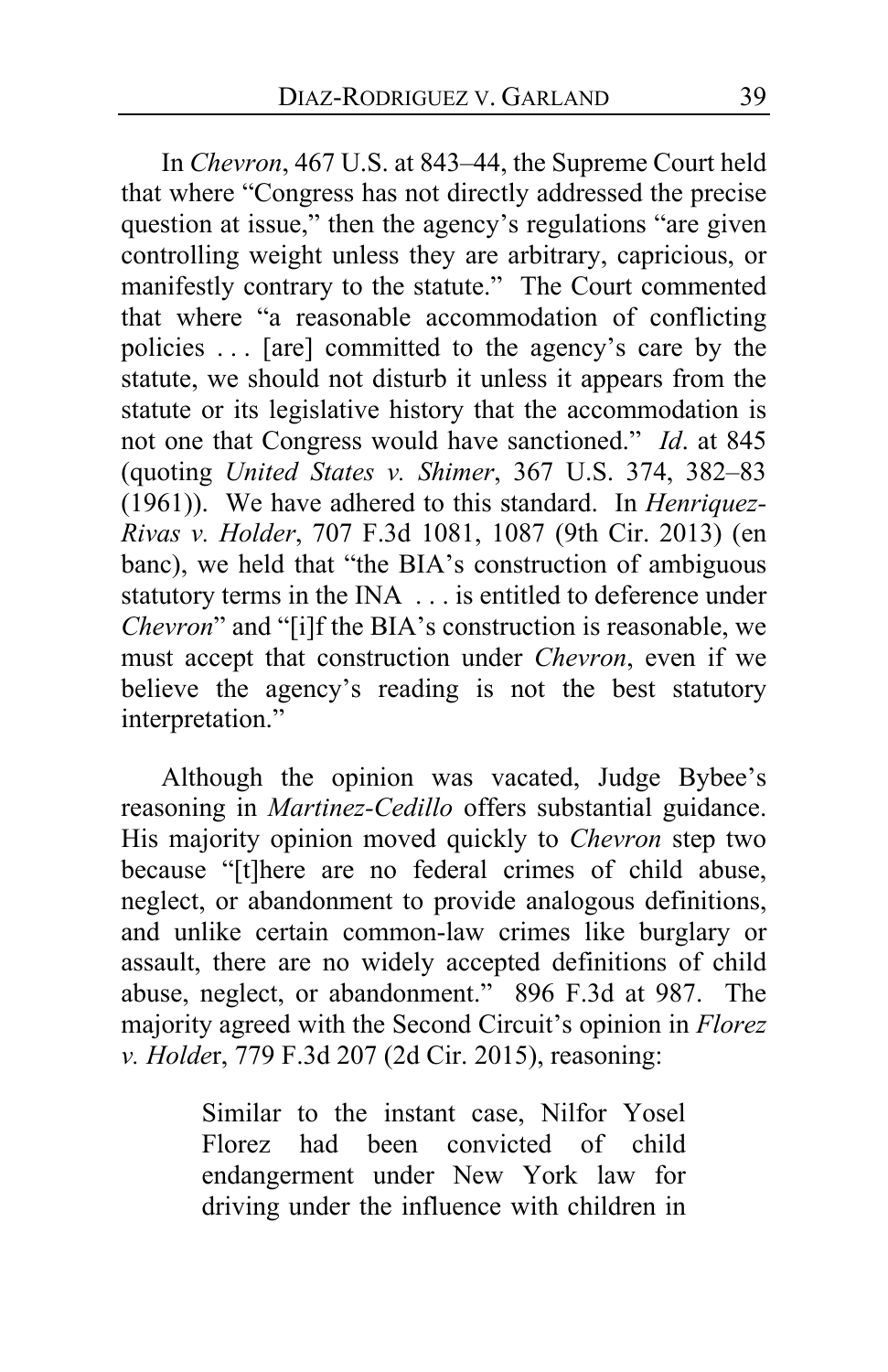his car and had been ordered removed under § 1227(a)(2)(E)(i). *Id.* at 208. The Second Circuit reasoned that, as of 1996 when Congress passed IIRIRA, "at least nine states had crimes called 'child abuse' (or something similar) for which injury was not a required element." *Id.* at 212. Although "even more states used a definition that did require injury," courts must not "look [ ] for the best interpretation, or the majority interpretation—only a reasonable one." *Id*. The Second Circuit concluded that the BIA acted reasonably in adopting a definition of child abuse "consistent with the definitions used by the legislatures of Colorado, Kentucky, Nebraska, New Jersey, New Mexico, North Carolina, Ohio, Oklahoma, and Virginia." *Id*. Moreover, Black's Law Dictionary offered a definition of "child abuse" that did not require injury. *Id*.

896 F.3d at 987–88.

The majority found the Tenth Circuit's contrary conclusion flawed. First, it commented that "there is no inherent problem in the BIA relying partly on civil statutes to understand the phrase 'a crime of child abuse, child neglect, or child abandonment,'" in part because "the BIA used civil definitions to inform its understanding of which convictions are crimes of child abuse, neglect, or abandonment, and that is not unreasonable." *Id*. at 988–89. "Second, there is no requirement that the BIA interpret a generic offense in the INA to conform to how the majority of states might have interpreted that term at the time of amendment. That is one reasonable aid to interpreting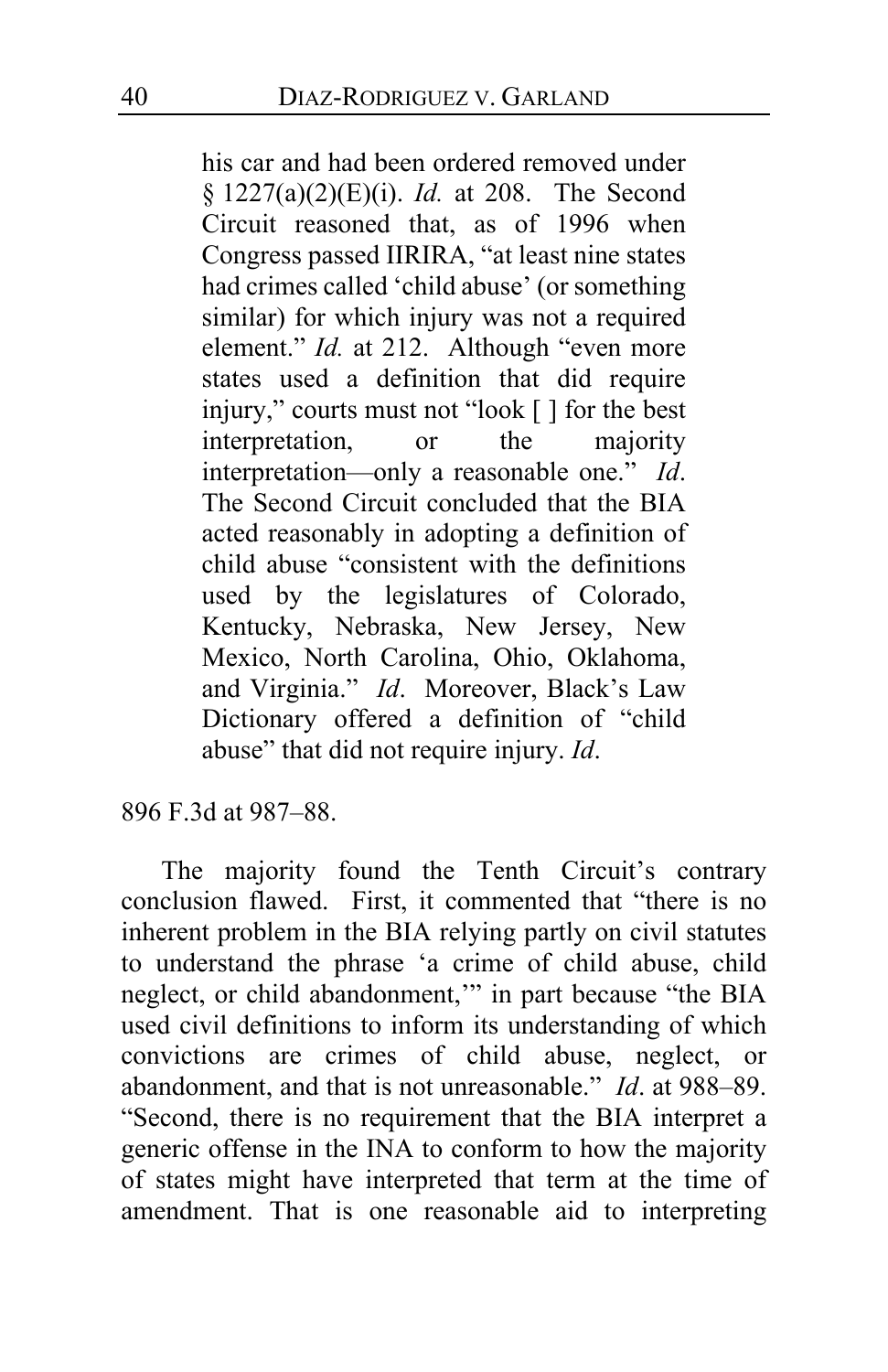statutes, but it is not the only reasonable method for doing so." *Id*. at 989. Third, the majority found that the Tenth Circuit's fifty-state survey was problematic and misconstrued some state laws.[6](#page-40-0) *Id.* at 991.

Most recently the Fifth Circuit, in *Garcia v. Barr*, 969 F.3d 129 (5th Cir. 2020), considered and deferred to the BIA's interpretation of "crime of child abuse." It first agreed with its sister circuits that the statute was ambiguous. *Id*. at 133. The Fifth Circuit declined to follow *Ibarra*, 736 F.3d 903, noting that the "Tenth Circuit's reading of a 'crime of child abuse' may be reasonable; it might even be more reasonable than the Board's. But the question isn't whether the Board's interpretation is the best—only whether it is reasonable." *Id.* at 134. The Fifth Circuit also rejected the petitioner's argument that the Board should reconsider its definition of "crime of child abuse" in light of *Esquivel-Quintana v. Sessions*, 137 S. Ct. 1562*.* It reasoned:

> *Esquivel-Quintana* has no application here. The Court's narrow holding didn't relate to the child-abuse provision in § 1227(a)(2)(E)(i), mandate a particular approach to statutory interpretation, or cast doubt on the Board's definition of a crime of child abuse. *See Matthews v. Barr*, 927 F.3d 606, 614–16 (2d Cir. 2019). And because the statutory text there was unambiguous—

<span id="page-40-0"></span><sup>6</sup> For example, the majority thought that the Tenth Circuit had misunderstood the mens rea required by California Penal Code § 273a. *Martinez-Cedillo*, 896 F.3d at 991.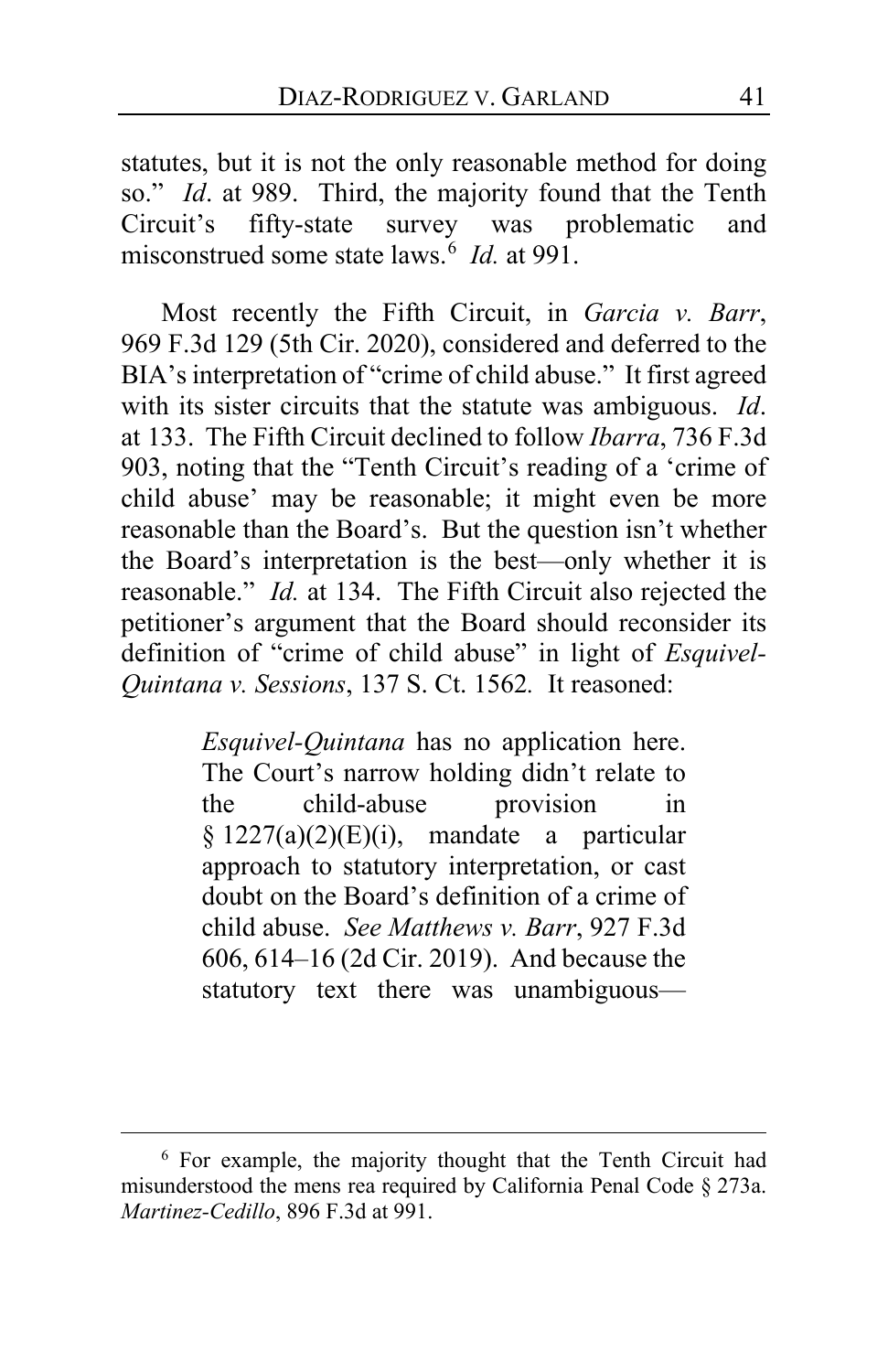unlike the child-abuse provision here—that case doesn't affect our *Chevron* analysis.

### 969 F.3d at 134.

Similarly, in *Mondragon-Gonzalez*, 884 F.3d 155, the Third Circuit found that the BIA's interpretation of "crime of child abuse" was reasonable. It noted that the BIA had explained that the statue "was enacted . . . as part of an aggressive legislative movement to expand the criminal grounds of deportability in general and to create a 'comprehensive statutory scheme to cover crimes against children' in particular." *Id*. at 159 (quoting *Velasquez-Herrera*, 24 I. & N. Dec. at 508–09). The court concluded that "[g]iven Congress' evident intent to make crimes that harm children deportable offenses, we do not find the BIA's interpretation in this regard to be 'arbitrary, capricious, or manifestly contrary to the statute.'" *Id.* (quoting *Chen v. Ashcroft*, 381 F.3d 221, 224 (3d Cir. 2004)); *see also Pierre v. U.S. Attorney General*, 879 F.3d 1241, 1249–50 (11th Cir. 2018).

The Second Circuit in *Florez v. Holder*, 779 F.3d 207, also found the BIA's definition of "crime of child abuse" to be a permissible construction of the statute. *Id*. at 211. The court commented that the definition—broad as it is—is at least grounded in reason. "When Congress amended the INA in 1996 to make child abuse a removable offense, at least nine states had crimes called "child abuse" (or something similar) for which injury was not a required element." *Id*. at 312.

Of course, as *Martinez-Cedillo* has been vacated, it is not binding on us, nor are our sister circuits' opinions, but the majority's failure to address the reasoning in these cases undermines its analysis. The majority does not consider the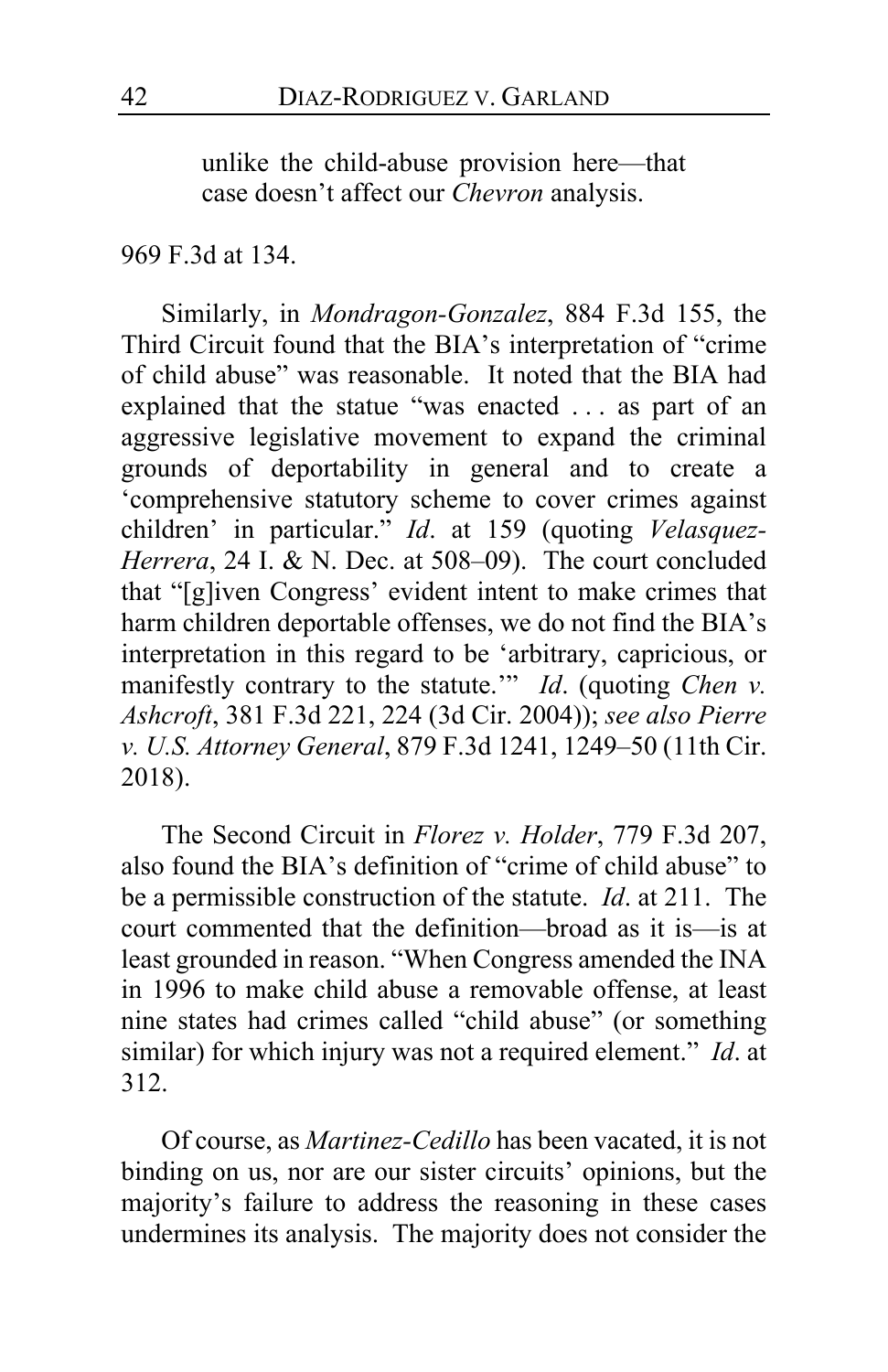legislative history of  $\S 1227(a)(2)(E)(i)$ , or Congress' intent in enacting the statute, or whether there are multiple reasonable interpretations of "crime of child abuse." Instead, citing *Esquivel-Quintana*, 137 S. Ct. 1562 (2017), it seeks to find a single compelling definition of the generic federal offense. Maj. at [11](#page-10-2)[–12.](#page-11-1) But this is leading with the wrong foot. Under *Chevron* we are not tasked with defining the elements of the generic federal offense but in determining whether the agency's definition of the generic federal offense is reasonable.

The majority proceeds down the wrong path in arguing that *Esquivel-Quintana*, which it admits "has no direct bearing on the issue before us," is highly instructive. Maj. at [14.](#page-13-2) It reasons that in *Esquivel-Quintana* when the Court observed that Congress had not defined the critical term, the Court "did not throw up its hands and declare the statute ambiguous," but instead "relied on 'the normal tools of statutory interpretation' to determine whether the statue provided a clear answer." Maj. at [14](#page-13-3) (quoting *Esquivel-Quintana*, 137 S. Ct. at 1569). It then concludes that "three of the four sources of statutory meaning the Court consulted in *Esquivel-Quintana*—contemporary legal dictionaries, statutory structure, and contemporary state criminal codes support the conclusion that  $\S 1277(a)(2)(E)(i)$ unambiguously forecloses the BIA's interpretation of the statue in *Soram*."[7](#page-42-0) Maj. at [15.](#page-14-0)

<span id="page-42-0"></span><sup>&</sup>lt;sup>7</sup> It may be reasonable to use "the normal tools of statutory interpretation" under step one to determine the parameters of Congress' delegation to the agency, but these tools are less compelling when employed to determine whether the agency's interpretation of an ambiguous statute is permissible or reasonable.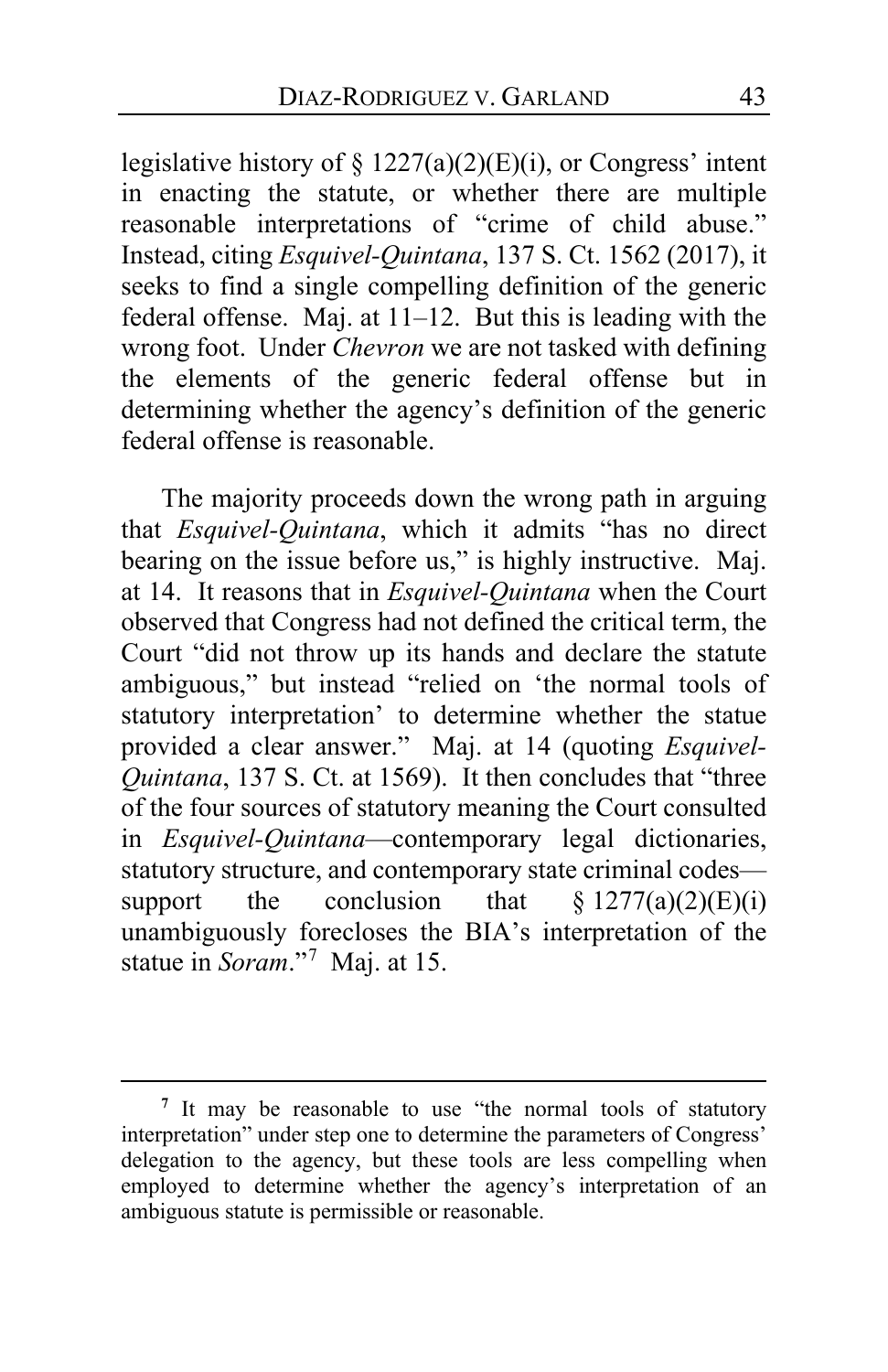In addition to being the wrong question based on an inapplicable case (as the Fifth Circuit noted in *Garcia*, 969 F.3d at 134), the majority's analyses of legal dictionaries, statutory structure, and state criminal codes is less than persuasive.

The majority purports to hunt for the "common meaning in 1996" of "child abuse," "child neglect," and "child abandonment." Maj. at [15–](#page-14-1)[17.](#page-16-0) But this presumes that the BIA's definition of crime of child abuse is limited to a "common meaning." Among the dictionary definitions the majority cites for "child neglect" (perhaps the most relevant of the three terms) is "[t]he failure of a person responsible for a minor to care for the minor's emotional or physical needs." Maj. at [16.](#page-15-0) The majority then concludes that such a definition "excludes child endangerment offenses . . . that punish one-time negligent acts or omissions exposing a child to the risk of harm." Maj. at [16–](#page-15-1)[17.](#page-16-1) But this conclusion is hardly compelled. Why isn't it "child neglect" to with at least "criminal negligence," subject a child to the risk of serious physical or emotional harm? After all, Diaz-Rodriquez's conviction of felony child endangerment required a finding of criminal willfulness. *See* CPC § 273a(a).

The majority's section on "statutory structure" is likewise less than compelling. The majority suggests that Congress omitted "child endangerment from the list of crimes specified in §  $1227(a)(2)(E)(i)$ " because "Congress" *could have viewed* this less-serious form of misconduct ["negligent child endangerment" rather that child neglect] as an unacceptable basis under the immigration laws for separating parents from their children." Maj. at [17](#page-16-2)-18 (emphasis added). While this may be a noble sentiment, reasonable minds may differ as to whether any child should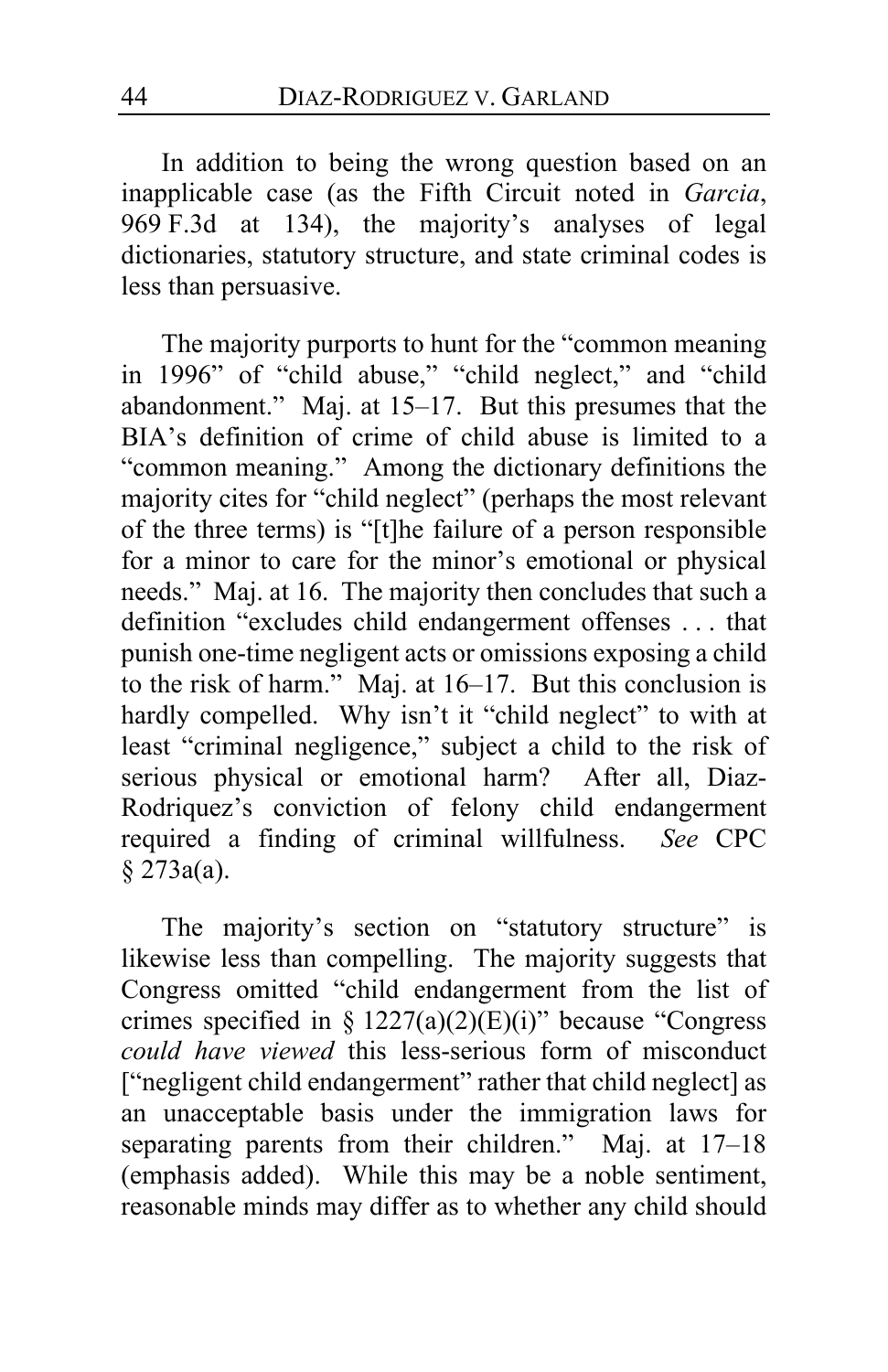be left with a criminally negligent parent and there is certainly nothing to suggest that what "Congress could have viewed" was what Congress did view or was compelled to view. In other words, the majority's approach to "statutory structure" is, at best, one reasonable perspective that does not foreclose the existence of other reasonable perspectives.

The majority's discussion of state criminal codes also does not support its assertion of a single compelling interpretation of the statute. The majority, having done its own research, states that in 1996 "only a handful of States criminalized conduct that would constitute child endangerment under states proscribing 'abuse,' 'neglect' or 'abandonment;'" "only 14 States criminalized child endangerment committed with a mens rea of criminal negligence," and "36 States did not criminalize such conduct." Maj. at [19](#page-18-0)[–20.](#page-19-1) According to the majority, this "general consensus . . . unambiguously forecloses the BIA's interpretation of the statute in *Soram*." Maj. at [20.](#page-19-2) This is so, the majority reasons, because in *Esquivel-Quintana,* "the Supreme Court held that the consensus view of 31 States and the District of Columbia supported the conclusion that Congress unambiguously foreclosed the BIA's attempt to define the generic offense of sexual abuse of a minor to include an age of consent of 18." Maj. at [20–](#page-19-3)[21.](#page-20-1)

This line of reasoning is far from compelling. As noted, our task is not to determine the best interpretation of "crime of child abuse," but whether the BIA's interpretation is reasonable. Indeed, the majority's own research disclosed that in 1996 "14 States criminalized child endangerment committed with a mens rea of criminal negligence." Maj. at [19](#page-18-0)[–20.](#page-19-1) The majority does not explain why these states' definitions are unreasonable or why the BIA's interpretation of child abuse must conform to that of the majority of the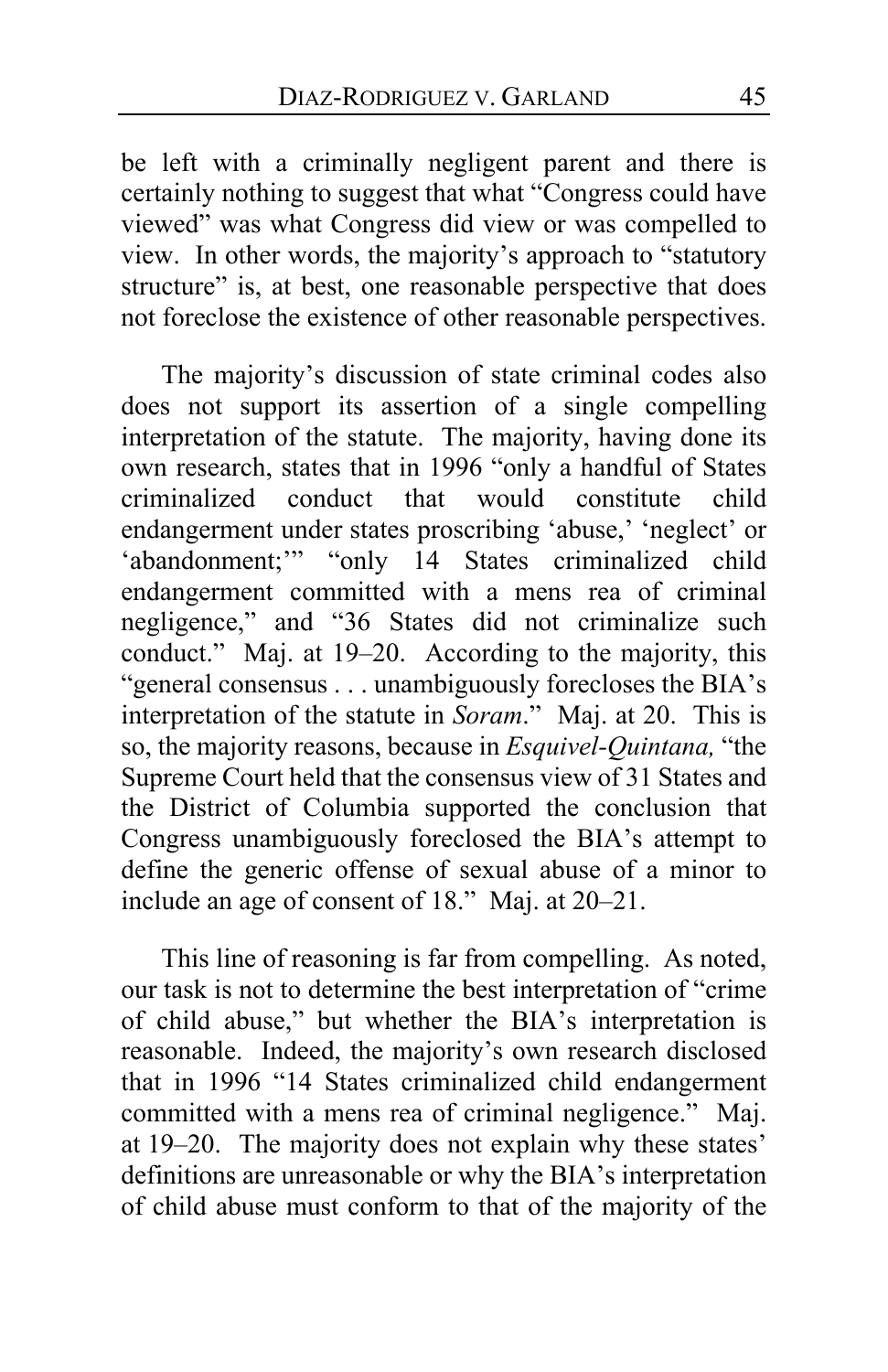states in 1996. The majority has strayed far from our task of determining whether the agency's position is reasonable, "even if we believe the agency's reading is not the best statutory interpretation." *Henriquez-Rivas*, 707 F.3d at 1087.

Basically, the ultimate question is whether the BIA could reasonably interpret "crime of child abuse, child neglect, or child abandonment" to encompass a child endangerment offense committed with a mens rea of at least criminal negligence. The majority does not appear to be arguing that the statute did not require a sufficient mens rea and high risk of harm to the child, as were the issues in *Alverez-Cerriteno*[8](#page-45-0) and *Menendez*, but that the statute cannot be construed to include "negligent child endangerment." Maj. at [21.](#page-20-2) This conclusion is not sound: it strays from our limited task of reviewing the reasonableness of the BIA's determination and is contrary to the opinions of most of our sister circuits. The BIA's determination in *Soram* that the crime of child abuse encompassed the crime of child endangerment committed with a mens rea of criminal negligence was the product of over a decade of efforts by the agency and the courts to interpret the Illegal Immigration Reform and Immigrant Responsibility Act of 1996. *See Martinez-Cedillo*, 896 F.3d at 982–87; *Garcia*, 969 F.3d at 132–133.

<span id="page-45-0"></span><sup>8</sup> Diaz was convicted under CPC § 273a(a) which covers "[a]ny person who, under circumstances *likely to produce great bodily harm or death*." (Emphasis added). The panel in *Alvarez-Cerriteno*, in holding that the Nevada statute there at issue did "not require a sufficiently high risk of harm to a child to meet the definition of child abuse, neglect, or abandonment," 899 F.3d at 783, misinterpreted the BIA's decision in *Matter of Mendoza Osorio* as referring to § 273a(a). In fact, *Mendoza Osorio* concerned CPC § 273a(b) which applies to "[a]ny person who, under circumstance or conditions *other than those likely to produce great bodily harm or death*." (Emphasis added).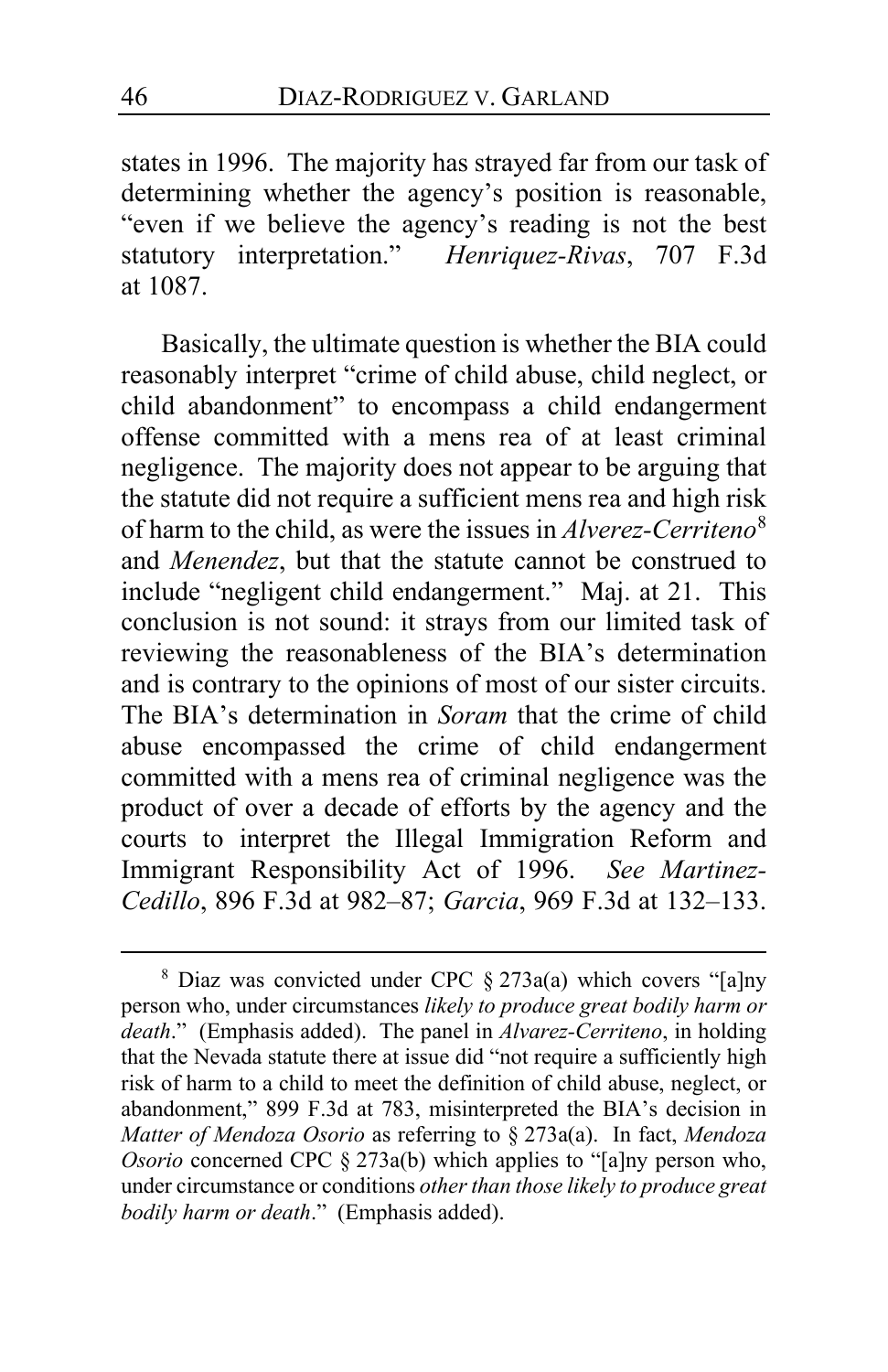In *Martinez-Cedillo* we held that the BIA's determination was a reasonable interpretation of an ambiguous statute, we reiterated that position in *Alvarez-Cerriteno*, 899 F.3d at 781, and *Menendez*, 908 F.3d at 474, and we referred to the deference noted in *Alvarez-Cerriteno* in *Cortes-Maldonado*, 978 F.3d. at 648. Although our opinion in *Martinez-Cedillo* was withdrawn, *Alvarez-Cerriteno* and *Menendez* remain extant. The majority's determination that it can ignore these opinions as precedent is unprecedented, contrary to Ninth Circuit case law on precedent, contrary to the principle of stare decisis, and impractical. I would hold that as a three-judge panel we are bound by the holdings in *Alvarez-Cerriteno* and *Menendez* that the BIA reasonably concluded that  $\S 1227(a)(2)(E)(i)$  encompasses child endangerment. Accordingly, I dissent.

But even if we were not bound by our prior opinions, I would still dissent because I agree with our sister circuits that the statute is ambiguous, and that the BIA's interpretation of the statute is reasonable. In concluding otherwise, the majority confuses the first and second prongs of *Chevron* and seeks to impose its definitive interpretation of the statute on us and the agency. I cannot agree. The majority presumes that the definition of crime of child abuse is limited to *the common meaning* in 1996 of child abuse, child neglect, and child abandonment. But its own research reveals that in 1996 the states had different criminal codes and that 14 states criminalized child endangerment committed with a mens rea of criminal negligence. The majority's review of selected dictionary definitions cannot obscure the fact that in 1996, indeed even today, there is no singular definition of "crime of child abuse." I agree with the Second, Third, Fifth, and Eleventh Circuits that the BIA's interpretation of 8 U.S.C.  $§ 1227(a)(2)(E)(i)$  as encompassing the crime of child endangerment committed with the mens rea of criminal